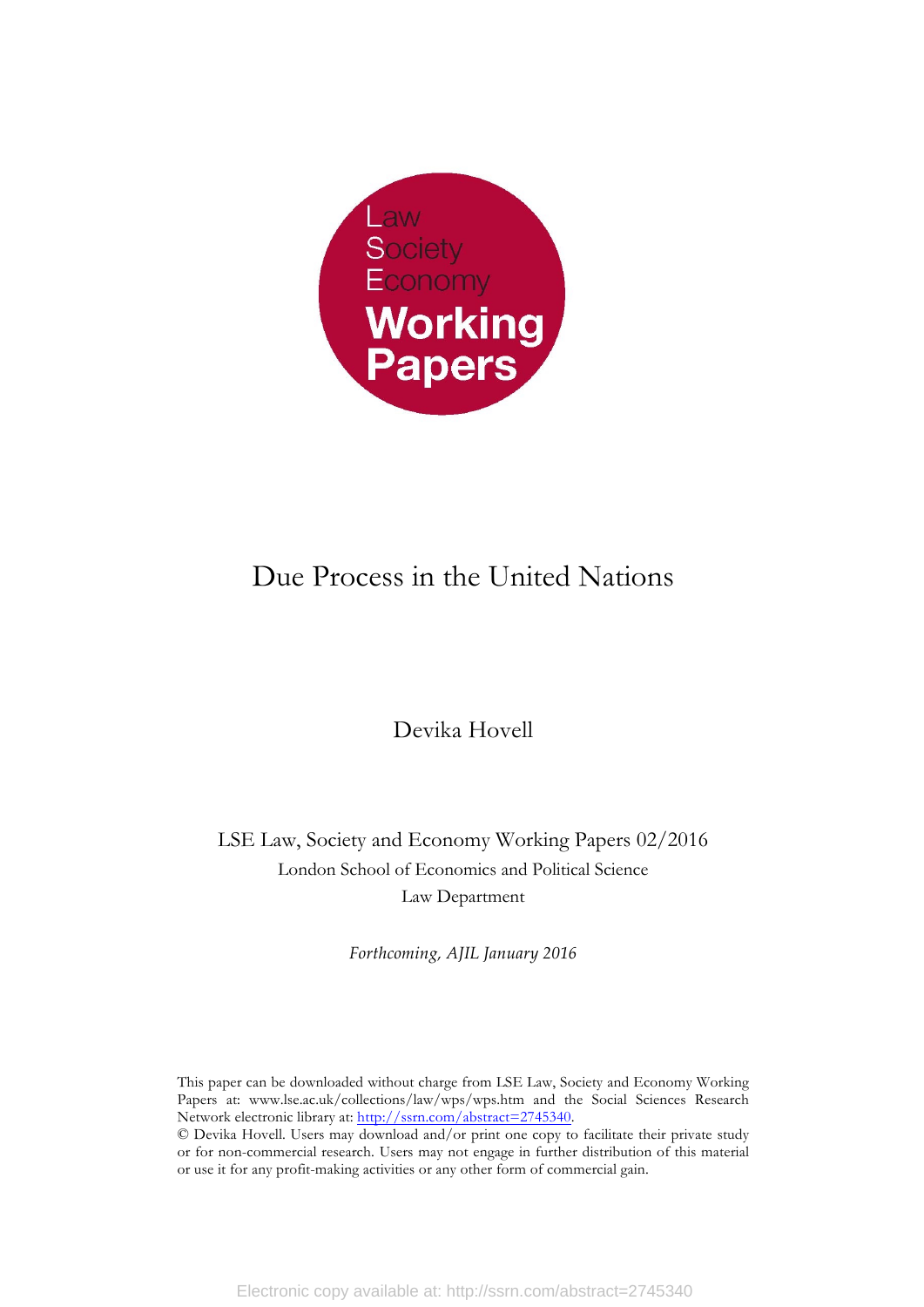# Due Process in the United Nations

# Devika Hovell\*

**Abstract:** The legitimacy of the United Nations is essential to its effectiveness in carrying out its mandate. As UN organs exercise an increasing array of 'governmental' powers, it should come as no surprise that repeated failures by the UN to provide adequate due process to those affected by its decision-making has had a detrimental effect on the Organization and its activities. Yet UN organs continue to resist procedural reform, seemingly unpersuaded by reform proposals insisting that due process is unquestionably 'a good thing'. The aim of this article is to develop procedural principles for the UN context using a normatively rich rather than formalistic approach. The problem in relying on traditional international law source methodology — drawing on 'universally-recognized' procedural standards from customary international human rights law or 'general principles' of domestic public law — is that it ignores the contextual nature of due process. The article lays the foundations of a 'value-based' approach to the development of due process principles for the UN context, with a focus on two sites in which the choice of procedural framework is both problematic and unresolved: the targeted sanctions context and the Haiti cholera controversy.

<sup>\*</sup> Law Department, London School of Economics and Political Science. I wish to thank Mark Aronson, Elizabeth Fisher, Carol Harlow, Sandy Steel, Emmanuel Voyiakis and the Editors for generously commenting on earlier versions of this article. All errors are mine.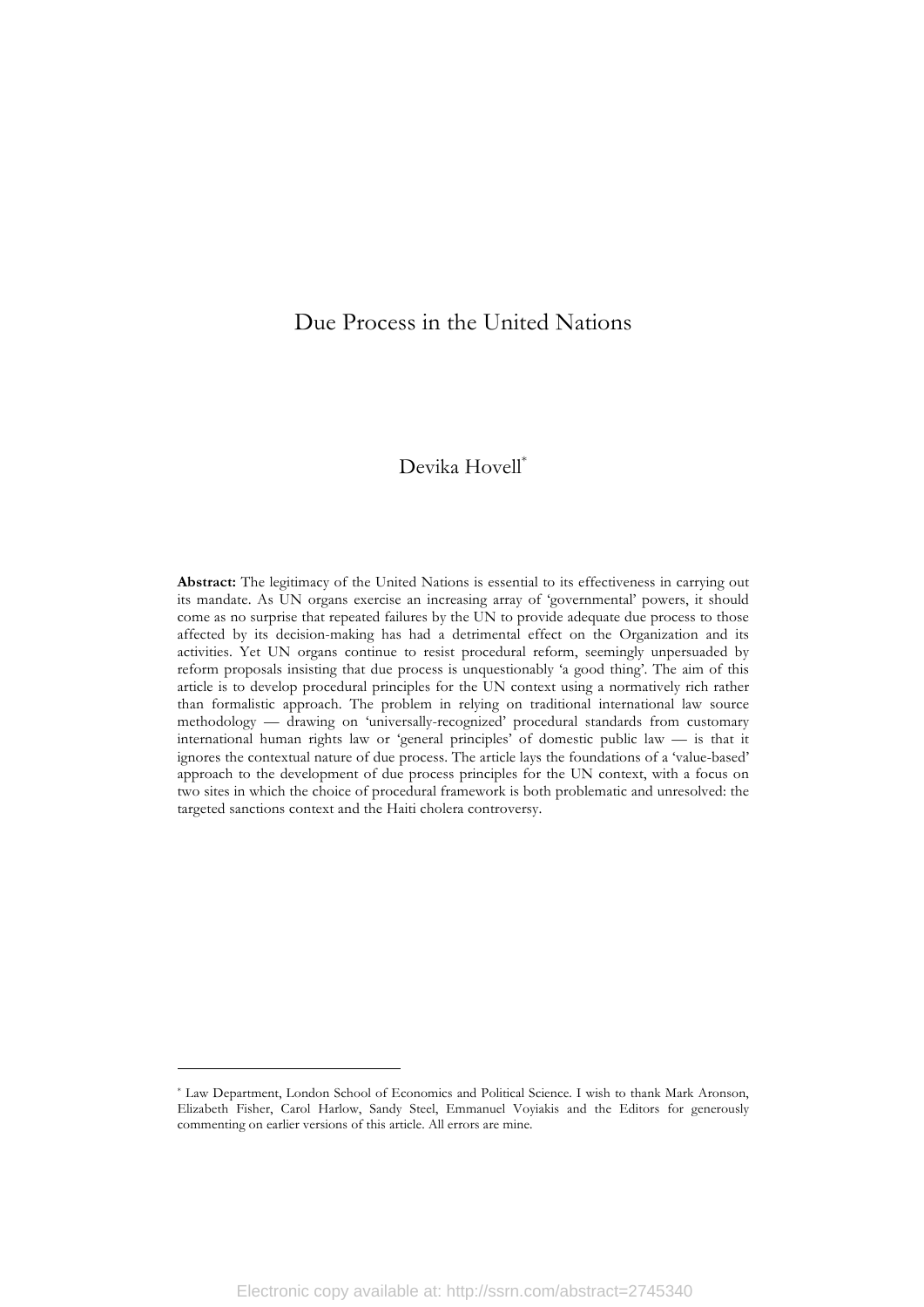

#### **INTRODUCTION**

'…hard it is for high and stately buildings long to stand, except they be upholden

and staid by most strong shores, and rest upon most sure foundations…'

Jean Bodin, *The Six Books of a Commonweale* [1576], 517

It has been said of the redemptive quality of procedural reform that it is 'about nine parts myth and one part coconut oil'.1 Yet there is little myth or copra in recognition that failure by the United Nations to provide adequate procedural justice has had a detrimental effect on the Organization and its activities. In the targeted sanctions context, litigation in over thirty national and regional courts over due process deficiencies has had a 'significant impact on the regime' placing it 'at a legal crossroads'.2 In the peacekeeping context, the UN's position that claims in the ongoing Haiti cholera controversy are 'not receivable' has been described in extensive and uniformly critical press coverage as the 'UN's Watergate, except with far fewer consequences for the people responsible' and led to the initiation of class action tort claims in US courts.3 Complacency in the face of allegations of sexual abuse by UN blue helmets led to the unprecedented ousting of a special representative to the Secretary-General in the Central African Republic. Economizing on due process standards is proving to be false economy.

The focus of this article is not to repeat the allegation of due process deficiencies. The '*j'accuse*' moment was seized by a range of academics and practitioners, but has passed. The task now facing international lawyers is more structural. The controversy and transnational discourse surrounding due process is symptomatic of the fact that UN decision-making is emerging as a new tier of governance applicable and accountable to a complex and hybrid global constituency. Yet there is still much normative work to be done in tracing out the full implications of the assumption of 'governmental' powers of decision-making in the international sphere. In terms of applicable procedural standards, the problem is that the normative case for the adoption of due process safeguards in UN decision-making has not adequately been made. Instead, would-be reformers have relied on a presumption that due process is unquestionably 'a good thing', with minimal analysis of the form it should take or the role we require it to play in the UN setting. At the same time, and without adequate normative justification,

<sup>&</sup>lt;sup>1</sup> Joseph L. Sax, *The (Unhappy) Truth About NEPA*, 26 OKLA. L. REV. 239, 239 (1973).<br><sup>2</sup> Thirteenth report of 1267 Monitoring Team, UN doc S/2012/968, [19] (Dec. 31, 2012); Eighth Report of the 1267 Monitoring Team, UN D

<sup>&</sup>lt;sup>3</sup> How the UN Caused a Massive Cholera Outbreak in Haiti, BUSINESS INSIDER, Apr. 9, 2015. See also *Fault-Lines: Haiti in a Time of Cholera*, AL JAZEERA television broadcast, Mar. 2, 2015; *United in Immunity: UN in the Dock over Haiti Cholera Outbreak*, FRANCE 24 television broadcast Oct. 14, 2014; *The UN condemns Baby Doc but exonerates itself*, ECONOMIST, Mar. 2, 2013; *How the UN Caused Haiti's Cholera Crisis — and Won't be Held Responsible*, THE ATLANTIC, Feb. 26, 2013.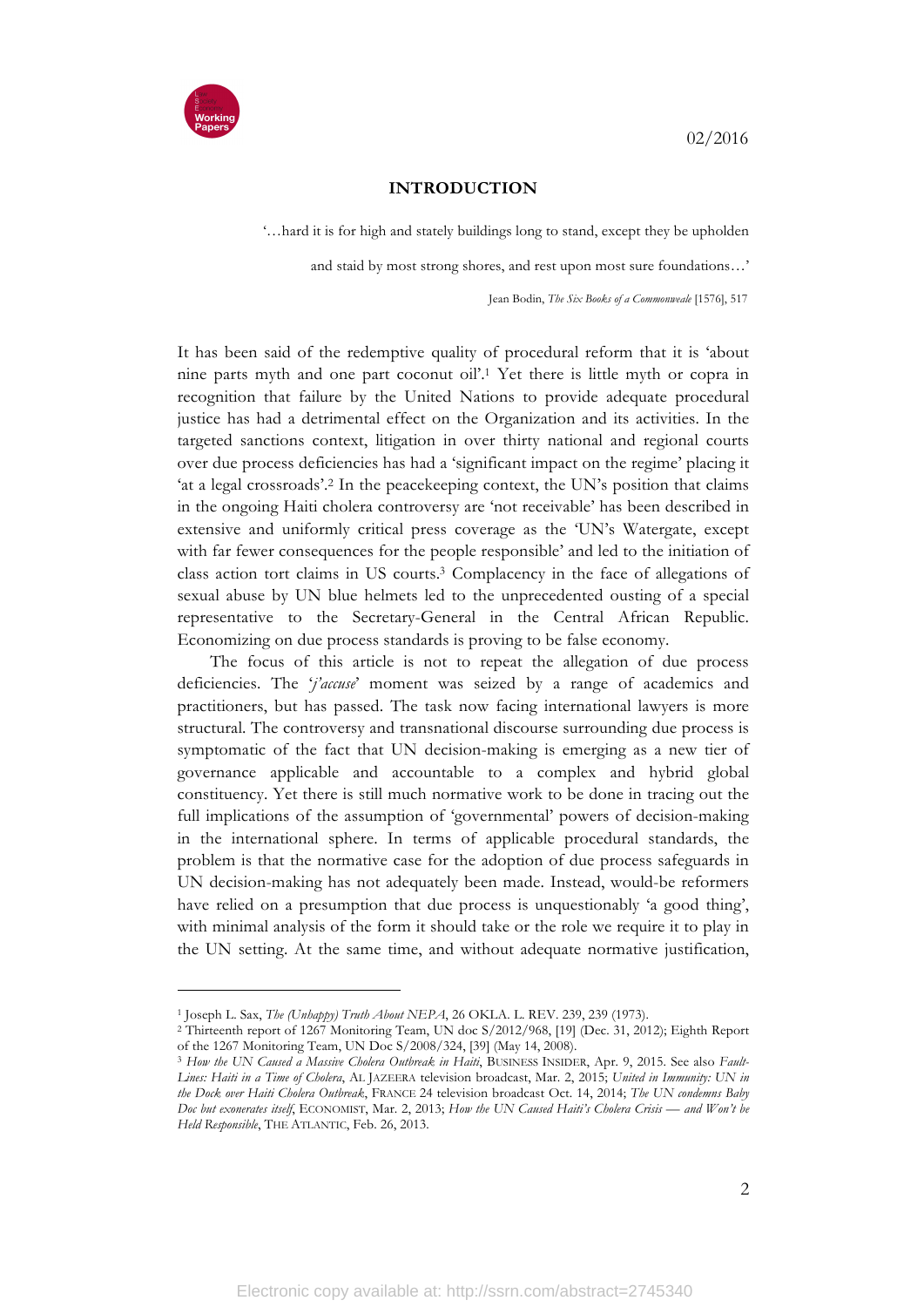the UN rests on its traditional privileges such as primacy or immunity, resisting outside 'interference' with its decision-making in the form of procedural regulation and review.

This article proceeds from the starting point that the intransigence on the part of both sides of the due process debate is less a product of ideology about the virtue or otherwise of due process, and more a question of (flawed) methodology. In the reform debate, the task of developing a procedural framework for the UN setting has been largely a-theoretical. International lawyers have predominantly followed traditional international law source methodology, drawing 'universallyrecognized' procedural standards from customary international law or general principles of civilized nations based on the recognition of such standards in 'x' number of treaties, or the representation of similar principles in 'y' number of states. This has led, on the one hand, to those favouring reform uniting around the need for a judicial remedy, drawing on due process guarantees binding on states under international and regional human rights sources. On the other hand, the UN staunchly rejects the idea of a judicial remedy.

This formalistic 'one-size-fits-all' approach to due process (or its blanket rejection) lacks normative foundation. As any public lawyer will readily identify, while due process rights are recognised by most legal systems, this should not lead us into the error of thinking either that this makes the principles 'universal' or that they take the same 'judicial' shape in every legal system.4 In the domestic literature, it is well established that due process is *contextual*: different legal contexts legitimately require different procedural standards and operate according to different principles and values.<sup>5</sup> The netting of similar principles from an array of different legal systems in accordance with traditional international law source methodology results in the artificial generation of a universally applicable set of norms that does not sit comfortably with the contextual nature of due process.

The aim of this article is to develop procedural principles for the UN context using a normatively rich rather than formalistic approach. In the following pages, I lay out the foundations of a 'value-based' approach to the development of due process principles for the UN context, with a focus on two sites in which the choice of procedural framework is both problematic and unresolved: the targeted sanctions context and the Haiti cholera controversy. In both settings, a range of procedural frameworks have been proposed and applied, with certain mechanisms imposed by the UN itself, others embedded in reform proposals and still others evolving more organically. The aim is to consider the main procedural frameworks in terms of the due process model they most appropriately advance. Through a value-based approach, the aim is to move the due process debate on beyond its current deadlock, leapfrogging the superficial debate about form or remedy, and

<sup>4</sup> Carol Harlow, *Global Administrative Law: The Quest for Principles and Values*, 17 EUR. J. INT'L L. 187, 204  $(2006)$ .

<sup>&</sup>lt;sup>5</sup> One of the foremost comparative treatises on due process notes that 'there is no general blueprint to follow and the variety of approaches found in statutes is considerable': D. J. GALLIGAN, DUE PROCESS AND FAIR PROCEDURES: A STUDY OF ADMINISTRATIVE PROCEDURES (1996), 315.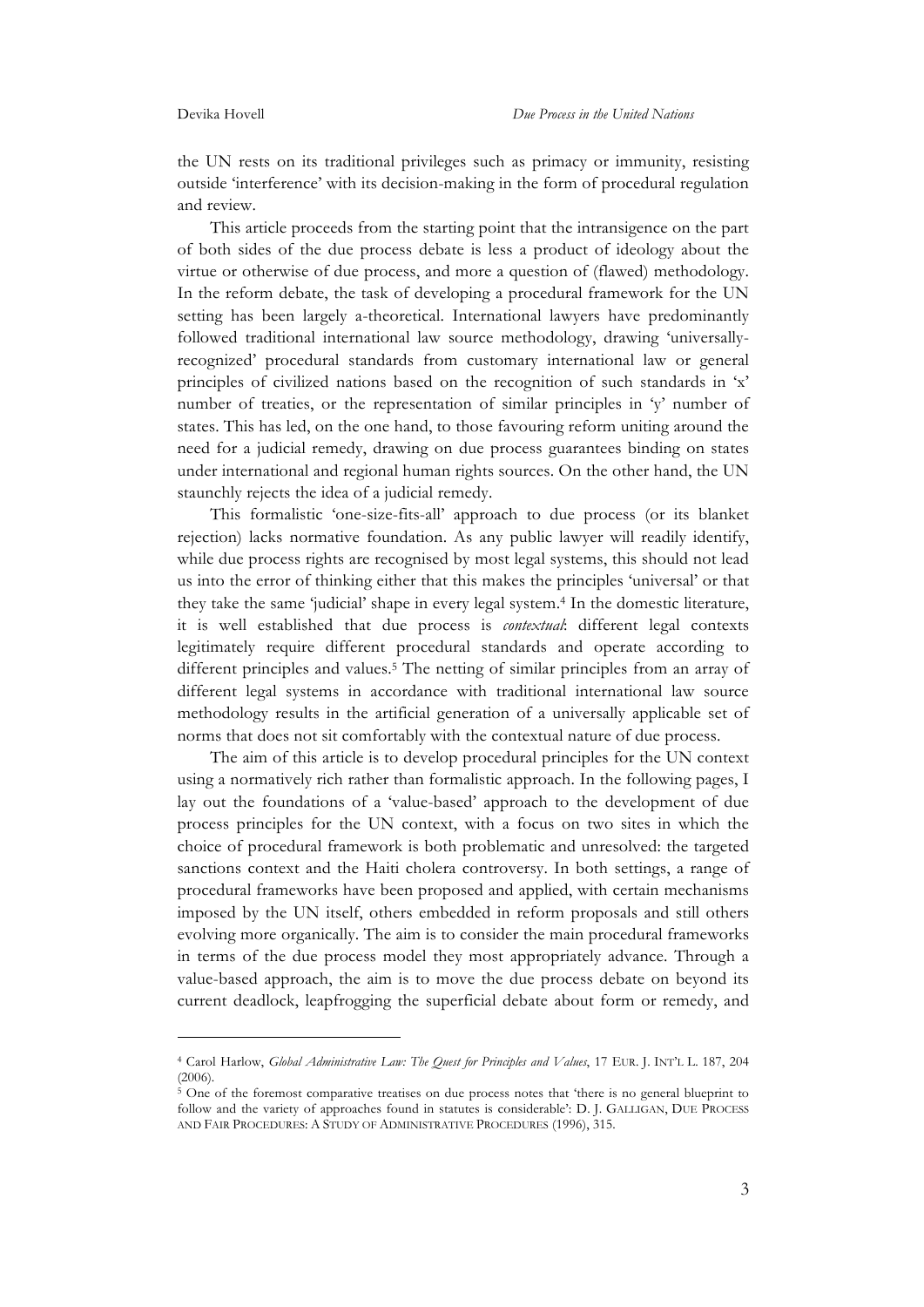

exposing underlying choices about conceptions of international community, the role of law and the appropriate balance between international values.

# **1. A VALUE-BASED APPROACH: THREE MODELS OF DUE PROCESS**

Even within domestic legal systems, it was felt historically that insufficient attention had been paid to the theoretical aspects of procedures, reflecting a sentiment that procedural rules relate 'only to the nuts and bolts of legal machinery, whereas central theoretical issues lie elsewhere'.6 However, the vast literature on the subject in the last few decades reflects that the theoretical dimension of due process is extraordinarily rich. This literature has been virtually untapped in the debate about the application of due process to the UN setting. Instead, it has been common in the international debate to discuss due process in terms of a set of procedural rights, including (1) the right to notice; (2) the right to a hearing; (3) the right to reasons; (4) the right of appeal to an independent tribunal; (5) the right of public access to information and (6) the right to a judicial remedy. In proposing applicable procedural standards, little consideration has been given to the centralizing theoretical foundations that bind the constituent standards of due process to the broader concept, in particular the purpose or purposes underlying this set of rights. Yet due process is far more than the sum of its parts. An important aim of this value-based analysis is to demonstrate that due process is more than a set of discrete legal standards, but is a touchstone for the way in which a particular legal order conceives of far larger issues.

# **1.1. DUE PROCESS: HISTORY, POWER AND LEGITIMACY**

Due process has played a very important historical role in shaping a society's legal, political and social decision-making structures. Shifts in governmental decisionmaking power have often been matched by widespread procedural reform. During the eighteenth, nineteenth and twentieth centuries, there was a shift in the centre of gravity of governmental authority from the legislative and judicial to the administrative branches of government across a range of countries, including the United States, England and France. In many cases, this shift in the locus of governmental authority was accompanied by crises of legitimacy, generally stemming from concerns about the concentration of decision-making authority in the hands of unelected officials, and attempts to insulate this authority from interference by the judiciary. It was largely through the reformation of due process

<sup>6</sup> Gerry Maher, *Natural Justice as Fairness* in THE LEGAL MIND: ESSAYS FOR TONY HONORÉ 104 (Neil MacCormick and Peter Birks eds., 1986).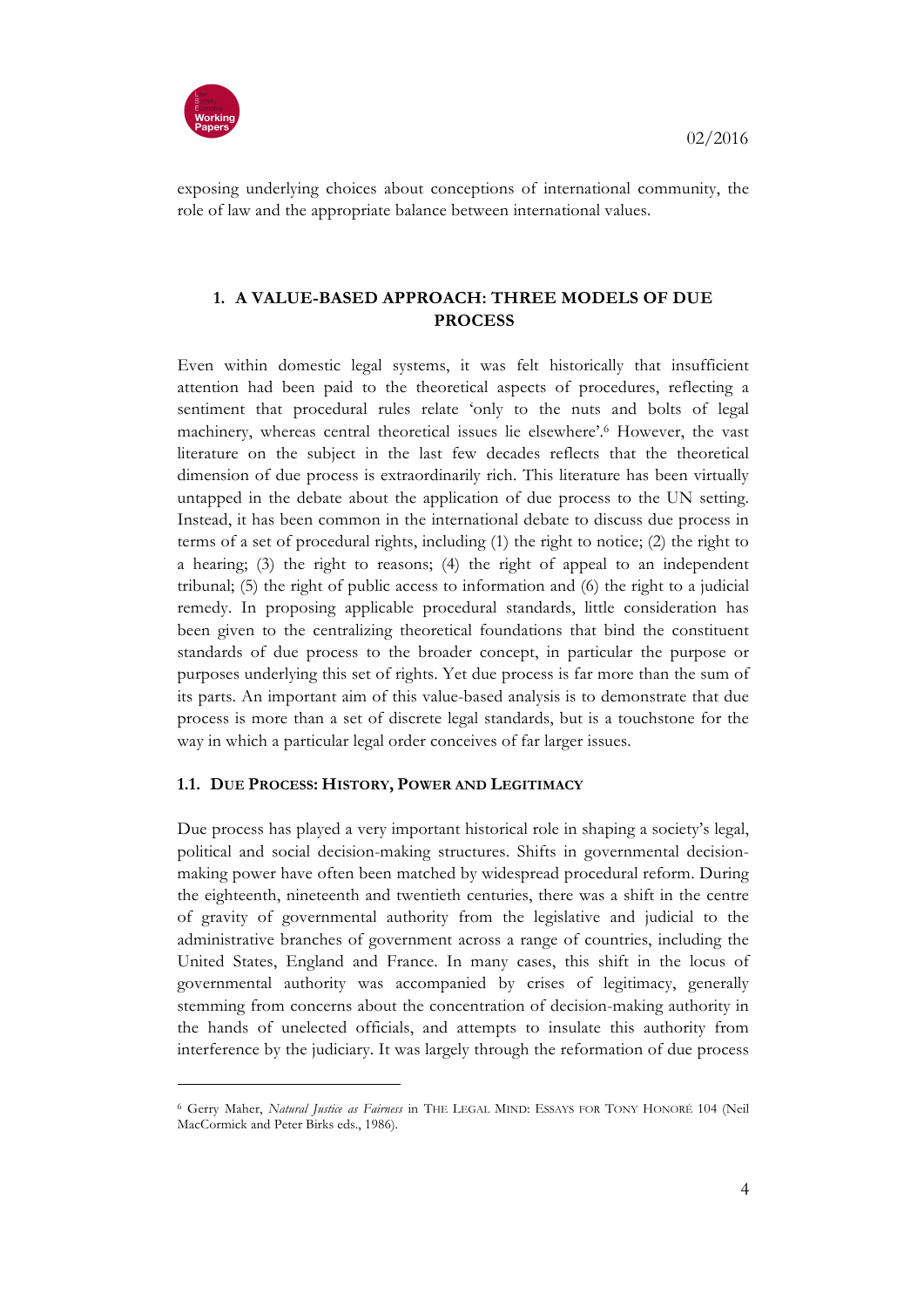law that these concerns were redressed. In the American context, the elaboration of due process principles has been described as the 'primary mechanism' for the redefinition of the modern administrative state.7 Napoleon's 'rejudicialisation' of French administrative justice, through the establishment of the *Conseil d'Etat* and, later, the investiture of the *Conseil d'Etat* with the power of review over administrative decision-making authority, was described by Napoleon as necessary or 'the government will fall into scorn.'8 In the UK, the constitutional significance of the House of Lords' decision in *Ridge v Baldwin*,9 extending the right of procedural fairness to the exercise of all administrative decision-making, is expressed in its characterization as the 'Magna Carta of natural justice.'10

The idea that due process has served historically to enhance or restore legitimacy in the wake of shifts in decision-making authority is an interesting one in the present context of UN decision-making. The expanding assumption of decision-making authority over individuals by international institutions might be viewed as the next important shift in governmental authority, this time from the domestic to the international sphere. This shift in the locus of decision-making authority has certainly sparked similar concerns to those emerging during the rise of the modern administrative state, namely fears about the exercise of power over individuals by an unaccountable body and the absence of judicial review. Perceived against the backdrop of other historical shifts in governmental decision-making authority, failure by the UN to establish adequate due process safeguards regulating its assumption of decision-making authority over individuals can be recognized as something of an historical anomaly.

#### **1.2. DUE PROCESS AS 'DIALOGUE'**

Though due process has proved a valuable tool in comparable historical contexts, there has been a failure in the international sphere to appreciate the precise way or ways in which procedural law can positively contribute to UN decision-making. It is often said, and history confirms, that the essential aim of due process is to enhance the legitimacy of decision-making.11 Of course, legitimacy is a wide lens. If the case for procedural reform is to be persuasive, it is necessary to bring the essential contribution of due process into sharper focus.

I argue that due process serves to establish a 'peculiar form of dialogue' in decision-making.12 Safeguards associated with due process aim collectively to open up a structured dialogue between decision-making authority and those affected by

<sup>7</sup> JERRY MASHAW, DUE PROCESS IN THE ADMINISTRATIVE STATE (1985), 1; Richard Stewart, *The Reformation of American Administrative Law*, 88 HARV. L. REV. 1667, 1717–1722 (1975). 8 PELET DE LA LOZÈRE, OPINIONS DE NAPOLÉON 191 (F Didot 1833). 9 [1964] AC 40.

<sup>10</sup> C. K. ALLEN, LAW AND ORDERS 242 (3d ed. 1965).

<sup>11</sup> JERRY MASHAW, GREED, CHAOS AND GOVERNANCE 108 (1997); T. M. Scanlon, *Due Process*, *in* DUE PROCESS 94 (J Roland Pennock and John W Chapman eds., 1977); CAROL HARLOW AND RICHARD RAWLINGS, LAW AND ADMINISTRATION 621 (3d ed. 2009).

<sup>12</sup> This expression deliberately mimics Fuller's discussion of the related concept of adjudication: Lon Fuller, *The Forms and Limits of Adjudication* 92 HARV. L. REV. 353, 364 (1978).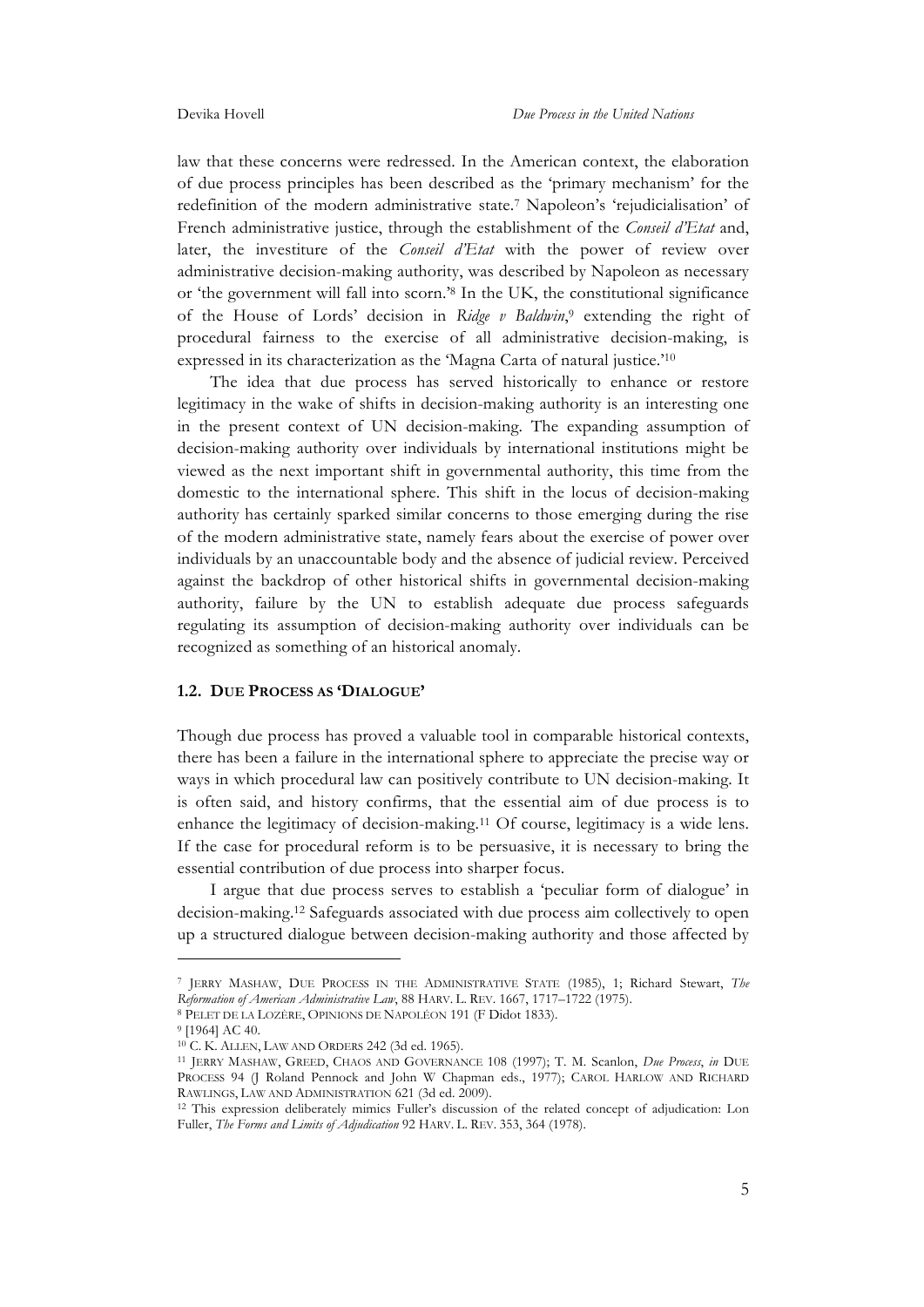

decisions. Broadly, the aim of this dialogue is to enhance legitimacy. Whether 'legitimacy' is described by reference to a Habermasian 'worthiness to be recognized',13 a Franckian 'connection to a community's evolving standards'14 or Beetham's requirement that decision-making authority should find its foundation in 'beliefs shared by both dominant and subordinate',15 the concept of legitimacy envisages a connection between decision-making authority and community values sufficient to ground acceptance of that authority in the relevant community. Due process acts in the service of legitimacy by shoring up the connection that acts as legitimacy's source, providing legal standards that serve to establish a dialogue between decision-makers and the community affected by decisions to ensure decision-making takes place in accordance with relevant community values. Setting up this general connection with legitimacy is important because it reveals that due process is necessarily intricately bound up with conceptions of community, values and the role of law in achieving these values. The contextual nature of due process arises from the fact that conceptions of community, law and values will differ between legal contexts.

# **1.3. THREE MODELS OF DUE PROCESS**

In developing a normatively rich understanding of due process, it is possible to identify a number of distinct schools of thought as to how due process is thought to enhance the legitimacy of decision-making. These are commonly discussed in terms of process values, with scholars differing over the central process value or values advanced by procedural frameworks. While these process values are not mutually exclusive and may co-exist, it is helpful to examine them in terms of distinct value-based models in order to better appreciate the different ways in which due process is able to contribute to legitimacy in decision-making.<sup>16</sup>

# *1.3.1. The Instrumentalist Approach: A Model based on Accuracy*

The classical model of due process contributes to the legitimacy of decisionmaking by seeking to minimize the incidence of error. This model ascribes an instrumental role to due process, regarding it above all as a mechanism by which to achieve greater *accuracy* in the application of the substantive law to the facts. The preceding sentence is deliberately qualified: the focus of the instrumentalist model is not on achieving accuracy or truth in decision-making *per se*, but on the somewhat narrower aim of ensuring that decision-makers accurately apply the substantive law in their decision-making.

<sup>13</sup> J. Habermas, Legitimation Problems in the Modern State, *in* COMMUNICATION AND THE EVOLUTION OF SOCIETY 178-9 (T McCarthy trans. 1979).

<sup>14</sup> THOMAS M. FRANCK, FAIRNESS IN INTERNATIONAL LAW AND INSTITUTIONS 26 (1995).

<sup>15</sup> DAVID BEETHAM, THE LEGITIMATION OF POWER (Peter Jones and Albert Weale eds. 1991).

<sup>&</sup>lt;sup>16</sup> The foundations for these models are outlined in greater detail in DEVIKA HOVELL, THE POWER OF PROCESS (2016).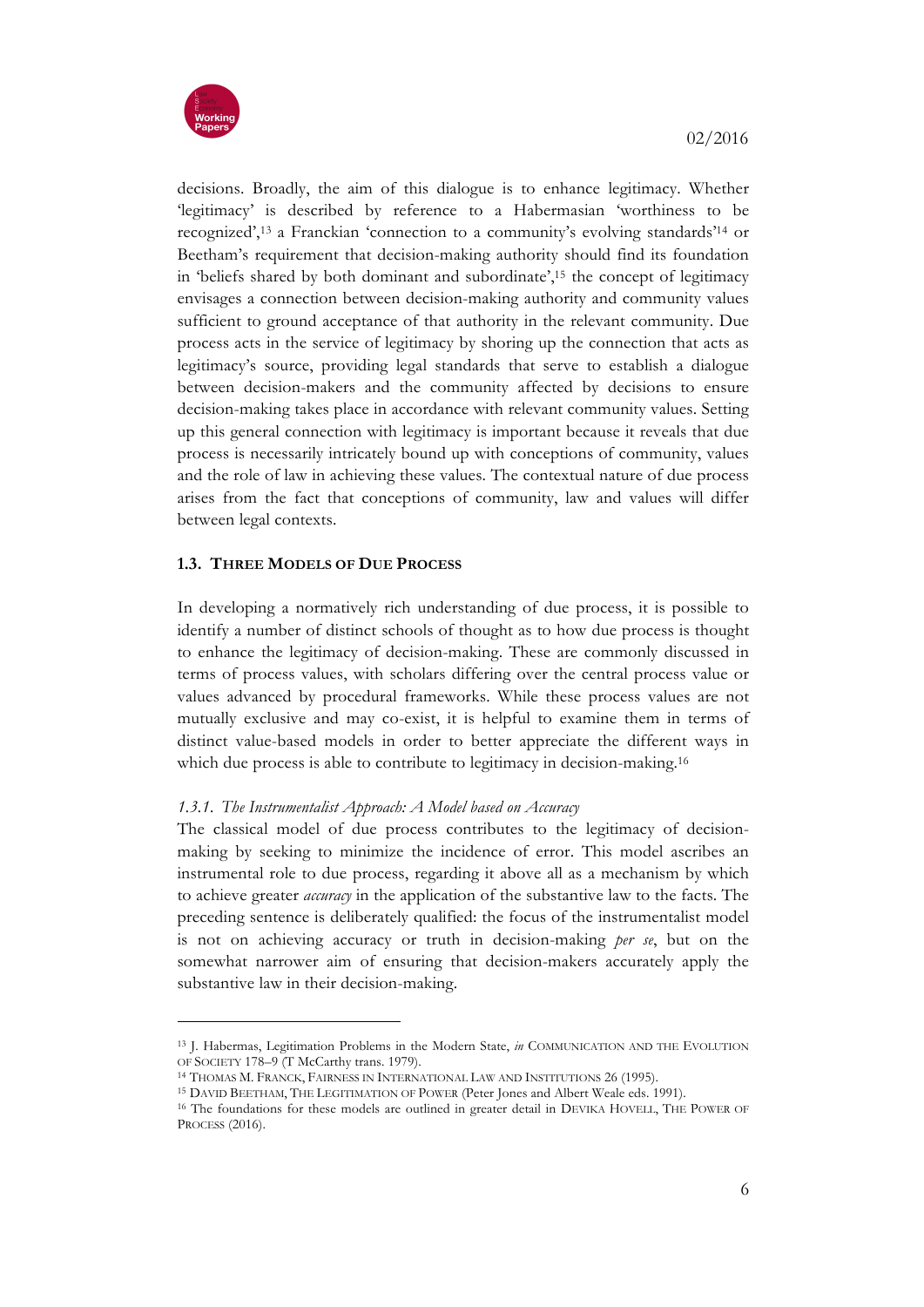Jeremy Bentham, an archetypal positivist, was the original and most influential proponent of the instrumental approach to procedural justice. It is important not to neglect the link between instrumentalism and legal positivism.17 Essentially, the primary role of procedural law under this model is to make sure that the rules are applied as enacted by the legislature, thus fulfilling the positivist's aim of achieving the accurate and objective implementation of the legislature's will. Of course, under a positivist theory of the rule of law, legitimacy does not emerge merely from the accurate application of law, but from a deeper internal acceptance of the authority of the law-maker to enact the law. The idea is to ensure that unrepresentative bureaucratic decision-makers accurately apply the commands of a legitimate source of authority, usually the legislature.18 Crucially, the instrumentalist model presupposes the existence of a 'legitimately representative lawmaker' in the legal system within which the model applies. The duty to submit to the rules derives from the legitimacy of the whole compromise rather than from that of the particular command.19

A court-based 'adjudicatory' framework has historically been considered as best placed to achieve the goals of the instrumentalist model. The model imagines a system based on clear and determinate standards, where decision-makers can apply these standards instead of their personal notions of fairness, justice or appropriateness. In turn, decision-making is amenable to review by a judicial arbiter in accordance with these standards to determine whether decisions can be counted as correct or incorrect.20

#### *1.3.2. The Dignitarian Approach: A Model Based on Interest Representation*

The quest for accuracy reflected in the instrumentalist approach to due process has been overshadowed in more recent times by a competing approach that recognizes individual dignity as one of the primary contemporary foundations for due process. This model emerged at the domestic level from an increasing sense that the accurate application of legislative standards does not define the 'core ideal' of due process.21 Rather, due process has come to be associated with values including 'basic notions of dignity',22 'humaneness',23 'autonomy, of controlling the events that affect you…and the…self-respect that come with it,'24 and as 'rights to

<sup>17</sup> Another celebrated positivist, H. L. A. Hart, described procedural law as the guarantor of impartiality and objectivity in the application of legal rules: H. L. A. HART, THE CONCEPT OF LAW 156 (1961).

<sup>&</sup>lt;sup>18</sup> Stewart, *supra* note 7 at 1672, 1698.<br><sup>19</sup> Duncan Kennedy, *Legal Formality*, 2 J. LEGAL STUD. 351, 369 (1973).

<sup>&</sup>lt;sup>20</sup> Frank I. Michelman, *Formal and Associational Aims in Procedural Due Process*, *in* PENNOCK AND CHAPMAN, *supra* note 11 at 130.

<sup>21</sup> Maher, *supra* note 6. 22 Richard B. Saphire, *Specifying Due Process Values: Toward a More Responsive Approach to Procedural Protection*, 127 U. PA. L. REV. 111, 119 (1978).

<sup>23</sup> Robert Summers, *Evaluating and Improving Legal Processes - a Plea for 'Process Values'* 60 CORNELL L. REV. 1, 23 (1974).

<sup>24</sup> Edward Dauer and Thomas Gilhool, *The Economics of Constitutionalized Repossession* 47 S. CAL. L. REV. 116, 148–9 (1973).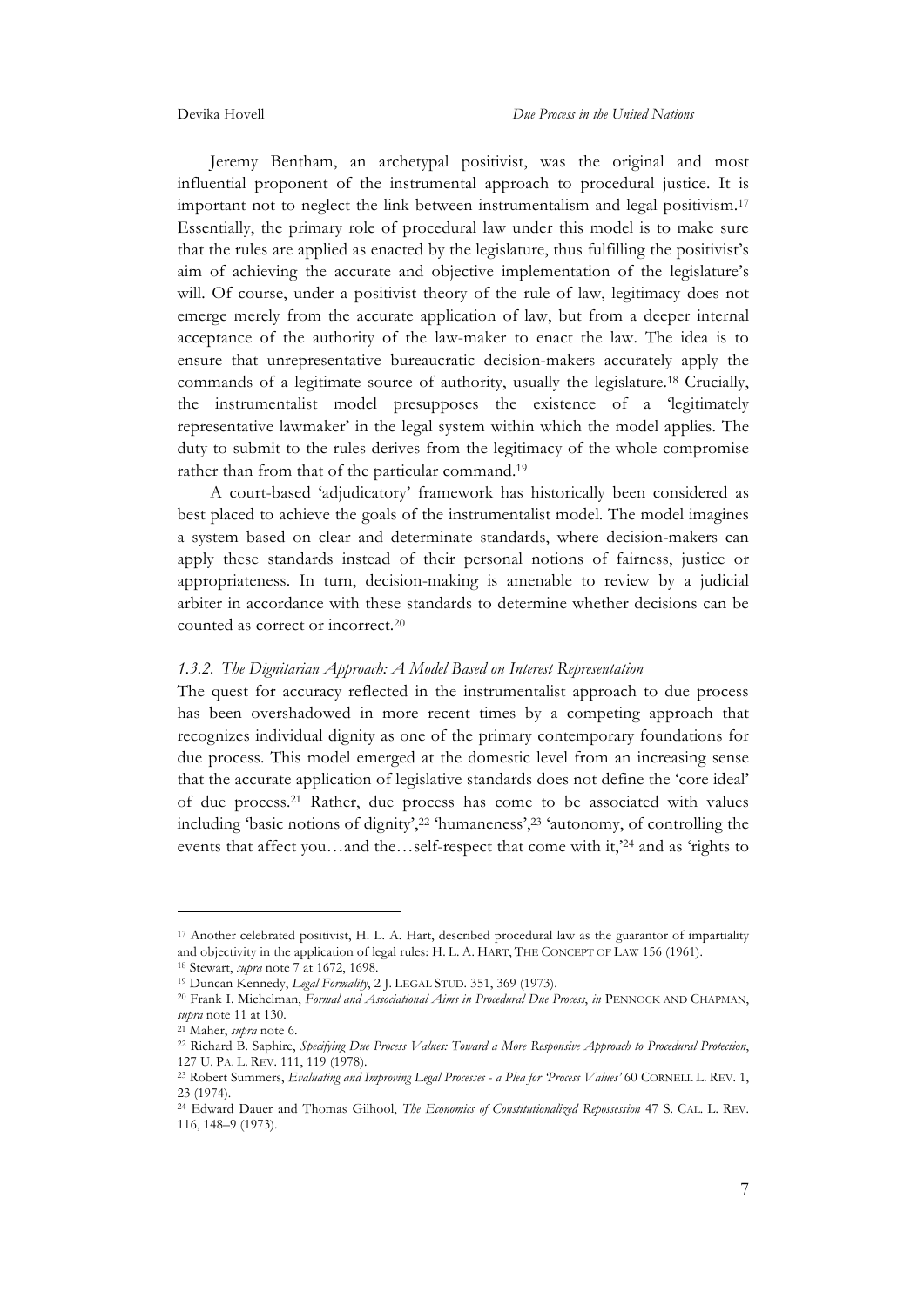

interchange [expressing] the idea that to be a person, rather than a thing, is at least to be consulted about what is done with one.'25

There has been much debate about the foundations of a model that translates essentially intuitive claims to dignity, self-respect and autonomy into rights.26 The obvious candidate is to anchor the dignitarian model in the liberal-democratic intellectual tradition, with due process rebranded in terms of a 'Kantian injunction'.27 However, Professor Mashaw's illuminating scholarship on due process has demonstrated the limited determinate value of a dignitarian model of due process derived from liberal theory. Ultimately, Mashaw finds that liberal theory is either too strong or too weak in its capacity to safeguard the individual.28 Individual autonomy is either treated as an absolute value, where an individual is entitled to demand any process that he or she deems necessary to the pursuit of their purposes in life or, according to a more social interpretation of liberal theory, is subsumed to the demands of social necessity such that it is enough for decisionmaking to be *comprehensible* to the rational individual in order to avoid a liberal critique.29

Taking into account Mashaw's criticism, especially as it relates to the international legal setting where the role of the individual is in particular danger of being subsumed, a more satisfactory theoretical framework in my view is to situate the dignitarian approach within a pluralist conception of legal and political culture. Such an interpretation of the dignitarian model maintains the connection between due process and autonomy, but adopts a broader, more socially-embedded interpretation of autonomy as a concept associated with self-government. Autonomy relates essentially to a form of freedom of association on the part of individuals to organize themselves voluntarily into groups as a means through which to impress their private preferences on decision-makers. Within this framework, due process becomes a mechanism by which to assure 'interest representation' of individuals and groups within the broader community, with the aim of procedure being to involve in the process of decision-making all of the persons or groups affected by any decision-making action.30 The idea is that decision-making becomes more like a process of free negotiation or uninhibited bargaining among the various participants where the numbers and intensities of preferences will ultimately be reflected in decision-making outcomes.31

<sup>25</sup> LAURENCE TRIBE, AMERICAN CONSTITUTIONAL LAW 666 (2d ed. 1988).

<sup>&</sup>lt;sup>26</sup> Due process scholars have acknowledged the inadequacy of intuition as a normative foundation, and have eschewed the value of a natural rights jurisprudence 'justly excoriated for its intuitive assertions of fundamental fairness': MASHAW, DUE PROCESS IN THE ADMINISTRATIVE STATE, *supra* note 7 at 47, 182.<br><sup>27</sup> Edmund Pincoffs, *Due Process*, *Fraternity and a Kantian Injunction*, *in* PENNOCK AND CHAPMAN, *supra* note

<sup>11.</sup> <sup>28</sup> MASHAW, DUE PROCESS IN THE ADMINISTRATIVE STATE, *supra* note 7 at 216.

<sup>29</sup> *Id*., 175–6, 185, 216–217.

<sup>30</sup> Stewart, *supra* note 7 at 1759.

<sup>31</sup> Cass R. Sunstein, *Interest Groups in American Public Law* 38 STAN. L. REV. 29, 32–3 (1985–1986).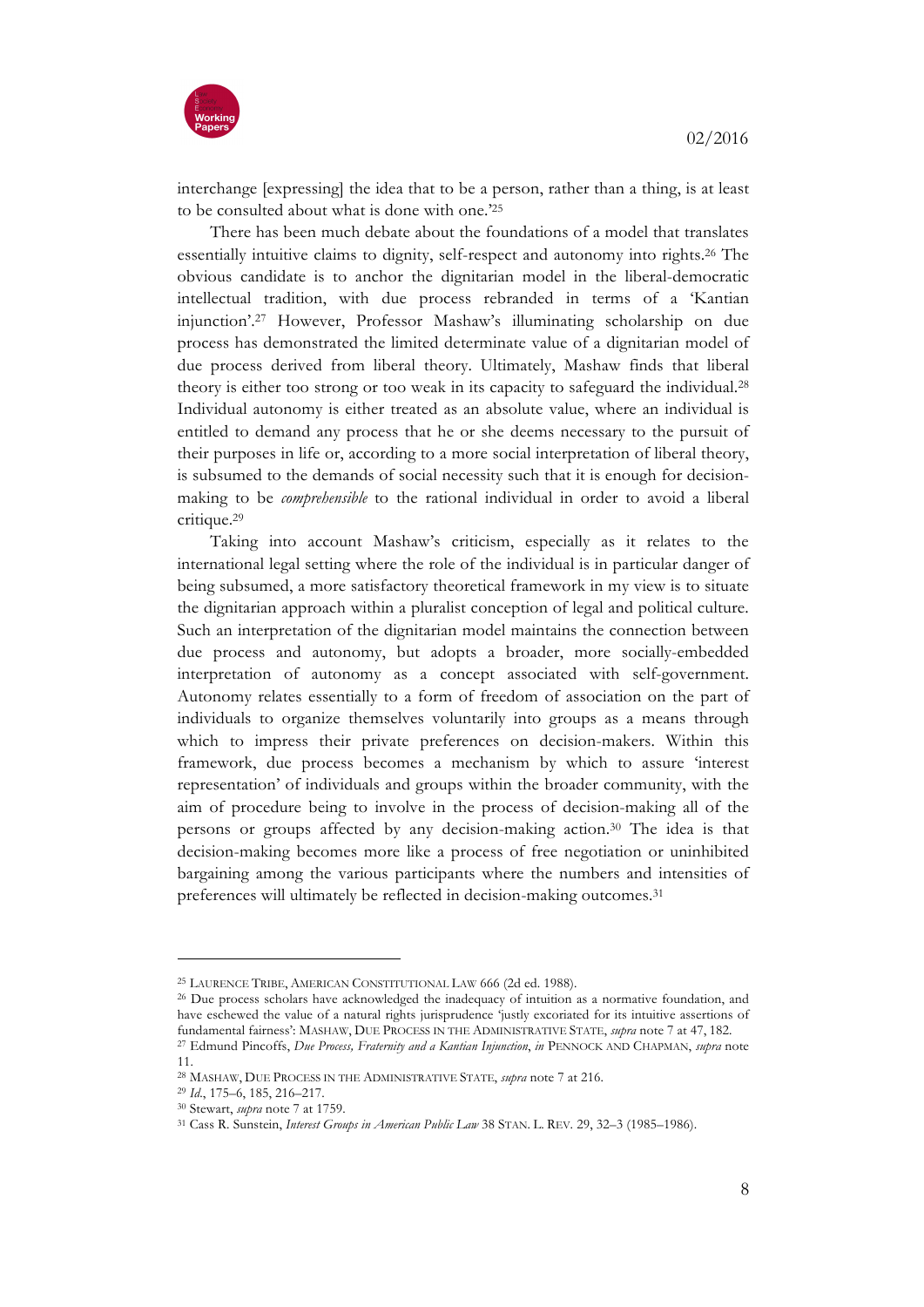#### *1.3.3. The Public Interest Approach: A Model based on Public Accountability*

By contrast to the dignitarian model, which encourages a focus on self-interest, the public interest model regards procedural fairness as a mechanism through which to enhance representation of the public interest through decision-making. Proponents of this approach, including TRS Allan and Frank Michelman, view due process as a 'guarantee of the opportunity for all to play their part in the political process.'32 It shifts the theoretical foundations away from individual autonomy, as defined in a Kantian or even a pluralist sense, and towards something more representative of social solidarity. From a theoretical perspective, it is underpinned by a 'communitarian' mentality, encouraging a wider sharing of legal authority based on the idea that popular consent and the development of shared beliefs can only arise from the public deliberation of the broad membership of the community.

The public interest model encourages a 'responsive' approach to law and legal system as depicted by scholars such as Nonet and Selznick (drawing in turn upon the writings of Lon Fuller).33 Underpinning this model is the idea that no legal regime can endure without a foundation in consent. Responsive law borrows much from the experience of democracy, but considers that 'gross legitimation' through majority rule provides only crude accountability.34 Rather, the public interest model complements theories of deliberative democracy, emphasizing access to information and active participation in rational discourse as the foundation for political will formation and agreement.35 Due process serves as a process for communication and argument under which participants might be encouraged to phrase their objections as if they were thinking through which is best for all participants rather than encouraging self-interested claims. Increased opportunities for participation in decision-making strengthens the bonds of rational consent between individuals and decisions, feeding into discourse about the development of a shared body of values, with which decision-making should in turn accord. Under a public interest model of law, respect for decision-making authority is negotiated, not won by subordination to formal rules. The idea is that the decision- maker's claim to authority and legitimacy is enhanced by an acknowledgment that 'the law or policy in question has been fairly adopted by procedures which enable *all citizens* to exert an influence, however limited, in any particular case'.36

<sup>32</sup> T. R. S. Allan, *Procedural Fairness and the Duty of Respect* 18 OXFORD J. LEGAL STUD. 497, 509 (1998); Michelman, supra note 20 at 136.

<sup>33</sup> PHILIPPE NONET AND PHILIP SELZNICK, LAW AND SOCIETY IN TRANSITION: TOWARD RESPONSIVE LAW (1978); LON FULLER, THE MORALITY OF LAW (Rev. ed., 1969). <sup>34</sup> NONET AND SELZNICK, *id.,* 56.

<sup>35</sup> See, for example, AMY GUTMANN AND DENNIS THOMPSON, DEMOCRACY AND DISAGREEMENT (1996); JÜRGEN HABERMAS, BETWEEN FACTS AND NORMS: CONTRIBUTION TO A DISCOURSE THEORY OF

LAW AND DEMOCRACY (William Rehg trans. 1996). 36 Allan, *supra* note 32 at 508 (emphasis added).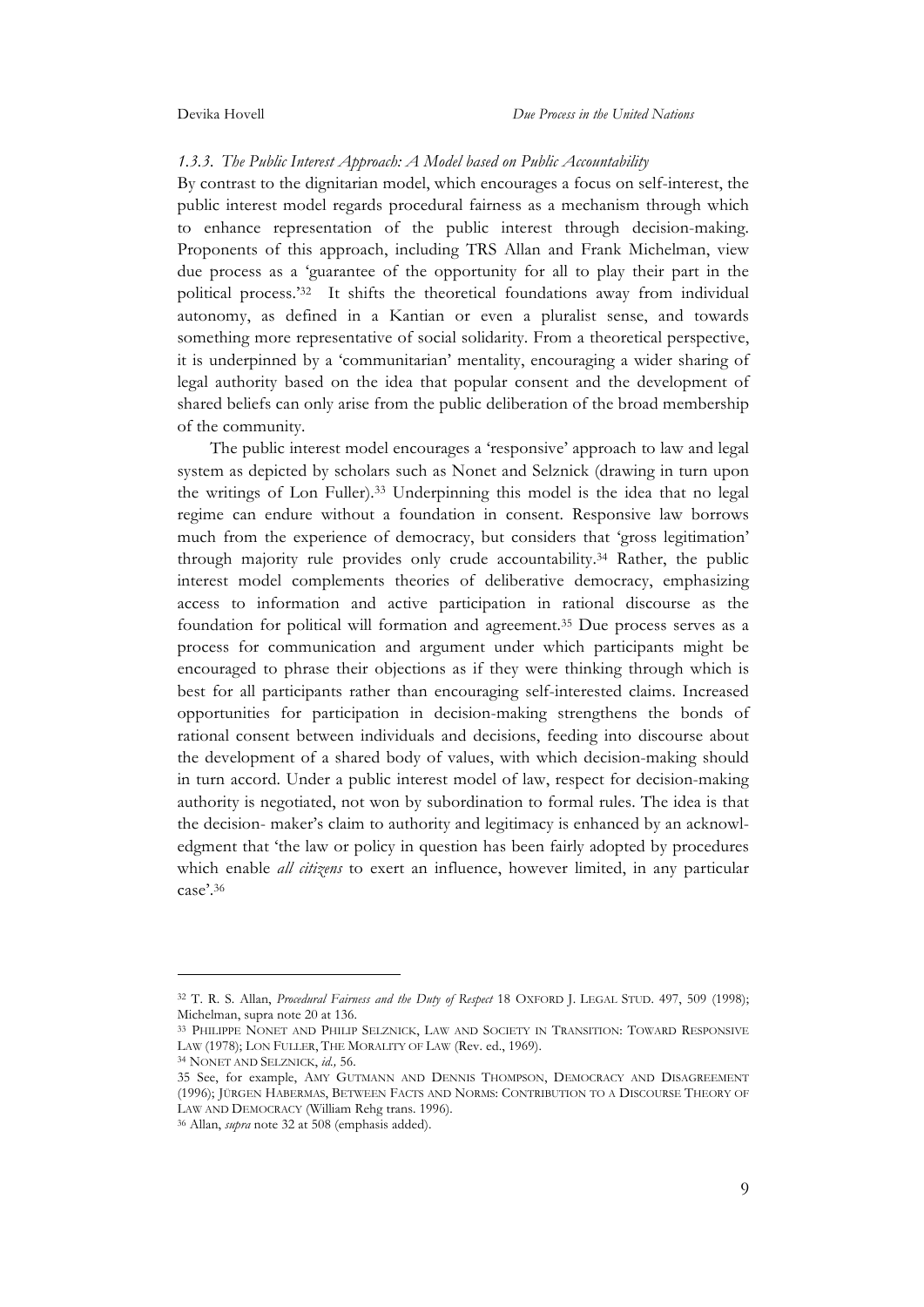

# **1.4. THE VALUE OF DUE PROCESS**

The slow pace of procedural reform in the UN context indicates that influential organs in the international order remain unconvinced of (or potentially uninterested in) the value of due process. Yet there is little point expecting policybased subsidiary organs of the Security Council such as sanctions committees or peacekeeping missions to adopt due process principles on blind faith. The step of unpacking the process values underlying due process law is an important one for academics to take in order to demonstrate the link between the legitimacy of such organs and due process, and to show the range of beneficial process values that can be promoted by due process. I have summarized the differences identified in the preceding discussion in Table 1 below. In the next sections, I examine how the three normative models of due process and the process values underlying them knit together with the emerging procedural frameworks in two contemporary contexts: the targeted sanctions regime and the Haiti cholera controversy.

Table 1

|                        | <b>Key Process</b><br>Values | <b>Key Community</b><br>Participants | Theory of Law | Values                 |
|------------------------|------------------------------|--------------------------------------|---------------|------------------------|
| Instrumentalist        | Accuracy                     | Lawmakers                            | Positivist    | Value-Neutral          |
| Dignitarian            | Interest-<br>Representation  | Stakeholders                         | Pluralist     | Pluralist<br>Interests |
| <b>Public Interest</b> | Public Interest              | <b>Broad Community</b>               | Responsive    | Universal<br>Values    |

# **2. DUE PROCESS IN SECURITY COUNCIL SANCTIONS DECISION-MAKING**

In the late 1990s, concern about the devastating humanitarian impact of blanket sanctions against states led to a strategic shift in policy by the Security Council. Beginning with the sanctions regime against the UNITA rebel movement in Angola, the Security Council started targeting sanctions measures against relevant individuals, entities and products, rather than in blanket fashion against states. When it was proposed that the UN Office of Legal Counsel should be consulted about the policy shift to targeted sanctions, the reply from the Security Council was that there were 'no legal issues' involved in the listing or de-listing of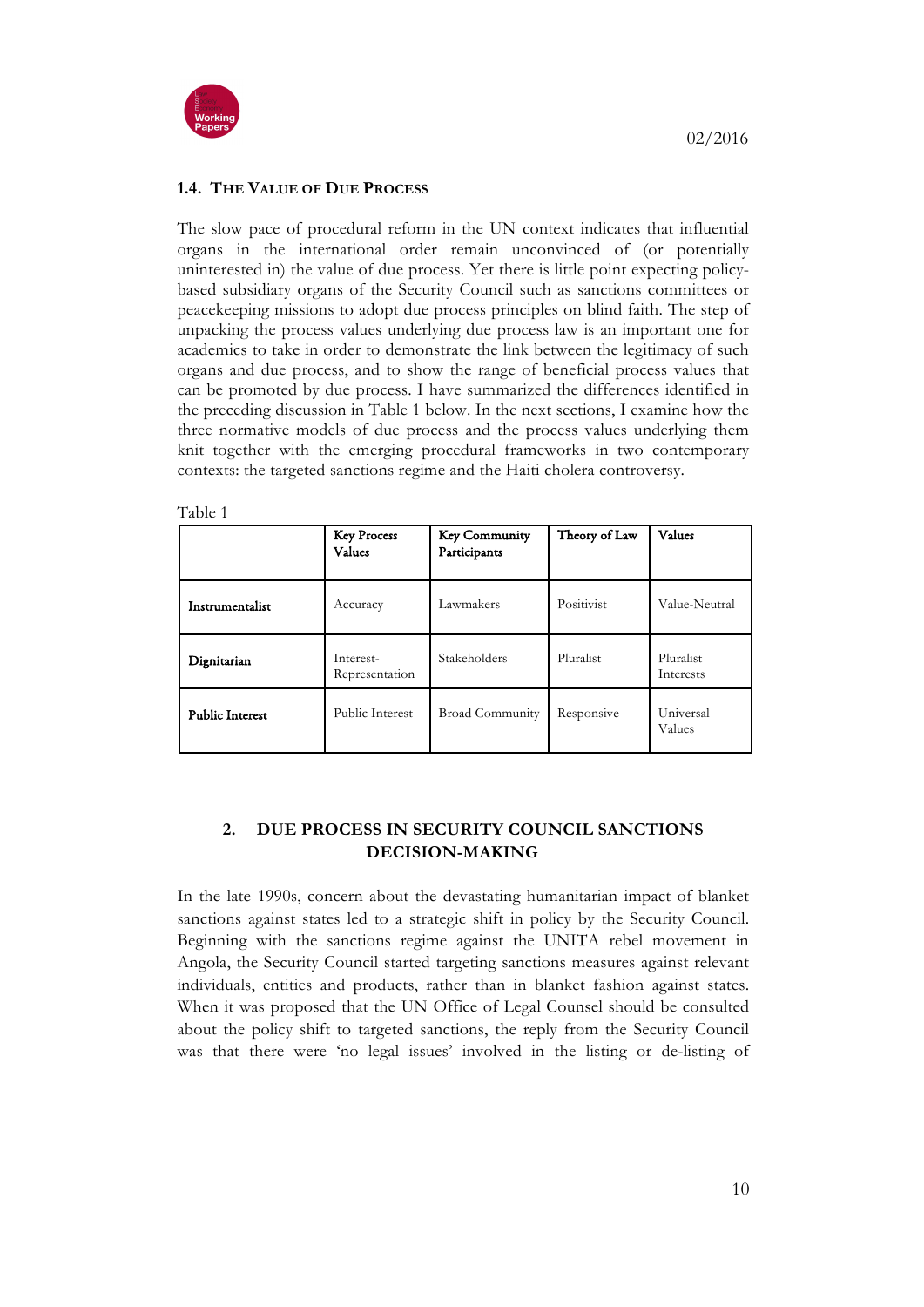1

individuals on sanctions blacklists.37 The consequences of the Security Council's assumption of decision-making authority over individuals were clearly underestimated. Paradoxically, a shift in policy engineered to inject greater fairness into the sanctions regime has given rise to nearly two decades of debate about the lack of due process in sanctions decision-making.

As things stand, the 'debate' about due process in the sanctions context has become more in the nature of a conversation of the deaf. Seemingly intractably, the debate has become polarized around the need for a court. On the one hand, central to almost every reform proposal is the insistence on the inclusion of a judicial review mechanism in the sanctions decision-making process.38 On the other hand, the Security Council maintains its strong opposition to any form of judicial review of its decision-making.39 Instead, in 2009, the Security Council created the office of the UN Ombudsperson to engage in review of sanctions decision-making, though notably with a mandate that extends to only one of sixteen existing targeted sanctions regimes. This step has been deemed inadequate by (among others) the Court of Justice of the European Union, the European Court of Human Rights, the UK Supreme Court and the UN Special Rapporteur on Counter-terrorism and Human Rights, not because of its narrow scope of application to one sanctions regime, but on grounds the Ombudsperson is 'not a court'.40 Problematically, with academics and critics almost exclusively focused on the need for a court-based process, the Security Council's failure to extend the Ombudsperson's mandate beyond the Al Qaeda sanctions regime has attracted limited comment, let alone opposition.41

<sup>37</sup> *Remarks by Hans Corell to 103rd Annual Meeting of the American Society of International Law*, 'Is the Security Council Bound by Human Rights Law' (Mar. 27, 2009, Washington DC).

<sup>38</sup> See, for example, BARDO FASSBENDER, TARGETED SANCTIONS AND DUE PROCESS 31 (2006), para 12.12; Larissa Van den Herik, *The Security Council's Targeted Sanctions Regimes: In Need of Better Protection of the Individual*, 20 LEIDEN J. INT'L LAW 797, 806–807 (2007); International Commission of Jurists, Assessing Damage, Urging Action: Report of the Eminent Jurists Panel on Terrorism, Counter-Terrorism and Human Rights (2009), 116–17; Craig Forcese and Kent Roach, *Limping into the Future: The UN 1267 Terrorism Listing Process at the Crossroads* 42 GEO. WASH. INT'L L. REV. 217, 265, 275 (2010); Jared Genser and Kate Barth, *When Due Process Concerns Become Dangerous: The Security Council's 1267 Regime and the Need for Reform*, 33 B. C. INT'L COMP. L. REV. 1, 37 (2010); Erika de Wet, *Human Rights Considerations and the Enforcement of Targeted Sanctions in Europe: The Emergence of Core Standards of Judicial Protection*, *in* SECURING HUMAN RIGHTS?: ACHIEVEMENTS AND CHALLENGES OF THE UN SECURITY COUNCIL 169 (Bardo Fassbender ed., 2011); GUGLIELMO VERDIRAME, THE UN AND HUMAN RIGHTS: WHO GUARDS THE GUARDIANS? (2011); Grant L Willis, *Security Council Targeted Sanctions, Due Process and the 1267 Ombudsperson*, 42 GEO. J. OF INT'L LAW 673, 737, 743–745 (2011); Lisa Ginsborg and Martin Scheinin, *You Can't Always Get What You Want: The Kadi II Conundrum and the Security Council 1267 Terrorist Sanctions Regime*, 8 ESSEX HUMAN RIGHTS REVIEW 7, 11–12, 19 (2011).

<sup>39</sup> Thirteenth Report of the 1267 Monitoring Team, UN doc S/2012/968, [15]–[16], [21] (Dec. 31, 2012); Security Council Report, Special Research Report: UN Sanctions, 14 (Nov. 25, 2013).

<sup>40</sup> *European Commission & Council v Yassin Abdullah Kadi* [2013] ECR not yet reported, [133]; *Al-Dulimi and Montana v Switzerland* (App No 5809/08), ECHR, 26 November 2013, [119]; *Nada v. Switzerland* [2012] ECHR 1691, paras 209–214; *Her Majesty's Treasury v Ahmed* [2010] UKSC 2, [145]–[156] per Lord Phillips; [184]–[185] per Lord Rodger; [246] per Lord Mance; Ben Emmerson QC, Report of UN Special Rapporteur on the Promotion and Protection of Human Rights while Countering Terrorism, UN doc A/67/396, [14], [20]–[21], (Sept. 26, 2012).

<sup>&</sup>lt;sup>41</sup> Consider, for example, the repeated rejection of proposals by the Group of Likeminded States to extend the Ombudsperson's mandate: UN doc S/PV.7285 (Oct. 23, 2014); UN doc S/PV.6964 (May 10, 2013); UN doc S/2012/805 (Nov. 9, 2012).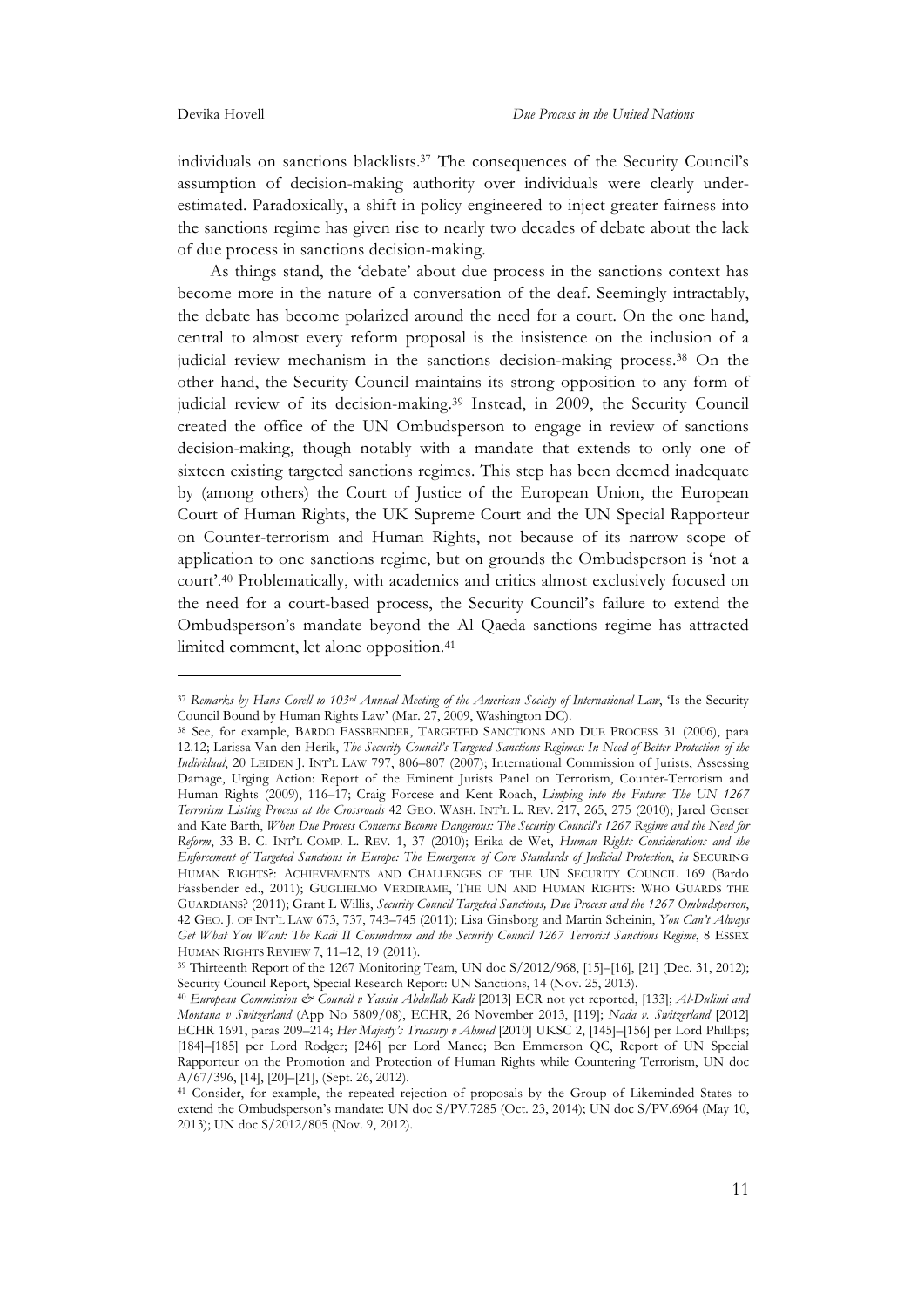

In this Part, I undertake a value-based analysis, assessing the three procedural frameworks that have emerged in the sanctions context in terms of their capacity to fulfil the goals of their best-fit due process model. First, I examine the capacity of the primary option pushed by courts and commentators, the 'internationalized judicial framework,' to fulfil the goals of the instrumentalist model of due process. Secondly, I examine a framework that has emerged in a somewhat more organic fashion as an example of the dignitarian model, notably the 'pluralist judicial framework' under which domestic and regional courts are increasingly accepting challenges to sanctions decision-making under domestic or regional law. Third, I look at the Security Council's nominated option, the UN Ombudsperson, and assess its capacity to fulfil the goals of the public interest model of due process. In doing so, I draw my own conclusions about which framework is best equipped to enhance legitimacy in the international domain, and resolve that it is not necessarily the court-based process favoured by most international lawyers.

# **2.1. INSTRUMENTALIST MODEL: EVALUATING THE CASE FOR INTERNATIONAL JUDICIAL REVIEW**

We begin with discussion of the internationalized judicial or adjudicatory framework, the framework around which critics seeking reform in the Security Council sanctions setting have converged. The idea is that sanctions decisionmaking should be subject to judicial review based on standards of international law. This is the model that a number of domestic and regional courts and tribunals have adopted, recasting themselves as 'internationalized' courts engaging in review of Security Council action under international law.42

Recalling the focus of the instrumentalist model on greater accuracy, the model appears well positioned to contribute to the legitimacy of Security Council sanctions decision-making. The incidence of error has undoubtedly weakened the effectiveness and credibility of the sanctions regime. Yet it is as important to recall that the instrumentalist model and adjudicatory framework that supports it are equipped chiefly to deal with *legal* errors in a domestic governmental context. In its translation to the Security Council context, the model's capacity to enhance legitimacy is disrupted by unique features of the Security Council setting. In particular, adoption of an instrumentalist model and associated internationalized court framework in the Security Council context would serve to: (a) entrench a narrow conception of community; (b) overplay the role of law in Security Council decision-making; and (c) have a stagnating effect on international values.

<sup>42</sup> See, for example, *Kadi v Council and Commission* [2005] ECR II-0000 ('CFI Kadi'); *Her Majesty's Treasury v Ahmed* [2010] UKSC 2 per Lord Brown; UN Human Rights Committee, *Sayadi and Vinck v Belgium* (Communication No 1472/2006, 29 December 2008) UN Doc CCPR/C/94/D/1472/2006 ('Sayadi'). I distinguish here courts that assess Security Council decision-making under domestic or regional law, discussed *infra* as examples of the dignitarian model in action.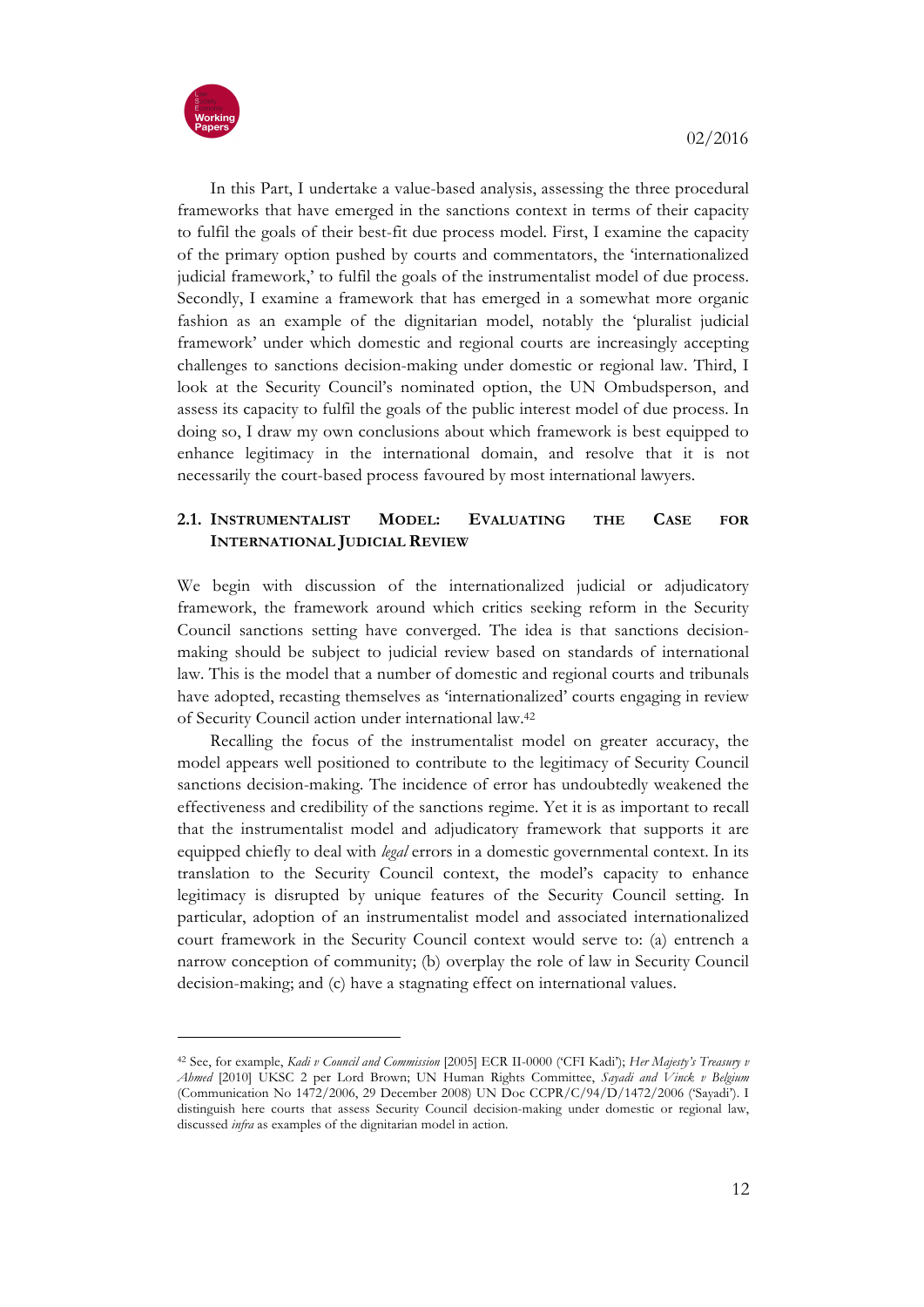#### *2.1.1. Community: Power to the P5 (and their Platonic Guardians)*

In terms of community, a key problem with transplanting the instrumentalist model into the Security Council sanctions context is that it fails to broaden representation in sanctions decision-making beyond the scope of 'law-makers', and positions courts as guardians of the international legal order. While this might operate to enhance legitimacy in a domestic governmental context defined by strong command chains between administrative decision-makers, a representative legislature and an independent judiciary, in the Security Council context, the model becomes unhinged from the source of its legitimacy.

The primary goal of the instrumentalist model is to advance the will of lawmakers. Yet, as discussed above, this is tied to the assumption that the law-makers embody the consent of the broader community. In the Security Council context, it is well appreciated that decision-making is carried out 'without the benefit of lawmakers representative of the demos these rules purport to affect'.43 The main achievement of the model in the sanctions context will accordingly be to ensure the 'accurate' application of Security Council resolutions developed by the 15 members of the Security Council, which — far from enhancing legitimacy — risks becoming highly authoritarian for the majority of international society. Rather than working to transform the traditional and increasingly outdated conception of international community, the predominant effect of an instrumentalist model would be to police the traditional gateway of the international community, legitimizing the dominance of the P5 and downplaying the significance of nonstate actors in international society. In the sanctions setting, the Security Council is becoming increasingly reliant on non-state actors for co-operation, implementation and enforcement of its decision-making. If these actors feel sidelined or are otherwise dissatisfied with Security Council decision-making, they have shown a capacity to undermine the Council's decisions by facilitating offers of employment, educational or travel opportunities, declining to freeze funds or actively contributing funds to those on sanctions blacklists.44

In terms of review, those advocating reform have clearly seen an advantage in appointing courts as the central procedural actors in the Security Council context. Yet, as the brief history of the sanctions regime has shown, this has had undesirable effects, stringing courts between the poles of inert deference or overrepresentative defiance. Those courts taking a deferential approach have emphasized the broad discretion granted to the Security Council under the UN Charter, determining that the combined operation of Articles 25 and 103 leaves the Security Council essentially free to take whichever measures it chooses in response to any threat to international peace and security.45 Other courts have

<sup>43</sup> JOSE ALVAREZ, INTERNATIONAL ORGANIZATIONS AS LAW-MAKERS 630 (2005).

<sup>44</sup> See Per Cramér, *Recent Swedish Experiences with Targeted UN Sanctions: The Erosion of Trust in the Security Council*, *in* REVIEW OF THE SECURITY COUNCIL BY MEMBER STATES (Erika de Wet and André Nollkaemper eds., 2003); P Koring, *Federal lawyers argue they have no obligation to bring Abdelrazik home*, GLOBE AND MAIL (May 8, 2009).

<sup>45</sup> See, for example, the decision of the Administrative Appeals Board of the Turkish Council of State in *Al-Qadi v The State* (TK 2007) ILDC 311; UN Human Rights Committee, *Sayadi*, Individual opinion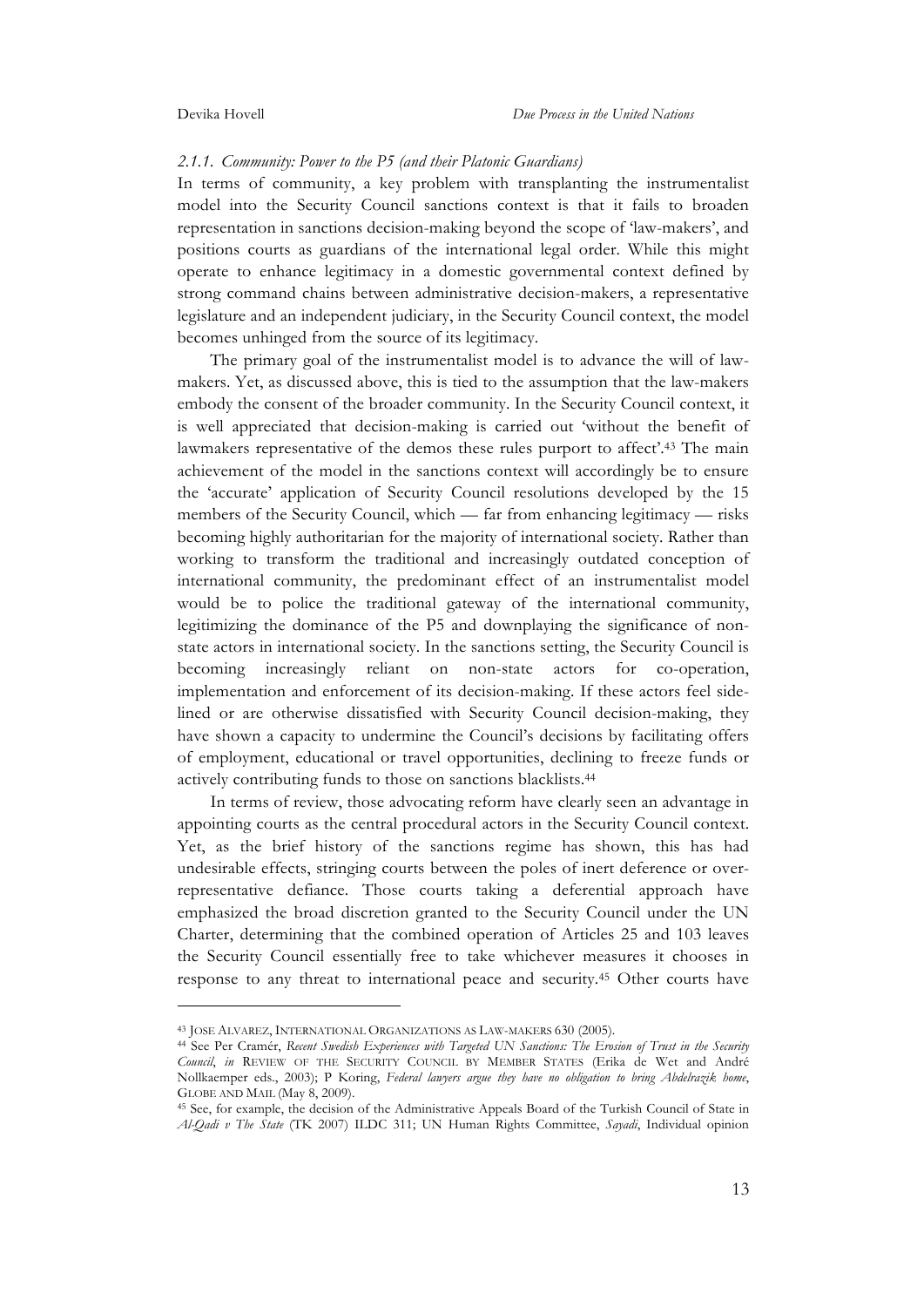

shown deference by taking a narrow approach to the interpretation of applicable human rights principles, providing no protection for individuals and at the same time arguably distorting fundamental human rights principles.<sup>46</sup>

The judgment of the Court of First Instance in 2005 *Kadi* exhibits both approaches. Here, the court identified a 'rule of primacy' of international law over municipal law, concluding that it had no power to review the lawfulness of Security Council resolutions under EU law.47 The court did, however, recognize a role 'to check, indirectly, the lawfulness of the resolutions of the Security Council in question with regard to jus cogens'.48 The CFI took an unusually expansive reading of *jus cogens*, essentially putting all human rights within that category, including the right to a fair hearing, the right not to be arbitrarily deprived of property and the right to an effective remedy.49 The CFI then arguably took a second (mis)step, holding that there had been no breach of these norms in the case in question, despite the fact it had previously been widely accepted that the UN sanctions regime fell foul of these human rights standards. The court's judgment has been roundly criticized for ultimately discarding the *jus cogens* qualification as a fig-leaf, interpreting this category as unusually broad yet seemingly impossible to violate.<sup>50</sup> It is notable that the influence of the decision has been minimal, and the European Court of Justice subsequently overturned it, as discussed later.

In contrast to the deferential approach, an instrumentalist model has led other courts to assume a far greater role in international-law-making than is normatively justifiable. Though the legal limits on the Security Council are narrow, they are also decidedly nebulous. While in the domestic setting, courts are accustomed to filling gaps left by the legislature, in the Security Council context, these gaps become chasms. Security Council resolutions are often vague, and are not drafted with the level of attention to detail that might be expected in the case of domestic legislation. Courts vested with the power of review would inevitably be required to make difficult and largely unguided substantive choices among competing values, and indeed among inevitably controverted political, social and moral conceptions of appropriate responses to threats to international peace and

<sup>(</sup>partly dissenting) by Sir Nigel Rodley, Ivan Shearer and Iulia Antoanella Motoc, 27; Individual (dissenting) opinion of Ruth Wedgwood, 30; Individual opinion of Ivan Shearer, 32.

<sup>46</sup> See CFI *Kadi*, [268] and [288]; UN Human Rights Committee, *Sayadi*, [10.8].

<sup>47</sup> CFI Kadi, paras. 218–225.

<sup>48</sup> CFI Kadi, paras. 226–231.

<sup>49</sup> CFI Kadi, paras. 226–229.<br><sup>50</sup> CFI Kadi, paras. 226–230. For criticism of this decision, see Marko Milanovic, 'Norm Conflict in International Law: Whither International Law?' (2009) 20 Duke Journal of Comparative and International Law 69, 91 and 93; J. Klabbers, 'Setting the Scene' in J. Klabbers, A. Peters and G. Ulfstein, The Constitutionalization of International Law (Oxford: OUP, 2009) 1; C. Eckes, 'Judicial Review of European Anti-Terrorism Measures — The Yusuf and Kadi Judgments of the Court of First Instance' (2008) 14 European Law Journal 74; P. Eeckhout, 'Community Terrorism Listings, Fundamental Rights and UN Security Council Resolutions: In Search of the Right Fit' (2007) 3 European Constitutional Law Review 183, 195; E. Defeis, 'Targeted sanctions, human rights, and the Court of First Instance of the European Community' (2006) Fordham International Law Journal 1449, 1454.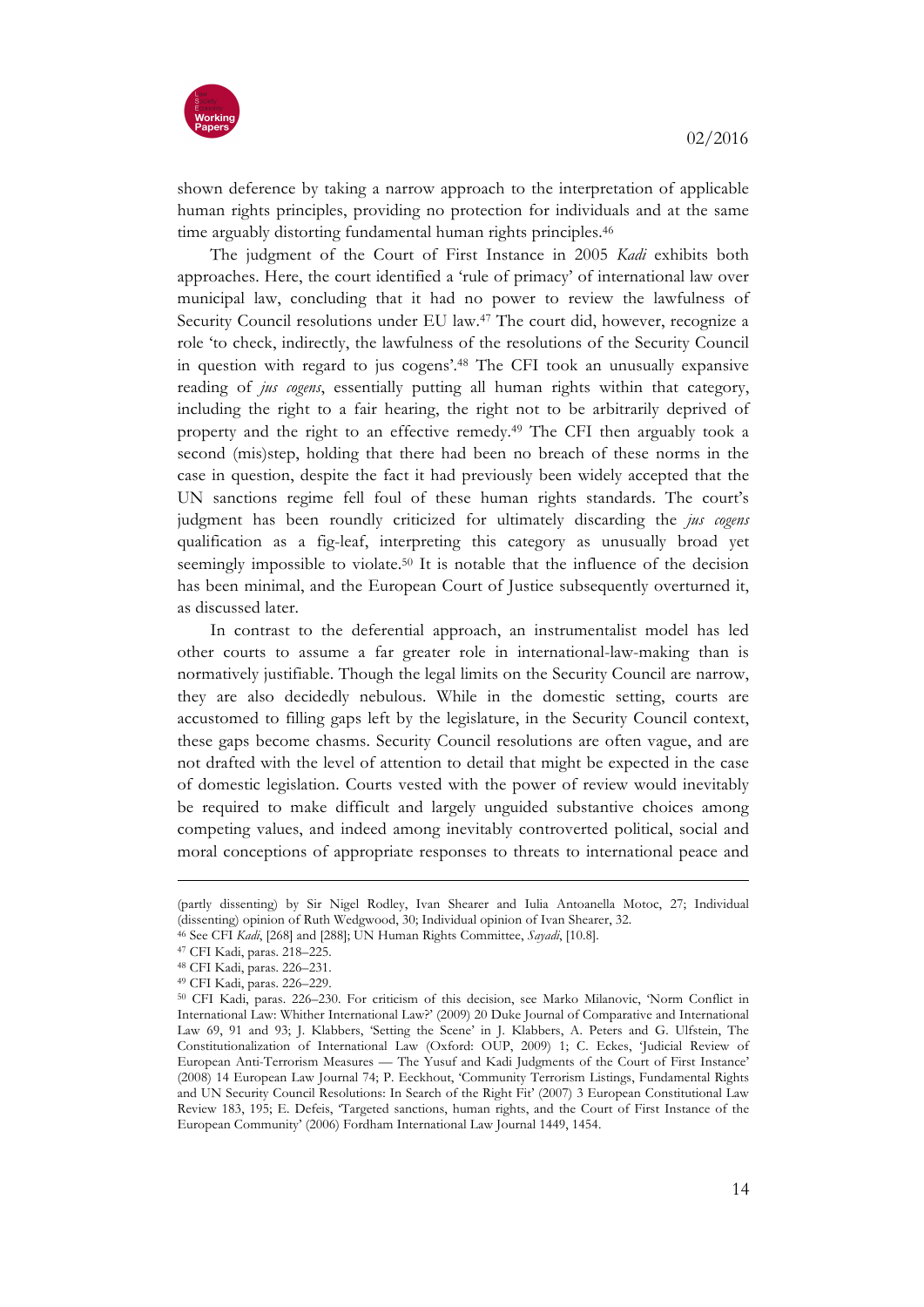security. For example, though the majority's approach to the 1267 regime in the UK Supreme Court decision in *Ahmed* was predominantly dignitarian, their approach to Security Council resolution 1373 was more instrumentalist. In their interpretation of resolution 1373, the judgments exhibit the capacity for fragmentation in the interpretation — and in some cases the capacity for misinterpretation — of the Council's intent. Lord Hope held that the 'reasonable grounds for suspicion test' adopted in the UK implementing mechanism went beyond the scope of the resolution, despite acknowledging evidence that this standard had overall support among states and was the standard applied by the Financial Action Task Force.51 Lord Mance expressed preference for a 'balance of probabilities' standard.52 Lord Phillips inserted a requirement into Security Council resolution 1373 that the asset-freeze regime applied only to "criminals," though the sanctions regime is widely understood to be preventative rather than punitive.53 While the approach was more measured in the subsequent UK Supreme Court judgment in *Youssef*,<sup>54</sup> the problem in *Ahmed* is that the judges did not seem to be sufficiently guided by the special requirements of the Security Council sanctions context. Courts should not take it upon themselves to create new aims for international society or to impose on society new basic directives.55 Judicial activism by a court purporting to act as an unrepresentative and largely uninvited 'guardian' of the international legal order threatens to undermine rather than enhance the legitimacy and effectiveness of Security Council decisionmaking.

#### *2.1.2. Law: The Ambiguity of Council Law*

A second set of problems stems from the nature and role of law in the Security Council setting. As discussed above, the instrumentalist model depends for its successful operation upon the existence of clear and determinate standards, rather than flexible guiding principles. As Professor Michelman notes (albeit in his critique of the instrumentalist model), 'unless there are objective standards in terms of which decisions can be counted correct or incorrect, it is hard to see in what sense we can say that a decision serves to secure to an individual that which is rightfully his.'56 The instrumentalist model relies on a conception of law as a logically coherent and complete system of principles and rules, where consistency and predictability are the most important values, and where there is a concern to minimize the opportunity for arbitrary or unpredictable exercises of power.

By contrast, the Security Council is a deliberately hegemonic institution in which consistency counts for little and power is always unpredictable. The scope

 $\overline{a}$ 

<sup>54</sup> Youssef v Secretary of State [2016] UKSC 3, paras. 48–50 (Lord Carnwath, with whom Lord

<sup>51</sup> *Her Majesty's Treasury v Ahmed* [2010] UKSC 2, para 57–61 (Lord Hope).

<sup>52</sup> *Id.*, Lord Mance, 225–231.

<sup>53</sup> *Id*, paras. 136–37 (Lord Phillips), cf para 165, 170 (Lord Rodger).

Neuberger, Lord Mance, Lord Wilson and Lord Sumption agree).

<sup>55</sup> JOHN HART ELY, DEMOCRACY AND DISTRUST (1980); Fuller, *supra* note 12 at 392. See also *Jones v Saudi Arabia* [2006] UKHL 26, [63].

<sup>56</sup> Michelman, *supra* note 20 at 130.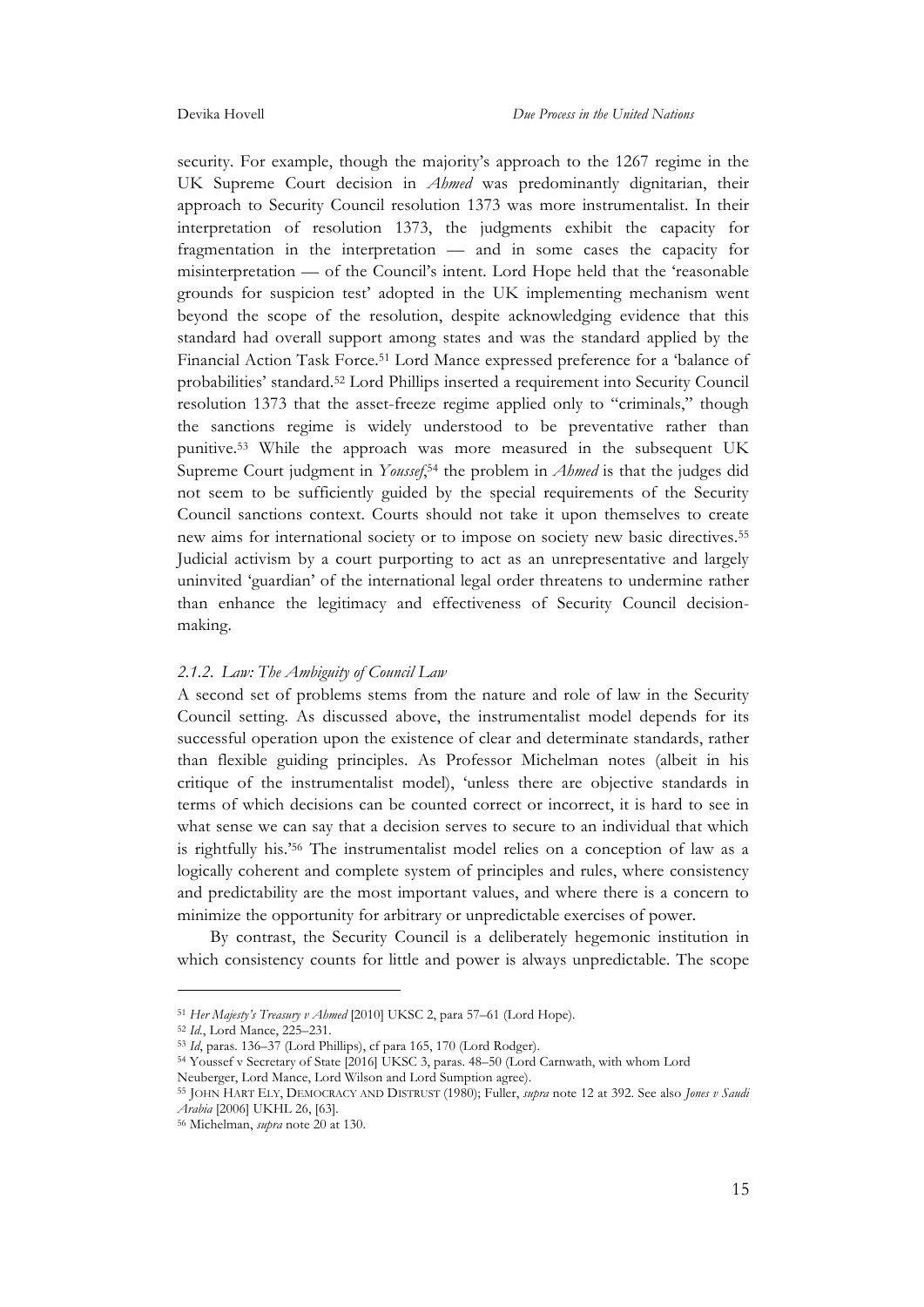

of legal norms binding the Council are limited, vague and, to an extent, undecided, embracing (according to the least controversial interpretation) narrow limitations in the UN Charter and those few norms that can be said to have attained the stratospheric status of *jus cogens*. Rather than being governed by law, the Security Council exercises a hybrid of political and legal authority.57 The leading commentary to the UN Charter contrasts the Security Council's role to that of the ICJ on grounds that while '[t]he ICJ has to decide exclusively on the basis of international law… the S[ecurity] C[ouncil] has to decide primarily according to political criteria'.58

The Security Council is a context in which discretion rather than rules is the gold standard. The consequence of this broad discretion is significant legal uncertainty. When asked to interpret whether the power granted to states under Security Council resolution 1730 to place a 90-day hold on a de-listing could be renewed indefinitely, the UN Office of Legal Affairs responded that a sanctions resolution means 'whatever the sanctions committee wants it to'. The instrumentalist model is ill-equipped to operate in such a setting. Indeed, in due process theory, it is generally appreciated that, as decision-making moves away from rule-based decision-making and becomes more clearly discretionary, adjudicatory frameworks may need to give way to more broadly political consultative processes, focused on the representation of pluralist interests, or the realization of certain goals in the public interest.59

# *2.1.3. Values: Stagnation of International Values*

The third potential problem with the instrumentalist model in the Security Council context is that the model lacks any substantive normative dimension. Its concern is to ensure the accurate fulfilment of the substantive law, while failing to provide a basis to differentiate between acceptable and unacceptable aspects of that law. The judgments of courts adopting an instrumentalist approach in the sanctions context reveal that review based solely on the process value of 'legal accuracy' is not sufficient to ensure the legitimacy of sanctions decision-making. In both *Ahmed* and *Sayadi*, those judges and Committee members that took an instrumentalist approach were forced to reserve their most damning indictments of the deficiencies in the Security Council sanctions regime for comments subsidiary to the main decision.

Despite the fact that his legal analysis led him to confirm the validity of the sanctions regime in *Ahmed*, Lord Brown noted that '[t]he draconian nature of the

<sup>57</sup> Rosalyn Higgins, *The Place of International Law in the Settlement of Disputes by the Security Council*, 64 AJIL 1 (1970); Martti Koskenniemi, *The Place of Law in Collective Security*, 17 MICH. J. INT'L L 455 (1996).

<sup>58</sup> J Delbrock, *Functions and Powers: Article 24*, *in* THE CHARTER OF THE UNITED NATIONS: A COMMENTARY (VOL I) 446 (Bruno Simma et al eds., 2002).

<sup>59</sup> Nicola Lacey, *The Jurisprudence of Discretion: Escaping the Legal Paradigm*, *in* THE USES OF DISCRETION (Keith Hawkins ed., 1992); D J GALLIGAN, DISCRETIONARY POWERS, 88, 343 (1986).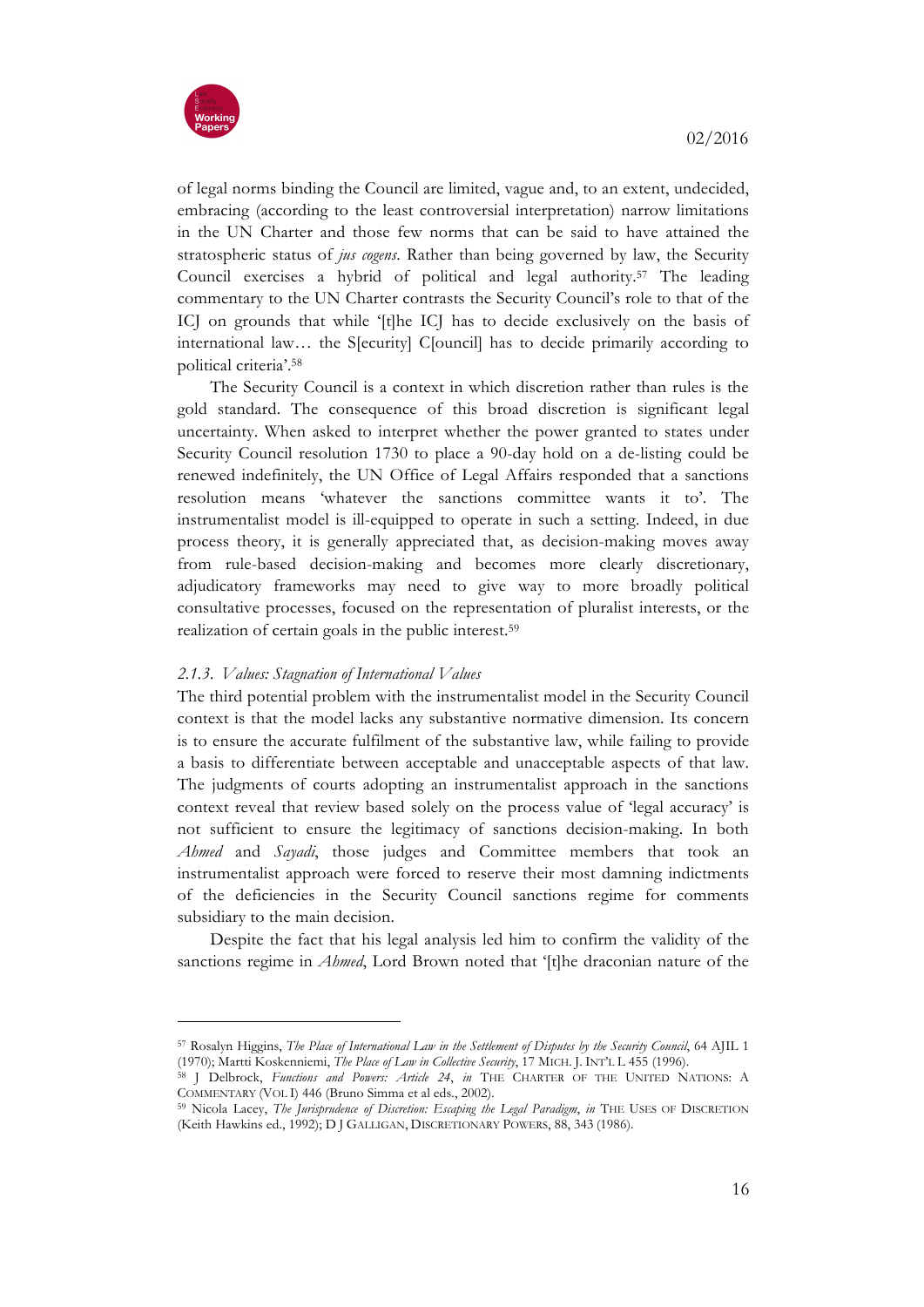regime imposed under these asset-freezing orders can hardly be over-stated'60 and that the regime maintained by the latter Order in Council was 'contrary to fundamental principles of human rights'.61 In *Sayadi*, Committee members who found the Security Council to be immune from review preceded this finding with the powerful statement that 'by operation of the extravagant powers the Security Council has arrogated to itself, […] the executive branches of 15 member states…simply discard centuries of States' constitutional traditions of providing bulwarks against exorbitant and oppressive executive action.'62

These non-binding or subsidiary statements made in the broader context of decisions ultimately confirming the legal validity of an impugned regime reinforce the need to develop a procedural model that advances values apart from legal accuracy. The unintended effect of such a procedural framework may be freeze or crystallize international norms at a particular moment in time, failing to give sufficient credence to emerging perspectives on international legal norms and having a drag-effect on new developments.<sup>63</sup> The interests of legitimacy of the Security Council, and the international legal order more generally, requires more of a procedural framework in contemporary international society.

# **2.2. DIGNITARIAN MODEL: EVALUATING THE ROLE OF DOMESTIC AND REGIONAL COURTS**

Given the glacial pace of reform in the Security Council sanctions context, and continuing refusal by the Council to respond to calls for an 'internationalized' judicial de-listing procedure, an alternative de-centralized judicial framework has emerged more organically. Faced with increasingly urgent challenges by individuals to the UN sanctions regime, domestic courts have extended their traditional role as guarantors of individual rights beyond domestic governmental parameters to the Security Council sanctions context. In so doing, certain courts have eschewed a traditional international law analysis of the relationship between the Security Council and municipal legal systems, enforcing *domestic or regional* interpretations of individual rights even in the face of inconsistent with Security Council resolutions.64

It is undoubtedly the case that this domestic and regional case law has been a most influential (and long overdue) source of individual rights protection in the sanctions context. The neglected voice of individuals placed on sanctions blacklists has been one of the major sources of criticism against the sanctions regime. The regime is not uncommonly compared to that of Josef K in Kafka's *The Trial*,

<sup>60</sup> *Her Majesty's Treasury v Ahmed* [2010] UKSC 2, [192].

<sup>61</sup> *Id.,* [203].

<sup>62</sup> *Sayadi*, Individual opinion (partly dissenting) by Sir Nigel Rodley, Ivan Shearer and Iulia Antoanella Motoc, 27.

<sup>63</sup> Anthea Roberts, *Comparative International Law? The Role of National Courts in Creating and Enforcing International Law*, 60 ICLQ 57, 73 (2011).

<sup>64</sup> See, for example, CFI *Kadi*; *Kadi v European Commission* [2010] EUECJ (General Court); *Her Majesty's Treasury v Ahmed* [2010] UKSC 2; *Nada v. Switzerland*, [2012] ECHR 1691.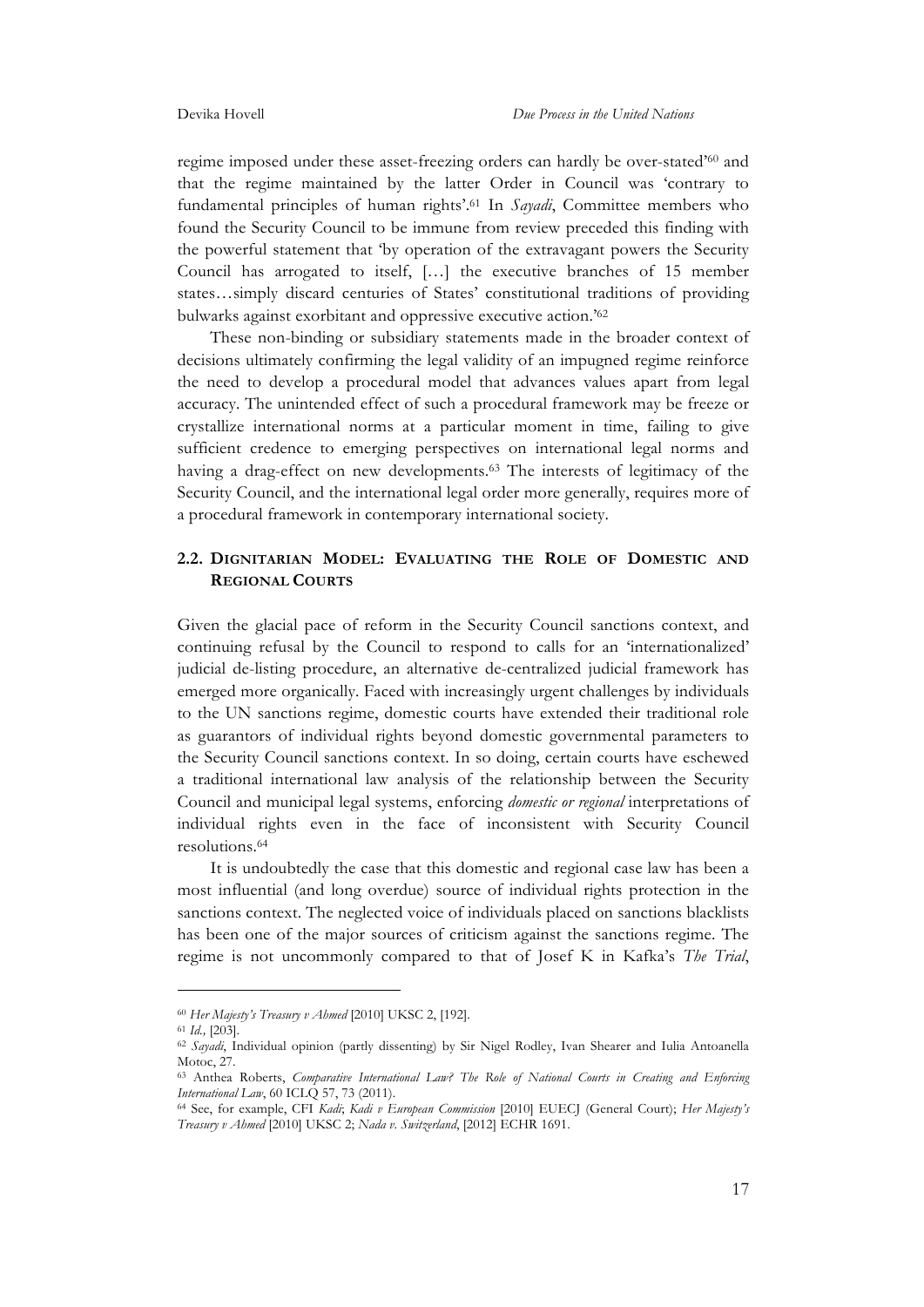

described as one that renders individuals 'effectively prisoners of state' that 'does not begin to achieve fairness for the person who is listed'.65 Perceptions of the unfairness of the sanctions regime for individuals has been found by the Analytical Support and Sanctions Monitoring Team to have detracted from the credibility and effectiveness of the regime among member states.66 The influence of domestic and regional courts has served to vault the individual into a more central position in Security Council decision-making.

However, expansion of this de-centralized adjudicatory framework has impact beyond more robust protection of individual rights. As other scholars have noted, the judicial review of Security Council decision-making in accordance with domestic and regional standards advances a pluralist vision of the international legal order.67 In line with this scholarship, I argue that this intervention by domestic courts, or 'pluralist judicial framework', can be analysed in theoretical terms as an example of the dignitarian model in action. Recognition of this connection between the pluralist judicial framework and dignitarian model enables us to undertake a normatively rich analysis of this framework and to draw a distinction between 'moderate' and 'radical' versions of the model. The aim is (a) to discourage an elitist conception of interest representation in the international community; (b) to encourage a 'dialogue model' of international law; and (c) to reinforce the need for domestic courts to aim for a balance between domestic and international values.

# *2.2.1. Community: Trading International Community for a 'Multiplicity of Publics'*

Under a dignitarian model, the main aim of procedural safeguards is to provide individuals with a modicum of dignity, autonomy and self-respect, providing affected individuals with an opportunity to state their case and have that case taken into account in decision-making.68 That is not to say that individuals must in all cases directly represent their own interests before the decision-making body in question. The structure for interest representation under the dignitarian model is potentially more complex. As discussed above, the sturdiest theoretical foundations of the dignitarian model rest on a pluralist conception of autonomy,

<sup>65</sup> *Abdelrazik v Minister of Foreign Affairs* 2009 FC 580, [53]; *Her Majesty's Treasury v Ahmed* [2010] UKSC 2, [60] per Lord Hope (quoting Sedley LJ), cited with approval in *Kadi v European Commission* [2010] EUE CJ T-85/09, [149]; *A, K, M, Q & G v HM Treasury* [2008] EWHC 869 (Admin), [18].

<sup>66</sup> See, for example, Thirteenth report of the 1267 Monitoring Team, UN doc S/2012/968, [17] (Dec. 31, 2012); Ninth report of the 1267 Monitoring Team, UN doc S/2009/245, [16] (May 13, 2009). See also Security Council Report, Special Research Report: UN Sanctions, 14 (Nov. 25, 2013).<br><sup>67</sup> This has been recognized by scholars such as NICO KRISCH, BEYOND CONSTITUTIONALISM: THE

PLURALIST STRUCTURE OF POSTNATIONAL LAW (2010); Gráinne de Búrca, *The European Court of Justice and the International Legal Order after* Kadi 51 HARV. INT'L L. J. 1 (2010); Daniel Halberstam and Eric Stein, *The United Nations, the European Union and the King of Sweden: Economic Sanctions and Individual Rights in a Plural World Order*, 46 C. M. L. REV 13 (2009); Samantha Besson, *European Legal Pluralism after* Kadi, 5 EUR. CONST. L. REV. 237 (2009).

<sup>68</sup> Stewart, *supra* note 7 at 1684–1686, 1712; Pincoffs, *supra* note 27 at 179.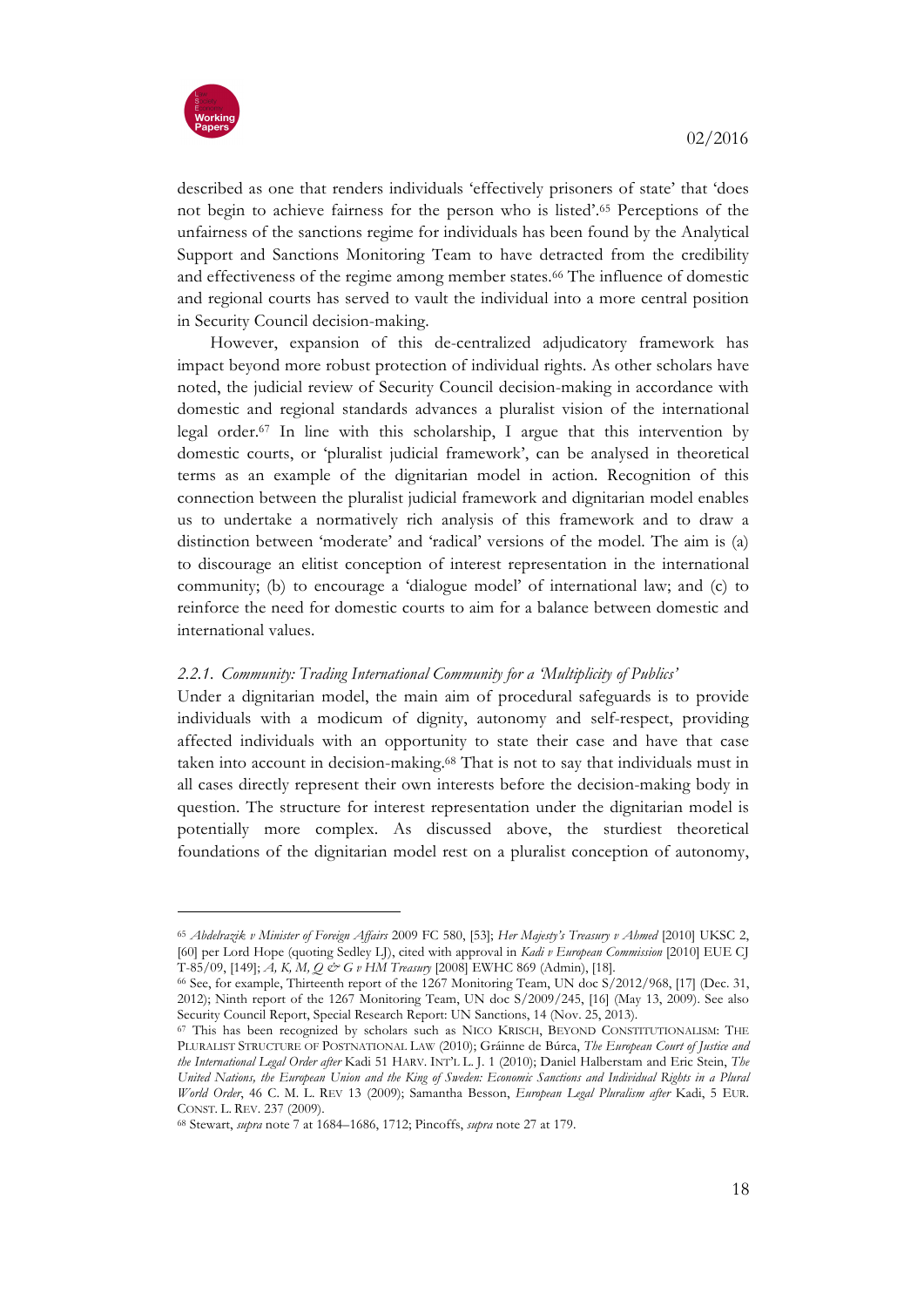recognizing individuals as self-legislating equals who are able to choose freely where their interests might be represented.

The use of domestic and regional courts under the dignitarian model is, in these terms, a manifestation of the right of individuals to choose freely the manner of their representation in the international domain. It builds upon a pluralist notion of public autonomy and the right of individuals to determine which polity they want to be governed in and by. The impact of the dignitarian model would not be to broaden the scope of the 'international community' as such. Under a dignitarian model, individuals caught up in sanctions decision-making are less likely to characterize themselves as members of an international community, and more as victims of it. Individuals do not claim rights under the dignitarian model as members of the international community, but as individuals exercising their right to choose between a multiplicity of overlapping and conflicting identities and loyalties depending upon the situation or issue at hand.<sup>69</sup> This is consistent with a pluralist conception of the international legal order, which rejects the idea of a singular constituency known as the 'international community' in favour of recognition of a 'multiplicity of publics'.70

#### *2.2.2. Law: A 'Dialogue Model' of International Law71*

Critique of the role of domestic courts in review of sanctions decision-making is most commonly framed in 'international rule of law' terms. Critics invoke the danger that judicial review by domestic and regional courts will fragment sanctions compliance along the borders of national and supra-national jurisdictions, and lead to a breakdown in traditional notions of hierarchy codified in Articles 25 and 103 of the Charter.72 The consequences for the Security Council sanction regime are not insignificant. The sanctions regime is uniquely vulnerable to failure by individual states to comply. Sanctions measures such as travel bans and assetfreezing rely heavily on universal compliance, or else individuals and funds will be channelled into the breach. A steady stream of domestic case law along the lines of ECJ *Kadi* and the UK Supreme Court's *Ahmed* could see the Security Council sanctions framework buckle under the weight of opposition by domestic and regional courts.73

However, such criticism should also provoke us to question whether the transplant of 'rule of law' concepts to the international legal order is appropriate.

<sup>69</sup> KRISCH, BEYOND CONSTITUTIONALISM*, supra* note 67 at 98.

<sup>70</sup> Nico Krisch, *The Pluralism of Global Administrative Law*, 17 EJIL 247 (2006); JOHN DRYZEK, DELIBERATIVE GLOBAL POLITICS: DISCOURSE AND DEMOCRACY IN A DIVIDED WORLD (2006); JAMES BOHMAN, DEMOCRACY ACROSS BORDERS (2007).

<sup>71</sup> On which, see further Devika Hovell, *A Dialogue Model: The Role of the Domestic Judge in Security Council Decision-making* 26 LEIDEN J. INT'L L. 579 (2013).

<sup>72</sup> As the General Court recognized, the necessary consequence of the ECJ decision in *Kadi* has been 'to render that primacy [of Security Council resolutions] ineffective in the Community legal order': *Kadi v* 

<sup>&</sup>lt;sup>73</sup> Twelfth Report of the 1267 Monitoring Team, UN doc S/2012/729, [33] (Oct. 1, 2012); Richard Barrett, *Al-Qaeda and Taliban Sanctions Threatened*, POLICY WATCH (Oct. 6, 2008), *at*  http://www.washingtoninstitute.org/templateC05.php?CID=2935.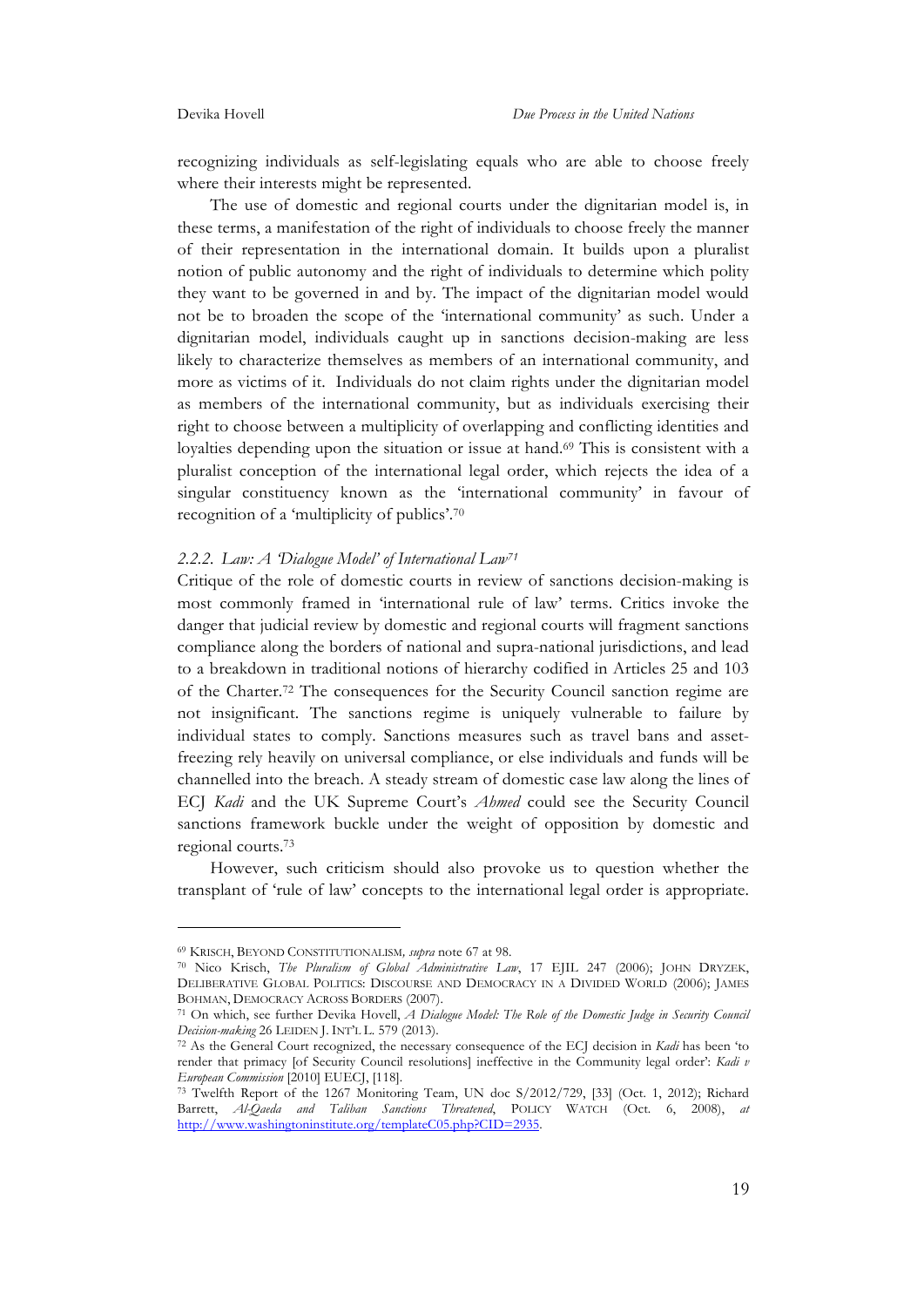

While hallowed rule of law characteristics such as certainty, consistency and generality of application may be appropriate in more representative legal systems, a pluralist perspective cautions against exaggerating the importance of such qualities, particularly in an unrepresentative system such as the international legal order. In the international sphere, certainty in the application of the law may be a source of friction and instability where it clashes with the strong preferences of excluded actors. The idea that all law must originate in a single power source, typically the domestic legislature, is a distinctly domestic idea. In the international legal system, state organs, international and domestic courts and (even) academics are imbued with a role in law creation.<sup>74</sup>

In procedural terms, we may need to rethink the traditional conception of the judicial role where domestic and regional courts engage in review of international decision-making. Lon Fuller recognized the need for the judicial function to be constantly cognizant of the problem of *system*, in the sense that judges must always consider the coherence of the system in which they operate, and the powers and limitations of the institution of the judiciary as defined within that system.75 When courts engage in the review of international decision-making, they need to be cognizant of their role in the broader international legal system. In the international legal sphere, domestic and regional courts are repositioned within a more political forum, wherein they provide not a check or balance, but legal counsel. When domestic and regional courts engage in review of Security Council decision-making, judicial decisions are not so much relevant in terms of their 'bindingness', but rather their level of persuasiveness, which will generally be tied to broader conceptions of an institution's legal reasoning and reputation.76 Where a judicial decision resonates with a 'broader movement for change,' it will be influential in motivating reform; where it fails to resonate more broadly, it will be marginalized, seen as exceptional and have limited law-making effect.77 As courts and the Council develop a greater understanding of each other's role, there is the potential for a legal culture to develop in which they come to see themselves as involved in a dialectical partnership or dialogue in which they are both working toward an appropriate balance between human rights and international security.78

We saw something of this with the 2008 *Kadi* decision in the European Court

<sup>74</sup> ICJ Statute, Article 38(1).

<sup>75</sup> LON FULLER, ANATOMY OF THE LAW 94 (1968). 76 KRISCH, BEYOND CONSTITUTIONALISM, *supra* note 67 at 12; Benedict Kingsbury, *Weighing Regulatory Rules and Decisions in National Courts*, ACTA JURIDICA 90 [2009]; Mayo Moran, *Shifting Boundaries: The Authority of International Law*, *in* NEW PERSPECTIVES ON THE DIVIDE BETWEEN NATIONAL AND INTERNATIONAL LAW 163 (J. Nijman and A. Nollkaemper eds., 2007). 77 ALAN BOYLE AND CHRISTINE CHINKIN, THE MAKING OF INTERNATIONAL LAW 301 (2007).

<sup>78</sup> For a depiction of the increasingly dialogic nature of the relationship between courts and legislatures in the domestic human rights context, see Tom Hickman, *Constitutional Dialogue, Constitutional Theories and the Human Rights Act*, PUBLIC LAW 303 (2005); Kent Roach, *Dialogic Judicial Review and Its Critics*, 23 SUPREME COURT LAW REVIEW (2D) 49 (2004); Janet L. Hiebert, *Parliamentary Bills of Rights: An Alternative Model?*, 69 MOD. L. REV. 7 (2006).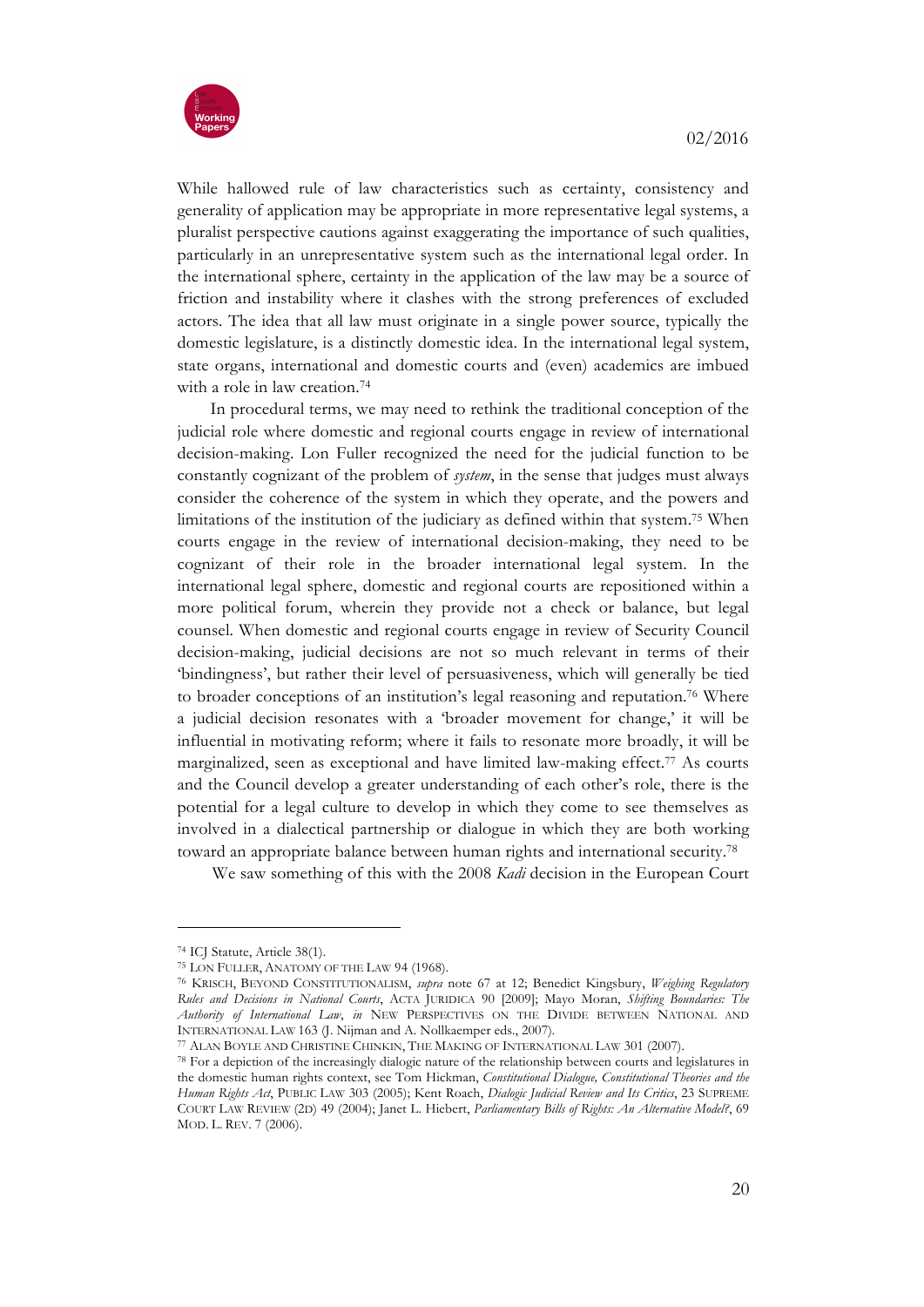of Justice.79 As is well known, the ECJ rejected the Court of First Instance's deferential, instrumentalist approach and, in declining to defer to the Security Council, ultimately invalidated the regulation giving effect to the relevant Security Council resolution on the basis it violated fundamental rights of the European legal order. At the heart of the decision is the Court's determination that the EC Treaty establishes an 'autonomous legal system which is not to be prejudiced by an international agreement'.80 With a vague reference to the 'alleged absolute primacy of the resolutions of the Security Council',81 the ECJ declares it is not engaging in the review of the lawfulness of 'a resolution adopted by an international body', but rather of 'the Community act intended to give effect to that resolution'.82 In drawing this separation between the EU implementing measure and its source in a Security Council resolution, the Court finds that 'any judgment given by the Community judicature deciding that a Community measure intended to give effect to such a resolution is contrary to a higher rule of law in the Community legal order would not entail any challenge to the primacy of that resolution in international law'.83 The court concludes that the EU measure violates Mr Kadi's rights of defence (including his right to be heard and right to effective judicial protection) and his right to respect for property, and holds that it must be annulled.84

Critics of the decision condemned it as taking the path of 'European particularism' and eschewing 'engagement in the kind of international dialogue that has generally been presented as one of the EU"s strengths as a global actor.'85 However, another interpretation is possible. Perhaps the judgment should be appreciated in its political context as more in the nature of an act of open judicial revolt against years of fruitless political dialogue. Türküler Isiksel invites us to see the ECJ's judgment in *Kadi* as 'an act of civil disobedience' rendered necessary by the UN Security Council's misapplication of foundational principles of the international order.86 She argues (and I agree) that the ECJ's evasiveness towards international law in *Kadi* should not be regarded as lawless unilateralism, but as the fulfilment of its role to uphold the rule of law both within the EU *and* within the international legal order.87 Undoubtedly, the effect of the 'disruptive' ECJ Kadi decision was to strengthen the role and relevance of the ECJ,88 and also paradoxically to heighten the power and influence of the Security Council.

The Security Council's measured response to the decision, chiefly the introduction of the Office of the UN Ombudsperson, served to strengthen the

<sup>79</sup> *Kadi v Council and Commission* [2008] ECR I–6351 ('ECJ Kadi').

<sup>80</sup> *Id.*, para. 316.

<sup>81</sup> *Id.*, para. 305

<sup>82</sup> *Id.*, paras. 286–7

<sup>83</sup> *Id.*, para. 288.

<sup>84</sup> *Id.*

<sup>85</sup> Halberstam and Stein, *supra* note 67 at 72; de Búrca, *supra* note 67.

<sup>86</sup> N. Türküler Isiksel, *Fundamental Rights in the EU after* Kadi *and* Al Barakaat 16(5) EUROPEAN LAW JOURNAL 551 (2010).

<sup>87</sup> *Id.*, 552.

<sup>88</sup> The constitutional ambition of the decision has been widely remarked on.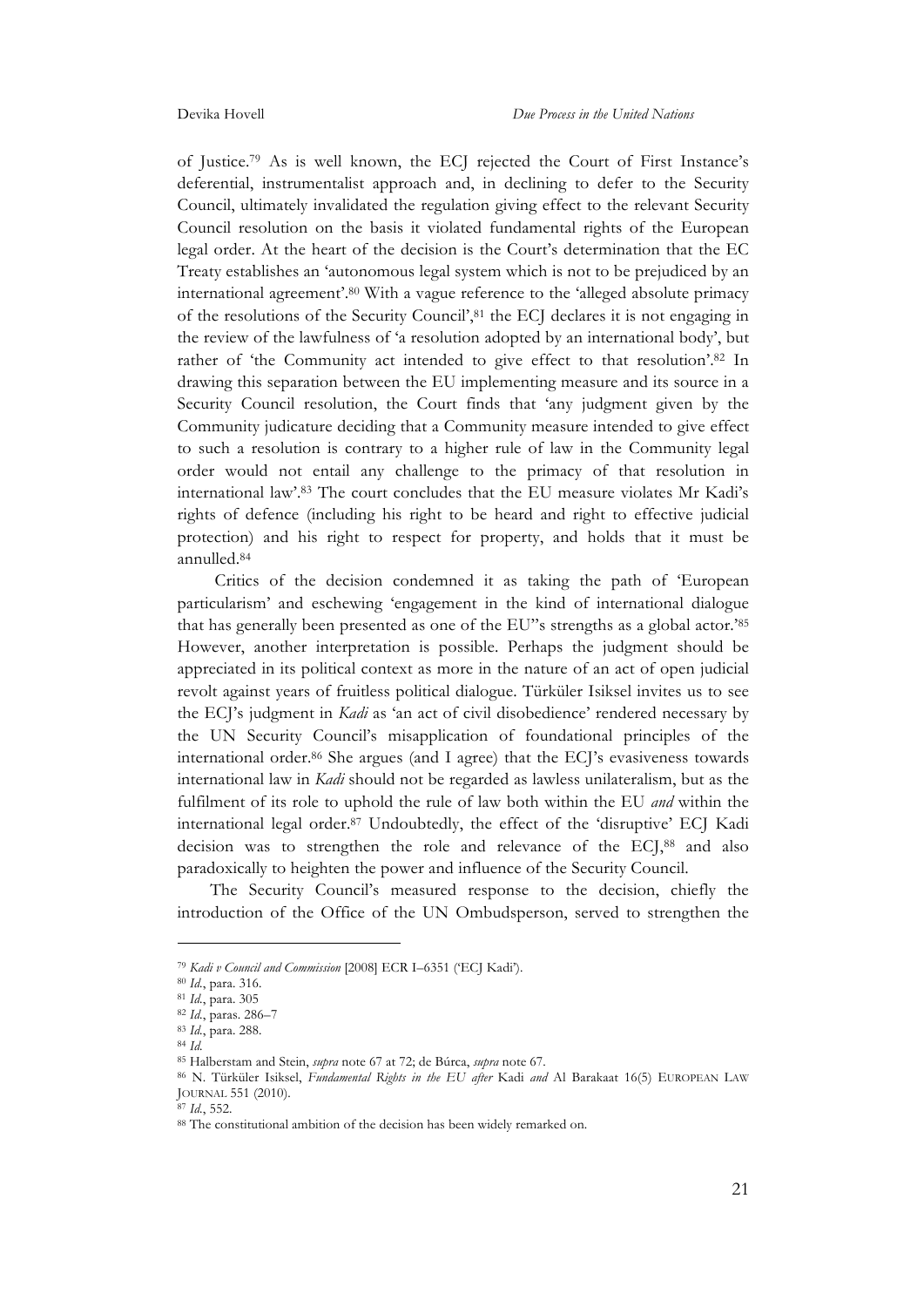

intelligence and legitimacy of decisions made. Yet, from a normative perspective, I argue that the approach adopted in ECJ *Kadi* is best interpreted as an *exceptionally* interventionist approach.89 The ECJ's failure to engage in any form of dialogue or negotiation of standards by reference to the broader decision-making context is justifiable only if this judgment is seen as an 'act of civil disobedience' responding to the fact that the gap between what was legal and what was legitimate had become too wide, as perceived by those bound by the UN sanctions regime. The problem is that, in *Kadi II*, to be discussed in the next section, the CJEU made the mistake of transforming the exception, a justifiable act of rebellion, into the rule.

# *2.2.3. Values: Reconciling International, Regional and Domestic Values*

The dignitarian model of due process provides the opportunity for a more open and pluralistic dialogue between different values and interests at issue in decisionmaking. The danger is that such a framework will ultimately lead to an overemphasis on powerful 'interests', paying little heed to the overarching need to contribute productive input into the development of a bedrock of shared fundamental 'values' that some regard as an essential complement to emerging structures of global governance.<sup>90</sup>

Scholars such as Cass Sunstein and Jenny Steele have criticized pluralist approaches by invoking this contrast between 'interests' and 'values.'91 The concern is that the Security Council will increasingly be cast in the role of a 'broker of interests' rather than a guardian of the purposes and principles of the UN Charter and international community. The situation is magnified in the Security Council setting on account of power and wealth differentials and language and culture barriers, which render meaningful communication and deliberation beyond a narrow elite very difficult.92 It is certainly the case that a geographical and socioeconomic bias is evident already in the impact of the emerging pluralist adjudicatory framework in the sanctions setting.93 Most judicial challenges to the sanctions regime have come from Europe and other advantaged nations, such as the United States and Canada. Smaller states agitating for reform in the sanctions context have declared it has been impossible even to get a conversation started on

<sup>89</sup> Devika Hovell, *Kadi: King-slayer or King-maker? The Shifting Allocation of Decision-making Power between UN Security Council and Courts* 79(1) MOD. L. REV. 147 (2016).

<sup>90</sup> Stephen Gardbaum, *Human Rights and International Constitutionalism*, *in* RULING THE WORLD: CONSTITUTIONALISM, INTERNATIONAL LAW AND GLOBAL GOVERNANCE (Jeffrey Dunoff and Joel Trachtman eds., 2009), 249–251, 255–256; ANDREW HURRELL, ON GLOBAL ORDER: POWER, VALUES AND THE CONSTITUTION OF THE INTERNATIONAL SOCIETY (2007), chs 3 and 4; Erika de Wet, *The International Constitutional Order* 55 ICLQ 51, 57–61 (2006).

<sup>91</sup> Cass R. Sunstein, *Beyond the Republican Revival*, 97 YALE L. J. 1539 (1988); Jenny Steele, *Participation and Deliberation in Environmental Law: Exploring a Problem-solving Approach*, 21(3) OXFORD J. LEGAL STUD. 415 (2001).

<sup>92</sup> KRISCH, BEYOND CONSTITUTIONALISM, *supra* note 67, at 56. See also Eyal Benvenisti and G. W. Downs, *The Empire's New Clothes: Political Economy and the Fragmentation of International Law* 60 STAN. L. REV. 595 (2007).

<sup>93</sup> Forcese and Roach, *supra* note 38, at 217, 274.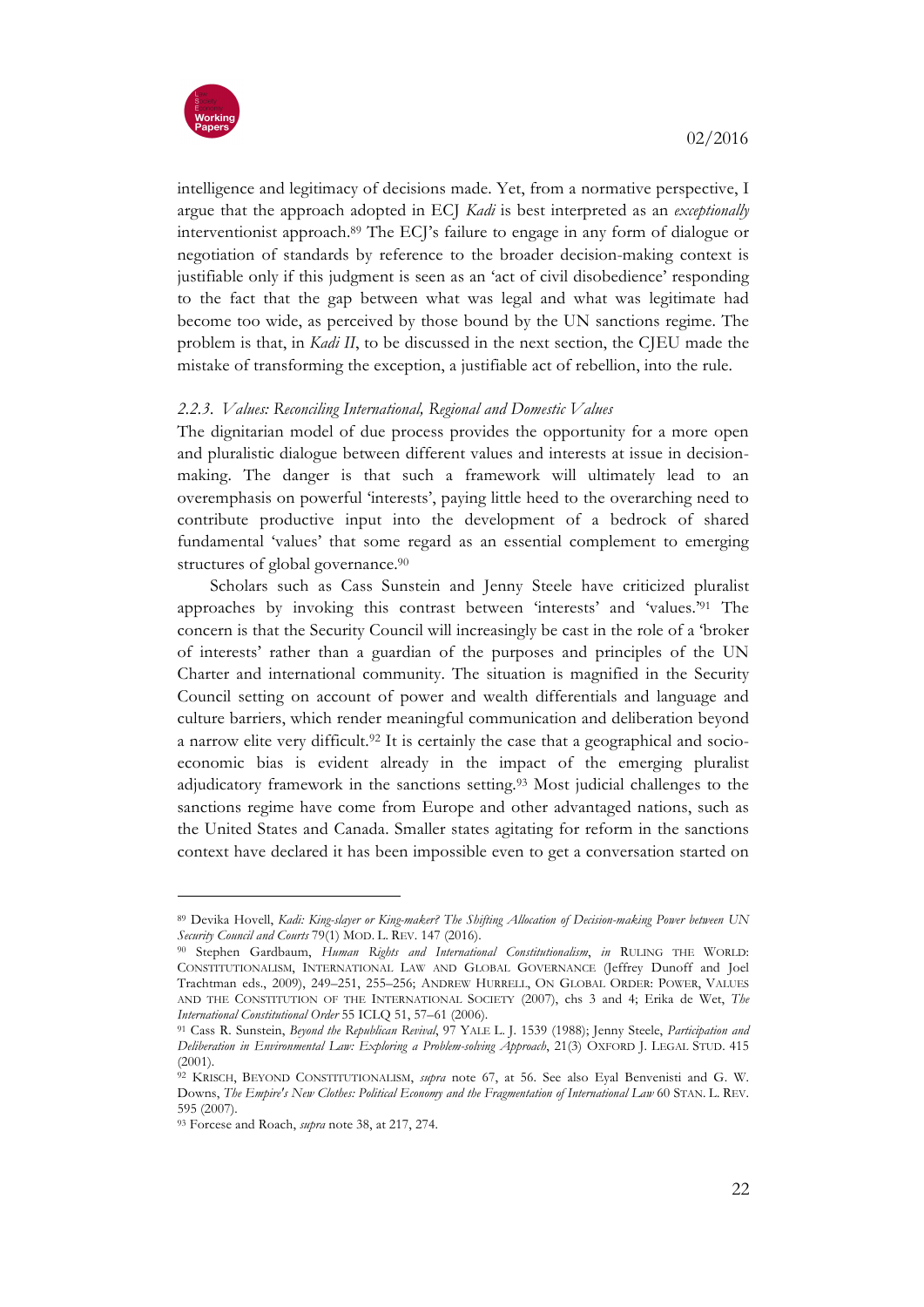the issue. By contrast, the decision in ECJ *Kadi*, facing the Council with the prospect of non-compliance by a region as influential as the European Union, yielded an immediate response with the establishment of the Office of the Ombudsperson. Arguably, the international legal order should not operate in accordance with principles of market-ordering so as to advance the interests and preferences of the most powerful and organized elites, but was created to ensure respect for certain fundamental values in international relations, which include substantive principles of equality and non-discrimination.

In thinking through the translation of the dignitarian model of due process to the Security Council context, it is appropriate to compare and contrast two versions of the model that have emerged in the case law. In line with pluralist terminology, these could be termed 'radical' and 'moderate' approaches.<sup>94</sup> Under the radical approach, domestic courts are almost entirely internally or domestically focused, and pay little regard to the overarching framework within which the decision under review was taken. Under a moderate approach, courts assign equal positions to different legal systems, though see the potential for their coordination having regard to a common point of reference or framework.

In *Kadi II* ('CJEU *Kadi*'), the Court of Justice of the European Union took a radical approach, transforming (what I have described above as) a justifiable act of rebellion in ECJ *Kadi* into an enduring normative approach. The CJEU held that, while Security Council resolutions had primacy at the international level, they became subject to the primacy of constitutional guarantees of the EU when implemented at the European level. The consequence is the application to Security Council decision-making of a peculiarly domestic interpretation of due process, developed in international treaties and across domestic legal systems to apply to the typical domestic governmental context, seemingly without reflection as to the appropriateness of its translation to the Security Council context.95 The 'right to effective judicial protection' is interpreted as a 'declaration from a court, by means of a judgment ordering annulment whereby the contested measure is retroactively erased from the legal order' and is found to have been violated in the sanctions context.96

There is no attempt by the CJEU to evaluate the Ombudsperson procedure established as a review process in the Security Council sanctions context. The UN Ombudsperson is not even mentioned in the Court's findings. Instead, the Court merely alludes to the 'improvements added' with a fairly abrupt conclusion that

<sup>94</sup> This 'pluralism of pluralisms' draws on literature developed within the context of the EU as a means of theorizing the impact of the conflicting supremacy claims of the national and European levels in the EU, as adapted in NICO KRISCH, BEYOND CONSTITUTIONALISM, *supra* note 67.

<sup>95</sup> Thomas Scanlon has recognized that this form of 'due process' is not readily exportable to regimes outside the domestic context on the ground that it depends on a minimal commitment to certain domestic institutional tenets: T. M. SCANLON, HUMAN RIGHTS AS A NEUTRAL CONCERN, IN THE DIFFICULTY OF TOLERANCE: ESSAYS IN POLITICAL PHILOSOPHY (T. M. Scanlon ed., 2003), 116. <sup>96</sup> CJEU Kadi, [134].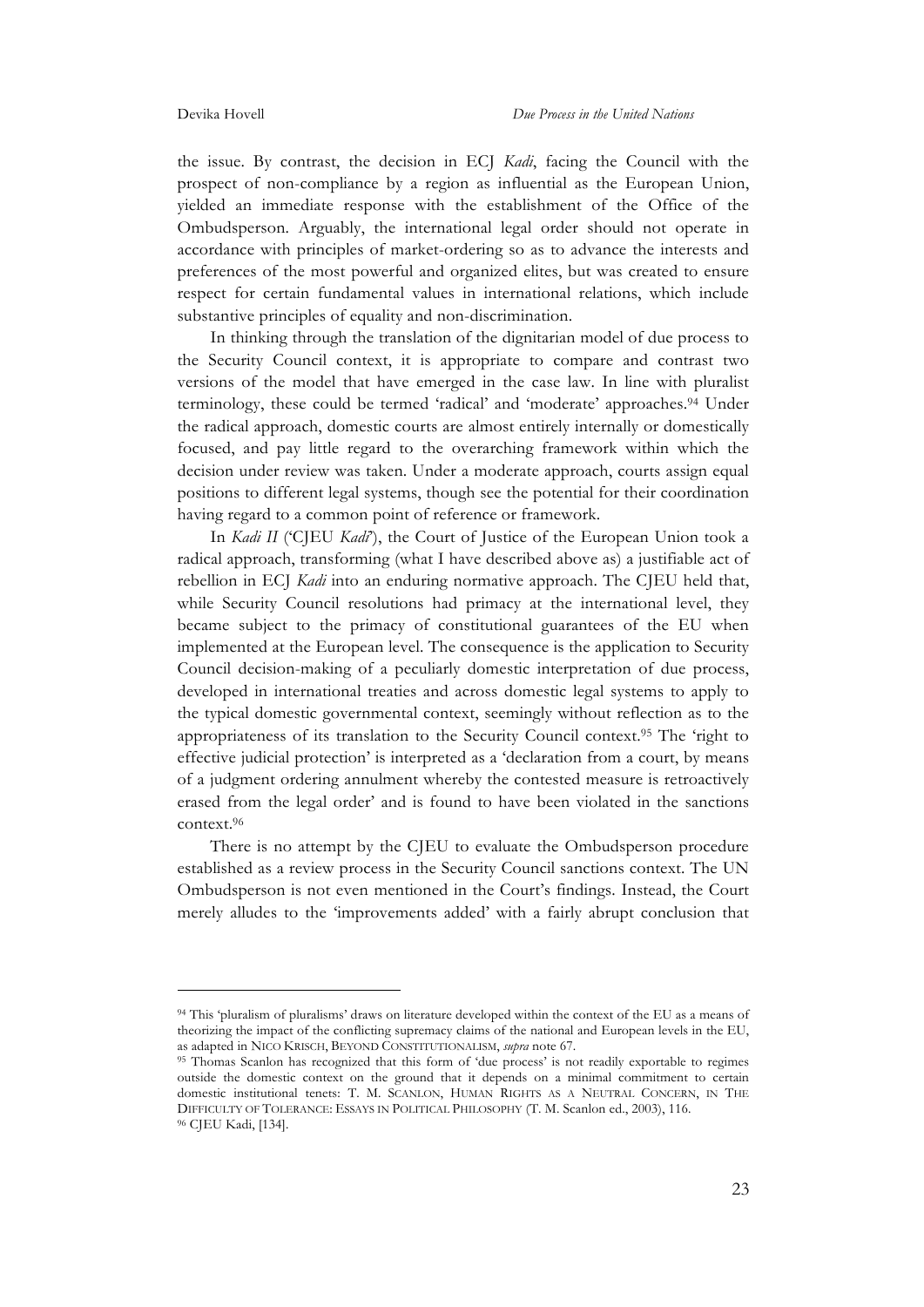

'they do not provide to the person… listed… the guarantee of judicial protection.'97

Paradoxically, application of the right to 'effective judicial protection' in the Security Council sanctions context is inappropriate precisely because it proves *ineffective* in that context. In interpreting its power of review, the CJEU arrogates to itself a power to second-guess Security Council decision-making 'to ensure that that decision, which affects that person individually…is taken on a sufficiently solid factual basis'.98 In doing so, it places the EU under an obligation to produce 'information or evidence… relevant to such an examination,'99 emphasizing that 'the secrecy or confidentiality of that information or evidence is no valid objection' before the Courts of the EU. States, in particular members of the P5, will be extremely reluctant to give up information to a foreign court. Yet the CJEU acknowledges that, if it cannot get its hands on any information that supports the listing, it will be forced to annul the relevant sanctions measures.

A more 'moderate' version of the dignitarian model was adopted by the Advocates-General in the *Kadi* litigation. Both Advocates-General based their decisions on European law, though with a keen eye on the need for coordination between the separate legal orders (European and international) in order to maintain coherence and integrity in the realm they share in common. The core of Advocate-General Maduro's approach was to encourage a form of continuing dialogue between legal orders, stating that '[i]n an increasingly interdependent world, different legal orders will have to endeavour to accommodate each other's jurisdictional claims,'100 Maduro proposed the application of an equivalence principle such as that applied in the famous *Solange* case,<sup>101</sup> promising respect for the primacy of Security Council resolutions on the condition that fundamental rights benefited from an equivalent degree of protection at the international level.102

Advocate General Bot, in turn, advocated a position of 'mutual confidence and effective collaboration', arguing that 'an effective global fight against terrorism requires confidence and collaboration between the participating international, regional and national institutions, rather than mistrust.'103 Unlike the CJEU, he pays express attention to the improvements introduced following ECJ *Kadi*, in particular the establishment of the Office of the UN Ombudsperson. While emphasizing that the solution is not to give *carte blanche* to the Security Council, he

<sup>97</sup> *Id.*, [133]. 98 *Id.*, [119].

<sup>99</sup> *Id*., [120].

<sup>100</sup> *Id.*, [44].

<sup>101</sup> *Solange I* (1974) BVerfGE 37; *Solange II* (1986) BVerfGE 73. See further Antonios Tzanakopoulos, *The Solange Argument as a Justification for Disobeying the Security Council in the* Kadi *judgments*, *in* KADI ON TRIAL: A MULTIFACETED ANALYSIS OF THE KADI JUDGMENT (M. Avbelj, F. Fontanelli and G. Martinico eds., 2014).

<sup>102</sup> Opinion of Advocate General Maduro, *Kadi v Council of the European Union*, 16 January 2008; [44], [54]. <sup>103</sup> *Id.*, [85].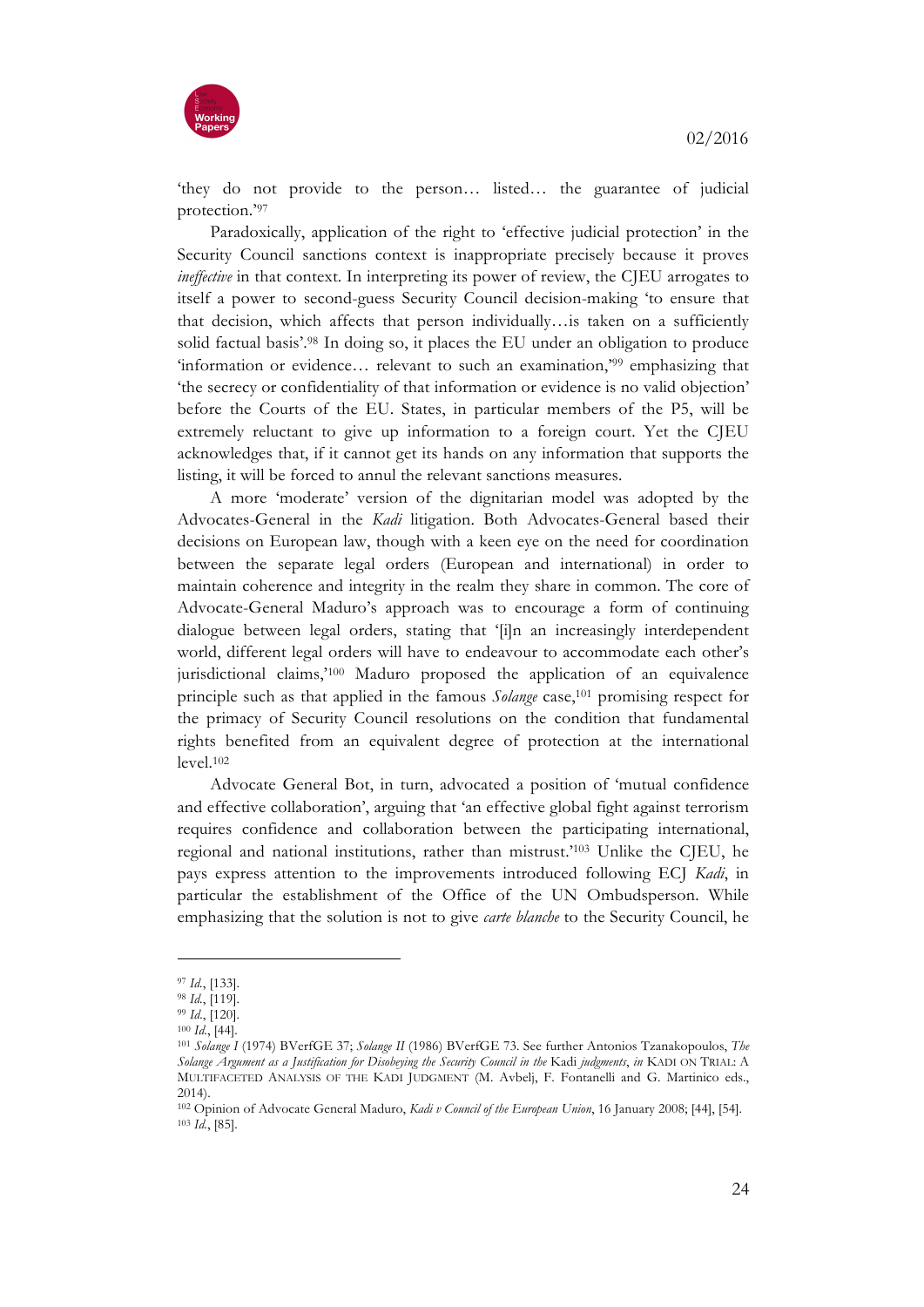recognises that the Ombudsperson process 'reflects a realization within the United Nations that, despite confidentiality requirements, the listing and delisting procedures must now be implemented on the basis of a sufficient level of information, that the communication of that information to the person concerned must be encouraged, and that the statement of reasons must be adequately substantiated.'104 He held that the Ombudsperson helped to guarantee that listings are based on sufficiently serious evidence and recognised that 'excessively high regional or national requirements could, in truth, prove to be counterproductive' if states were 'less inclined in future to transmit confidential information to the Sanctions Committee'.105

In considering the form of the dignitarian model, I argue that the moderate form is the preferable approach. The focus of courts should be on mechanisms by which to achieve the accommodation between conflicting values and interests in international society, and not on the triumph of one set of institutions or norms over another. Under a radical approach, the choice of frame, domestic, regional or international, determines the decision, where the danger is that each will seek to make its law govern the whole and to transform its preference into the general preference. Law and courts thereby become part of the problem, not of the solution. A more flexible moderate approach, seeking 'equivalence' of protection is arguably better equipped to motivate the Council to adopt a contextually appropriate set of rights that will strengthen the effectiveness of the Council *as well as* the protection of rights.106

# **2.3. THE PUBLIC INTEREST MODEL: EVALUATING THE ROLE OF THE UN OMBUDSPERSON**

It remains to examine the procedural framework proposed by the Security Council itself in the sanctions context, the Office of the UN Ombudsperson. Yet rather than taking a dignitarian approach of assessing the 'equivalence' of the Office to regional or domestic procedural standards, the task is to examine the extent to which the Ombudsperson can be said to fulfil due process values under the public interest model. The primary appeal of the public interest model of due process is that it offers a capacity to redress one of the central critiques of the Security Council and the international legal order more generally: the idea that there is a 'democratic deficit' in international governance. The Security Council sanctions regime invites a distilled version of the criticism made of the international legal order more generally that it increasingly represents 'Governance without Government',107 with the added sting that the Security Council has greater capacity than the rest of the international order to enforce its (undemocratic) diktats.

<sup>104</sup> *Id.*, [82].

<sup>105</sup> *Id.*, [84].

<sup>106</sup> Halberstam and Stein *supra* note 67, at 24, 27.

<sup>107</sup> Joseph Weiler, *The Geology of International Law – Governance, Democracy and Legitimacy*, 64 ZEITSCHRIFT FÜR AUSLÄNDISCHES ÖFFENTLICHES RECHT UND VÖLKERRECHT 547, 559–560 (2004).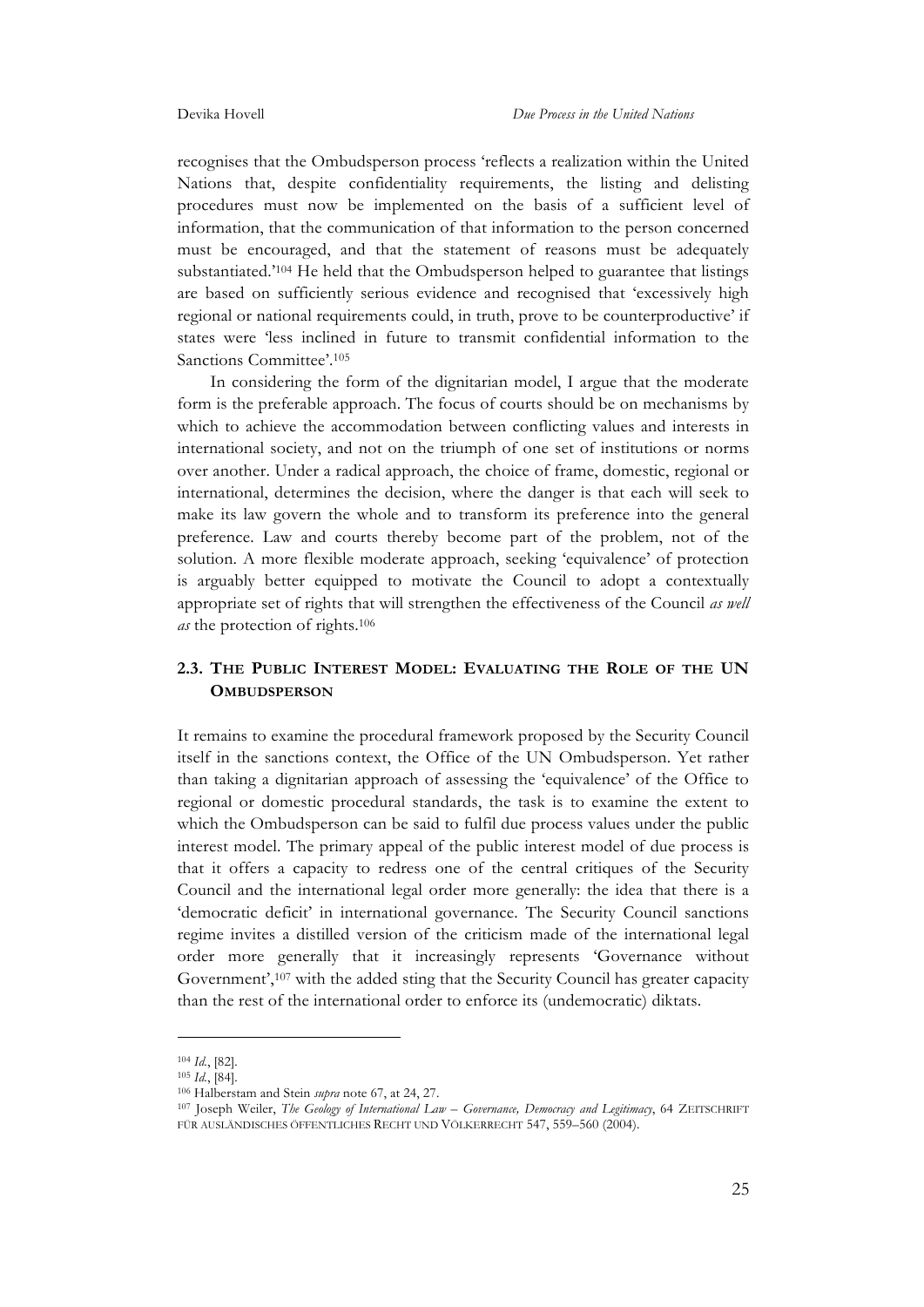

It is not that the Security Council was ever intended to behave as a democracy. The value of the public interest model lies in its potential to provide an alternative, and arguably more appropriate, analogue of an individual's participation in a democratic political process. A number of scholars have argued for the adaptation of deliberative democracy theory to the Security Council context, identifying procedural safeguards as the key means through which to enhance the representativeness and therefore legitimacy of decision-making by international institutions.108 Ian Johnstone goes so far as to describe the representative deficit in the Security Council as 'largely procedural in nature.'109

In the following section, I argue that the Ombudsperson is a superior framework to internationalized or pluralist judicial frameworks in its capacity to achieve the goals of the public interest model. This goes against the grain of current opinion. While the Ombudsperson procedure has received strands of support in the reform debate, the assessment of the Office from a due process perspective has been mainly critical in the scholarly literature.110 The main concern, articulated by the CJEU, the European Court of Human Rights, the UK Supreme Court and the Special Rapporteur on the protection of fundamental rights while countering terrorism, among others, is that the Ombudsperson is 'not a court.'111 Based on the value-based approach outlined in this article, I reach a different conclusion. My conclusion is that the Ombudsperson is in fact superior to a court process as it offers the most appropriate response to legitimacy gaps in Security Council sanctions decision-making. This is not to say that the Ombudsperson framework cannot be improved upon. However, far from dismissing the Ombudsperson framework as inadequate, those involved in the reform debate including practitioners, courts and scholars should encourage further strengthening the Ombudsperson's mandate so as to promote the key

<sup>108</sup> Benedict Kingsbury, *The Concept of 'Law' in Global Administrative Law*, 20 EJIL 23, 48–50 (2009); Daniel Esty, *Good Governance at the Supranational Scale: Globalizing Administrative Law*, 115 YALE L. J. 1490, 1490, 1520, 1522 (2006); de Wet, *supra* note 90, 74; Allen Buchanan and Robert O. Keohane, *The Legitimacy of Global Governance Institutions*, 20 ETHICS AND INTERNATIONAL AFFAIRS 405, 432, 434 (2006); Mattias Kumm, *The Legitimacy of International Law: A Constitutionalist Framework of Analysis*, 15 EJIL 907, 924–927 (2004); David Caron, *The Legitimacy of the Collective Authority of the Security Council*, 87 AJIL 552, 561, 576 (1983).

<sup>109</sup> Ian Johnstone, *Legislation and Adjudication in the UN Security Council: Bringing Down the Deliberative Deficit*, 102 AJIL 275, 276 (2008).

<sup>110</sup> DAVID CORTRIGHT AND ERIKA DE WET, HUMAN RIGHTS STANDARDS FOR TARGETED SANCTIONS (2010), 10; Vanessa Arslanian, *Great Accountability Should Accompany Great Power: The ECJ and the UN Security Council in Kadi I and II*, 35 BOSTON COLLEGE INTERNATIONAL AND COMPARATIVE LAW REVIEW 1, 11, 15 (2008); Michael Lysander Fremuth, 'Ein Prozess...: Zum Ausgleich zwischen der effektiven Bekämpfung des Terrorismus und der Beachtung der Menschenrechte in der Sanktionspraxis des Sicherheitsrates', DIE ÖFFENTLICHE VERWALTUNG 81, 87 ff (2012); Lisa Ginsborg and Martin Scheinin, *supra* note 38, 11–12, 19; Willis, *supra* note 38, 745; Forcese and Roach, *supra* note 38, 219, 264–265, 275; Genser and Bath, *supra* note 38, 26, 41; Lorraine Finlay, *Between a Rock and a Hard Place: The Kadi Decision and Judicial Review of Security Council Resolutions*, 18 TUL. J. INT'L & COMP. L. 477, 481 (2010); Adele Kirschner, *Security Council Resolution 1904 (2009): A Significant Step in the Evolution of the Al Qaida and Taliban Sanctions Regime?* 70 ZAÖRV 585, 602, 604–605 (2010).

<sup>111</sup> See sources cited, *supra* note 40.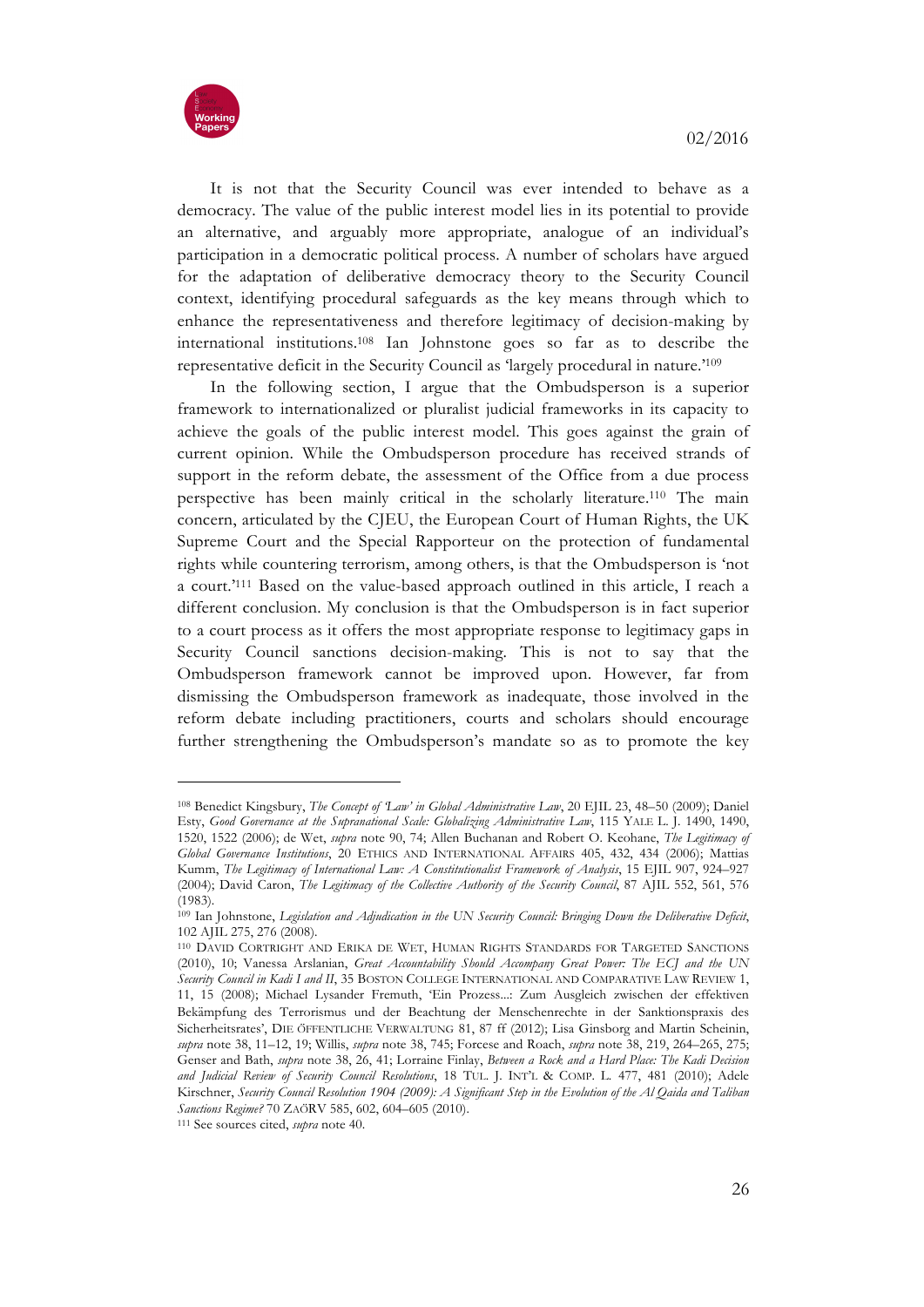goals of the public interest model, and crucially its extension beyond the 1267 sanctions regime to other sanctions regimes.

#### *2.3.1. Community: Access and Representation through the Ombudsperson Process*

The public interest model of due process does not reject the classical conception of the international legal order, but seeks to regenerate it, situating it within a broader and recognisably more heterogeneous framework of other legal orders and non-state entities. While the question of legal responsibility has traditionally been geared toward states, there is an understanding that accountability is now owed to a larger concept of stakeholders.112

The Ombudsperson framework has undoubtedly opened up decision-making in important ways. The Ombudsperson is far more accessible than courts, and has the capacity to travel to the petitioner (rather than the reverse) for face-to-face interviews (or alternatively through email and telephone discussions) to ensure the petitioner's side of the case is heard. This was emphasized in a recent case where the Ombudsperson had to rely on the 'diligent and extraordinary efforts of officials' in the UN and other states to gain access to the petitioner, resources that would not be available to domestic or regional courts.<sup>113</sup>

The accessibility is enhanced by virtue of the fact the cost and delay of the Ombudsperson process is certainly less than that of judicial equivalents. While the absence of compulsory legal representation has been criticized,114 the Ombudsperson argues that the fact petitioners are not required to be represented by legal counsel in fact serves to make the process more accessible for petitioners.115 The *Kadi* case, already discussed in some detail, is clear evidence of its expeditiousness. Mr Kadi's twelve-year march through the European courts entailing untold legal costs to reach the CJEU's final 'non-decision' (in terms of its practical effect on Mr Kadi's listing) stands in clear contrast to the nine-month Ombudsperson process that led to Mr Kadi's de-listing and has been praised by Mr Kadi and his lawyers as a 'proper hearing', 'formal and probing', that made 'an enormous difference to the person involved in the process'.116

The public interest model does not merely seek to improve access for the petitioner, but also works to ensure decision-making is representative and inclusive of the international community more generally. As is normal for the Security Council, sanctions decision-making by and large take place behind closed doors,

<sup>112</sup> Florian Hoffmann and Frédéric Mégret, *Fostering Human Rights Accountability: An Ombudsperson for the*  United Nations?, 11 GLOBAL GOVERNANCE 43, 51 (2005).

<sup>113</sup> Eighth Report of the Office of the Ombudsperson, UN doc S/2014/73, [37] (Jul. 31, 2014).

<sup>114</sup> Ben Emmerson QC, 'Report of UN Special Rapporteur on the Promotion and Protection of Human Rights while Countering Terrorism', UN doc A/67/396, [52] (Sept. 26, 2012).

<sup>&</sup>lt;sup>115</sup> In fact, petitioners were assisted by legal counsel in 26 of the 55 cases processed by the Ombudsperson to date: Eighth Report of the Office of the Ombudsperson, UN doc S/2014/73, [7] (July 31, 2014).

<sup>116</sup> *UN Sanctions, Human Rights and the Ombudsperson* (May 17, 2013, Chatham House, London).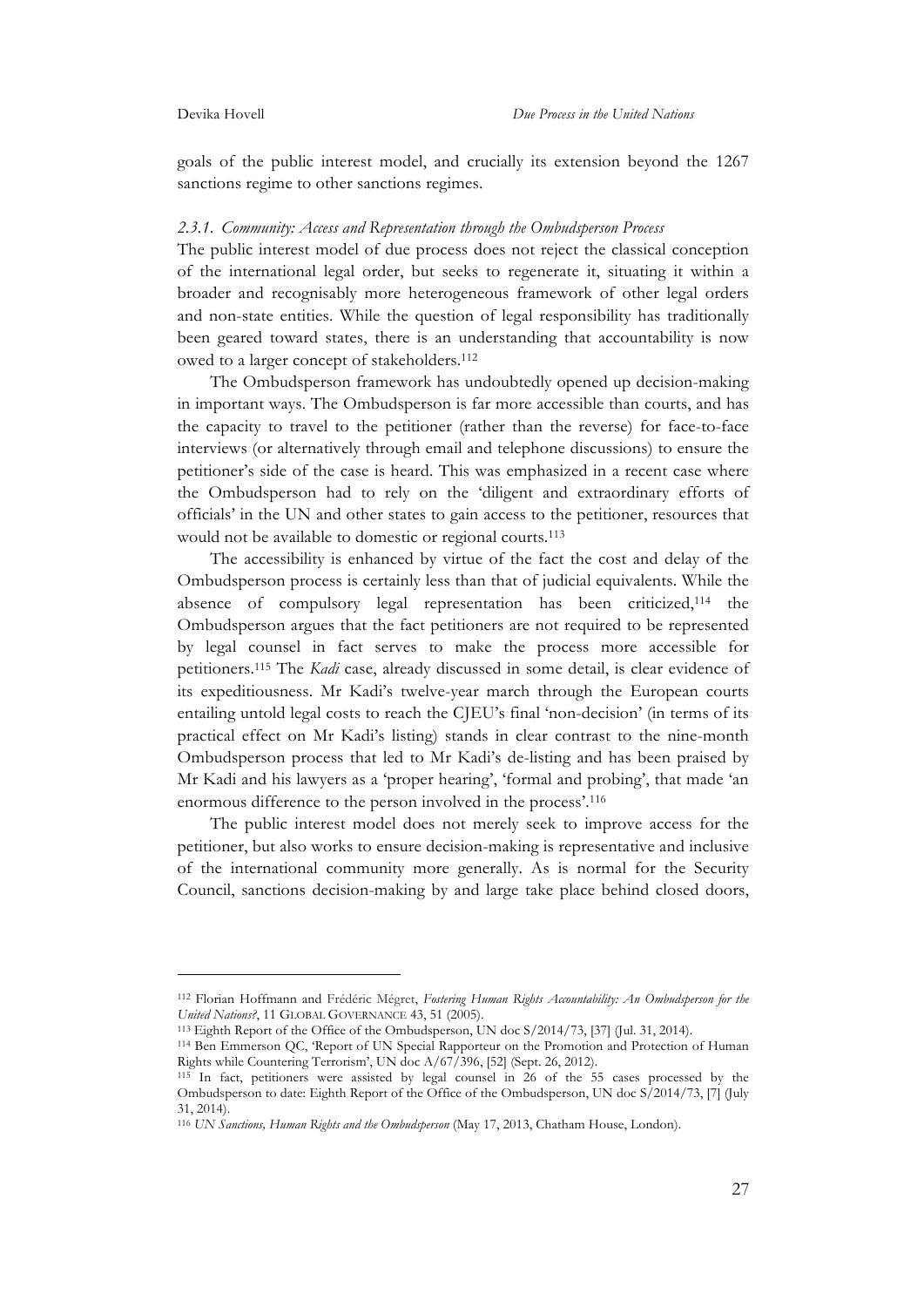

without a public record being taken.<sup>117</sup> This 'culture of confidentiality' was initially a prized technique, with the 1267 Sanctions Committee paying tribute to a Chairman who had 'wisely determined that much of the work should be performed at informal meetings of the Committee to allow for enough flexibility in convening them and the free exchange of views, without a record'.118 However, the Committee's lack of transparency has been the subject of trenchant criticism, to the extent it is now widely considered to have detracted from the effectiveness and legitimacy of the sanctions regime.

The establishment of the UN Ombudsperson has done more to open up sanctions decision-making than any previous reform. The Ombudsperson's role is structured to focus on information-gathering, consultation and outreach, and not just with the petitioner. In addition to a four-month period of information gathering (extendable for a further two months if necessary), and a two-month period of engagement, which may include a dialogue with the petitioner, to gain any additional information that may help the Committee with their decision, the Ombudsperson engages in significant outreach in the course of her work. She meets regularly with states, intergovernmental organizations, UN bodies, judges of national, regional and international courts, prosecutors, private lawyers, academics, representatives of non-governmental organizations and civil society.119 In opening up decision-making in this way, the Ombudsperson process makes important political space, recognizing the role of NGOs, individuals, corporations and other levels of state governments beyond the executive.120 More than court-based processes, the Ombudsperson process has the potential to function as both a forum and audience for democratization by increasing access to information and opening up deliberation to a wider cross-section of the international community.

# **2.4. LAW: A CONTEXTUAL AND RESPONSIVE SET OF LEGAL STANDARDS**

The Ombudsperson framework is not a one-way street in terms of outreach with the broader international community. By opening up the information flow between decision-making and the broader community, the aim is not solely to enhance public awareness about the sanctions regime, but also to increase the Council's responsiveness to public concerns about decision-making, and the values that should underlie it. Here, the non-judicial nature of the Office is an

<sup>117</sup> Between the establishment of the Al Qaeda and Taliban Sanctions Committee in October 1999 and the end of 2014, the 1267 Committee held 45 formal (or public) meetings and 367 informal (or private) consultations, as reported in the *Annual Reports of the 1267 Sanctions Committee* between 2000 and 2014.

<sup>118</sup> *Report of the Security Council Committee established pursuant to resolution 1267 (1999) concerning Al-Qaida and* 

<sup>&</sup>lt;sup>119</sup> See, for example, Third Report of the UN Ombudsperson, UN doc S/2012/49, [21]–[29] (Jan. 20, 2012); Seventh Report of the Office of the Ombudsperson, UN doc S/2014/73, [14]–[20] (Jan. 31, 2014).

<sup>120</sup> Harold Hongju Koh, *Why Do Nations Obey?* 106 YALE L. J. 2599 (1997); Mary Ellen O'Connell, *New International Legal Process* 93 AJIL 334 (1999).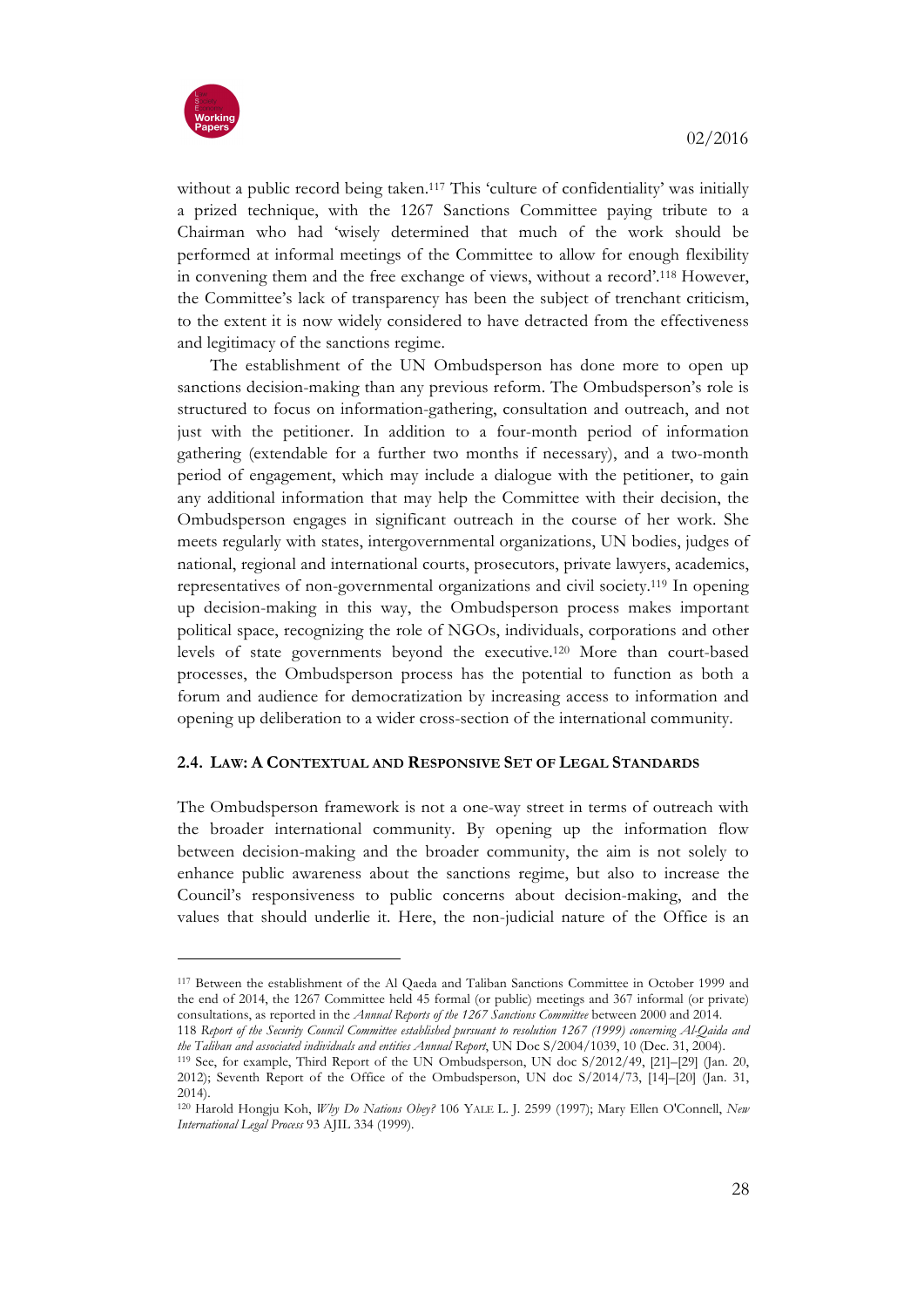advantage. The central aim of inviting and responding to public opinion does not sit comfortably with the judicial function. As Richard Stewart noted in his enduring critique of a judicially-implemented system of interest representation, judicial review was traditionally an instrument for checking governmental power and does not touch on the 'affirmative side' of government, which has to do with the representation of individuals and interests.121

In terms of applicable legal principles, the Ombudsperson is not confined in the same way as courts to review of the initial decision, 'frozen in time' as it were, restricted to the limited toolkit of binding international law (described under the instrumentalist model) or the divaricating toolkit of binding domestic or regional law (described under the dignitarian model). Instead, she is able to engage in *de novo* review to consider 'whether *today* the continued listing of the individual or entity is justified based on all of the information now available.'122 Rather than being hamstrung by existing law, either domestic or international, the Ombudsperson has been able to develop a standard of review that responds both to the specific aims of sanctions measures (hampering access to resources and encouraging a change of conduct) and the international framework within which sanctions apply. In these circumstances, she has concluded it is inappropriate to use criminal standards though necessary to set a sufficient level of protection to take account of the seriousness of the measures for the individual affected. She was also conscious that the benchmark used could not be premised on the precepts of one particular legal system. The standard settled on is a unique one: 'whether there is sufficient information to provide a reasonable and credible basis for the listing.'123

The criticism of the 'non-judicial' nature of the Ombudsperson framework is not so much tied to the legal standards she applies, but is essentially shorthand for two critiques: first, the lack of bindingness of the Ombudsperson's report and, secondly, the lack of independence from the Security Council (tied to the capacity for the Security Council to overturn her report). The criticism is exaggerated. Security Council resolution 1989 strengthens the Ombudsperson procedure by building in a 'reverse consensus,' such that the Ombudsperson's recommendation to de-list will bind the sanctions committee unless, within 60 days, every single member of the sanctions committee decides *not* to follow it.124 Much has been made of the fire-alarm possibility under which any Committee member can refer the matter to the Security Council for decision. However, the eventuality has not occurred over the first five-year operation of the Office and the Monitoring Team has expressed the view that it is 'extremely unlikely' that the Committee would reject the Ombudsperson's recommendation or refer it to the Security Council

<sup>121</sup> Stewart, *supra* note 7, at 1687.

<sup>122</sup> UN Ombudsperson, *Approach to and Standard for Analysis, Observations, Principal Arguments And Recommendation* (Aug. 2011), available at http://www.un.org/en/sc/ombudsperson/approach.shtml (my emphasis).

<sup>123</sup> *Id*.

<sup>124</sup> UN Security Council resolution 1989, UN Doc S/RES/1989, [23] (Jun. 17, 2011).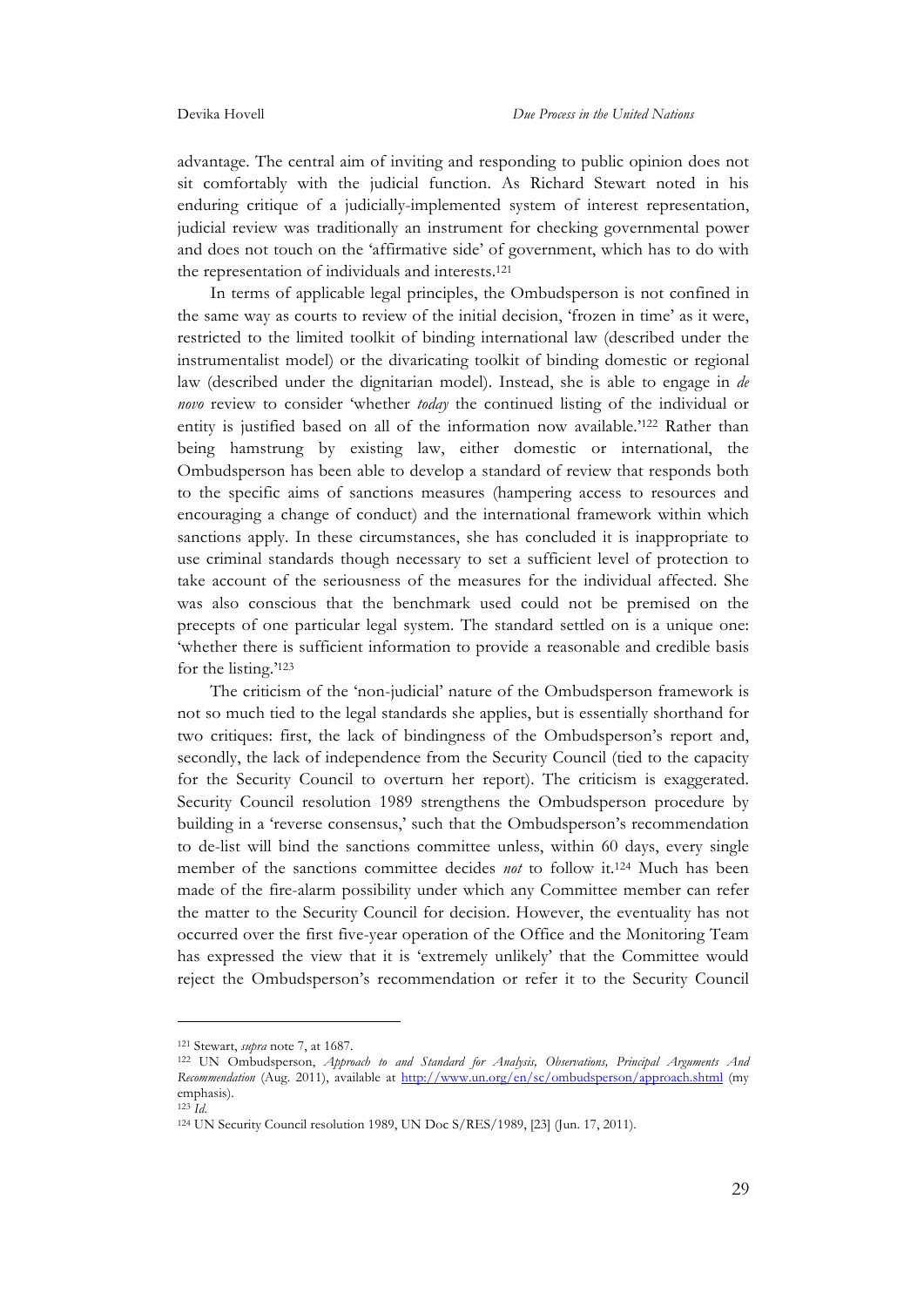

unless it was already evident that at least nine members of the Council agreed the decision of the Ombudsperson was wrong and that no permanent member thought it was right.125 Moreover, the possibility of Security Council intervention does not distinguish the Ombudsperson framework from other *judicial* contexts in the international legal system, including the International Court of Justice and the International Criminal Court.126

It is not the exception but the norm to build 'fire-alarm' controls into instruments establishing international courts, which can be triggered if judges are perceived by states to exceed the bounds of their delegated authority. The literature on international adjudication abounds with scholarly recognition of the limits of judicial independence in the global context, with Helfer and Slaughter referring to 'constrained independence,'<sup>127</sup> Ginsburg referring to 'bounded discretion'128 and Steinberg referring to the 'strategic space' within which courts can operate.129

All this aside, it is not so much the bindingness of the decision that is most relevant. The power of the Ombudsperson stems, not from the bindingness of her decisions, but from their capacity to exact reputational costs. The Council is invited to enhance the legitimacy and effectiveness of its decision-making through an appeal, not to power politics, but to public reason. These reasons are in turn assessable by the 'court of public opinion'. As Johnstone elaborates in the Security Council context, '[i]f the interpretive community of governmental and nongovernmental actors casts a negative judgment, the credibility of the Security Council will be undermined and those who must carry out the decisions will be less likely to comply.'130

As such, even if the Security Council did overturn the Ombudsperson's decision, the Council risks undermining the effectiveness of the sanctions regime where it has been deemed that there is no public justification for its decisions and it has withheld other information critical to the evaluation of institutional performance.131 In this light, the key focus of reform to the Ombudsperson process should not be upon the bindingness or independence of the Office, but rather on greater transparency. As things stand, the Ombudsperson's comprehensive report is not made available to interested States, the petitioner or the public. A critical reform is to provide for public disclosure of reports with

<sup>125</sup> Thirteenth Report of the 1267 Monitoring Team, UN doc S/2012/968, [12] (Dec. 31, 2012).

<sup>126</sup> UN Charter, Art. 94(2) (note in particular interpretation in *Medellin v Texas*, 552 US 491 (2008)); Rome Statute, Art. 16. See also CARLA DEL PONTE AND CHUCK SUDETIC, MADAME PROSECUTOR: CONFRONTATIONS WITH HUMANITY'S WORST CRIMINALS AND THE CULTURE OF IMPUNITY 60 (2009).

<sup>&</sup>lt;sup>127</sup> Laurence Helfer and Anne-Marie Slaughter, *Why States Create International Tribunals: A Response to Professors Posner and Yoo*, 95 CAL. L. REV. 1, 44ff (2005).

<sup>128</sup> Tom Ginsburg, *Bounded Judicial Discretion in International Law-making* 45 VA. J. INT'L L. 1 (2005).

<sup>129</sup> Richard Steinberg, *Judicial Lawmaking at the WTO: Discursive Constitutional and Political Constraints* 98 AJIL 247 (2004). See also Yuval Shany, *No Longer a Weak Department of Power? Reflections on the Emergence of a New International Judiciary*, 20 EJIL 73 (2009). 130 *Id*., 307.

<sup>131</sup> Buchanan and Keohane, *supra* note 108, 429.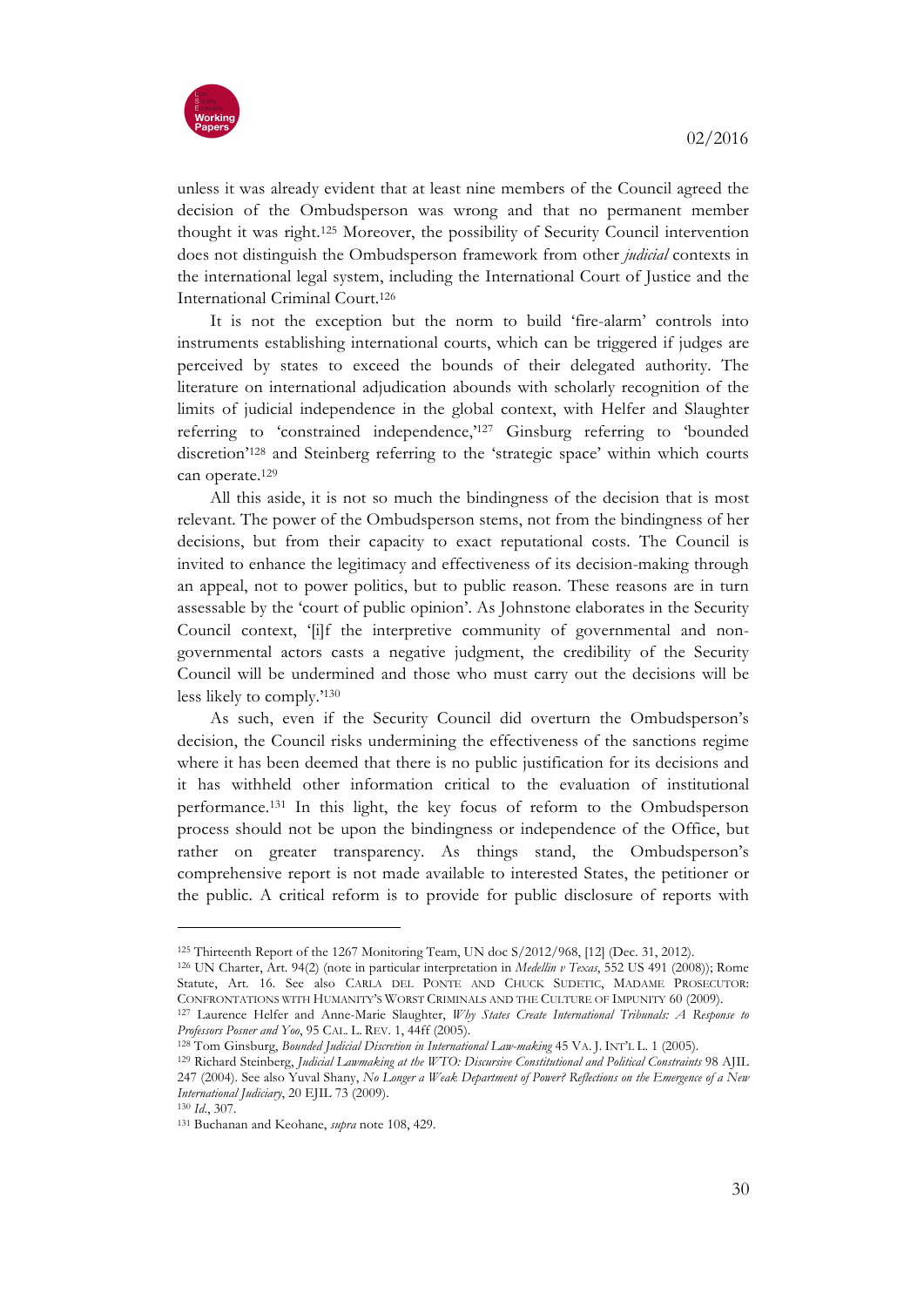proper measures in place to ensure the protection of confidential material. The goals of the public interest model of due process will be most adequately served where the international community is placed in a position to understand and assess the reasons for the sanctions committee's (and the Ombudsperson's) decisions.

#### *2.4.1. Values: Balancing Fundamental Values of Security Council and Individuals*

In terms of a clash of values, the knife-edge along which some of the most problematic and intransigent divisions in the due process debate have arisen is the conflict between individual due process rights and the confidentiality of intelligence information upon which sanctions decisions are based. On the one hand, the Security Council cites confidentiality concerns as the key reason to limit due process protections on the basis that it is too complicated to '[find] a way to keep such intelligence, and how it was gathered, confidential.'132 On the other hand, as discussed above in CJEU *Kadi*, the Court claimed the power to engage in full review of sanctions decision-making, while insisting that 'the secrecy or confidentiality of that information is no valid objection before the courts of the EU.'133

This deadlock is clearly unsatisfactory. The solution should neither be to abandon procedural protections altogether, nor to impose unrealistic obligations upon the Council to release information to domestic or regional agencies where that obligation is highly unlikely to be complied with. While it is well understood that transparency is a desirable institutional value and a core attribute of good governance, secrecy and non-disclosure can also have value in particular contexts.134 At the same time, it is widely considered that the extent to which information about sanctions decision-making has been shielded has been disproportionate. The challenge is to devise imaginative institutional measures that can achieve the most appropriate balance between the individual rights of those placed on sanctions blacklists, and the interests of international peace and security.

I argue that the Ombudsperson framework offers the greatest potential for reconciliation of due process and confidentiality concerns. The Ombudsperson has described gaining access to classified or confidential information as 'one of the key challenges' she faces.135 The Ombudsperson has expressed her confidence that in all cases (with one exception)136 that the petitioner has been provided access to the reasons for their listing.137 However, she is also aware that 'this question of

<sup>132</sup> *Press Conference by Security Council President Ambassador Gérard Araud*, (Feb. 2, 2010), http://www.un.org/News/briefings/docs/2010/100202\_Araud.doc.htm. 133 CJEU *Kadi*, [125].

<sup>134</sup> Elizabeth Fisher, *Transparency and Administrative Law: A Critical Evaluation*, 63 CURR. LEGAL PROBS. 272, 280 (2010); ANNE-MARIE SLAUGHTER, A NEW WORLD ORDER 220 (2004).

<sup>135</sup> Second Report of the Office of the Ombudsperson' UN doc S/2011/447, [26] (Jul. 22, 2011).

<sup>136</sup> In the exceptional case, the Ombudsperson acknowledges that the petitioner was prejudiced as the relevant information was obtained at such a late stage that it could not be disclosed to the petitioner before preparation of the comprehensive report and has invited comments from the petitioner with a view to deciding whether he meets the threshold for a new petition: Sixth Report of the Office of the Ombudsperson, UN doc S/2013/452, [33]–[35] (Jul. 31, 2013).

<sup>137</sup> Eighth Report of the Office of the Ombudsperson, UN doc S/2014/73, [34] (Jul. 31, 2014).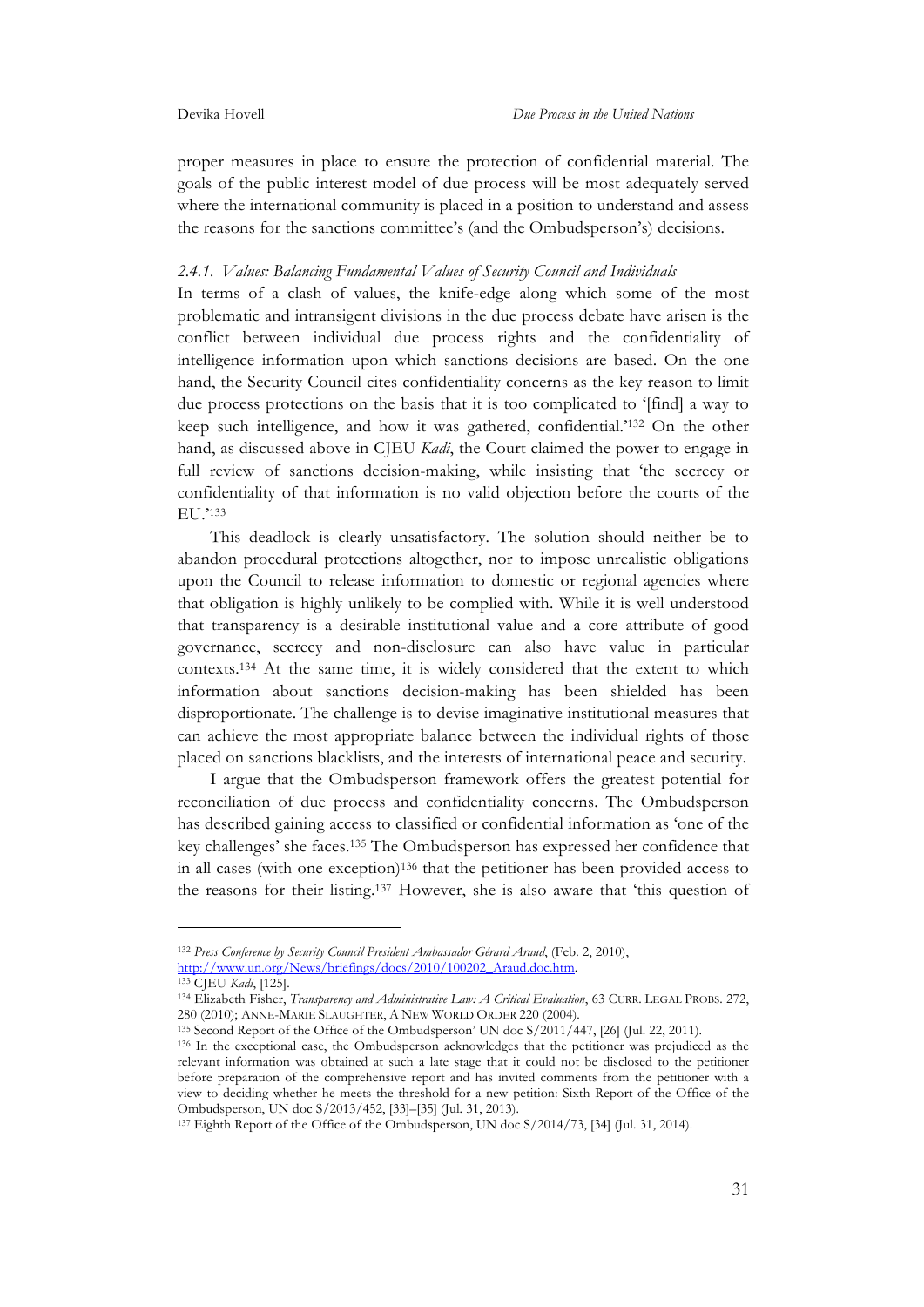

access is a critical one for due process,'138 and — in tangent with the Security Council — she has negotiated a set of procedures enhancing her capacity to access critical information. The advantages of the Ombudsperson framework over other institutional frameworks are threefold:

*Expertise:* The Ombudsperson deals more in 'intelligence' than 'evidence'. With the support of the Monitoring Team, which is able to provide expert advice including analysis of audio-visual material, the Ombudsperson is in a far better position than courts to assess this credibility of information. The Ombudsperson has acknowledged the importance of experience and 'institutional memory' developed across the complex matrix of sanctions cases in enabling her to assess the key questions and issues of concern for the Sanctions Committee.139 In particular, the Ombudsperson has emphasized the value of her personal access to petitioners in the dialogue phase of the process, during which she has the opportunity to ask petitioners to respond to and explain inferences that might be drawn from relevant intelligence while working classified material into the background.140

*Access to Pressure Points:* While the Ombudsperson has no power to compel production of confidential information, she is in a unique position to place pressure on states to provide such information. First, the Ombudsperson's request for information is mandated by a Chapter VII Security Council resolution, which she has confirmed has proved useful in encouraging states to co-operate with the Ombudsperson.141 Secondly, as the Ombudsperson has recognized in a recent report, 'any lack of detail does not work to the prejudice of the petitioner' as refusal by a state to provide information risks leading to a de-listing recommendation on the grounds of insufficient evidence.142 As discussed above, the Ombudsperson's decision has a 'triggering effect', and can only be reversed if the sanctions committee decides by consensus to do so.143 Third, the Ombudsperson is directed to update the 1267 Committee as individual cases progress, specifying 'details regarding which States have supplied information.<sup>'144</sup> Fourth, the Ombudsperson reports biannually directly to the Security Council, and in these reports typically discusses the level of state co-operation. Through such reports, both the Council and the

<sup>138</sup> First Report of the Office of the Ombudsperson, UN Doc S/2011/29, [33] (Jan. 24, 2011).

<sup>139</sup> Third Report of the Office of the Ombudsperson, UN doc S/2012/49, [7] (Jan. 20, 2012); Seventh Report of the Office of the Ombudsperson, UN doc S/2014/73, [30] (Jan. 31, 2014).

<sup>140</sup> Though certain lawyers representing individuals in delisting proceedings have argued that this dialogue sheds little light on the nature of the secret allegations against their clients.

<sup>141</sup> Security Council resolution 1989, UN Doc S/RES/1989, [25] (Jun. 17, 2011). See also Third Report of the UN Ombudsperson, UN doc S/2012/49, [41] (Jan. 20, 2012).

<sup>142</sup> Third Report of the UN Ombudsperson, *id*., at [42].

<sup>143</sup> UN Security Council resolution 1989, UN Doc S/RES/1989, [23] (Jun. 17, 2011).

<sup>144</sup> Security Council resolution 1904, UN doc S/RES/1904, Annex II, [4] (Dec. 17, 2009).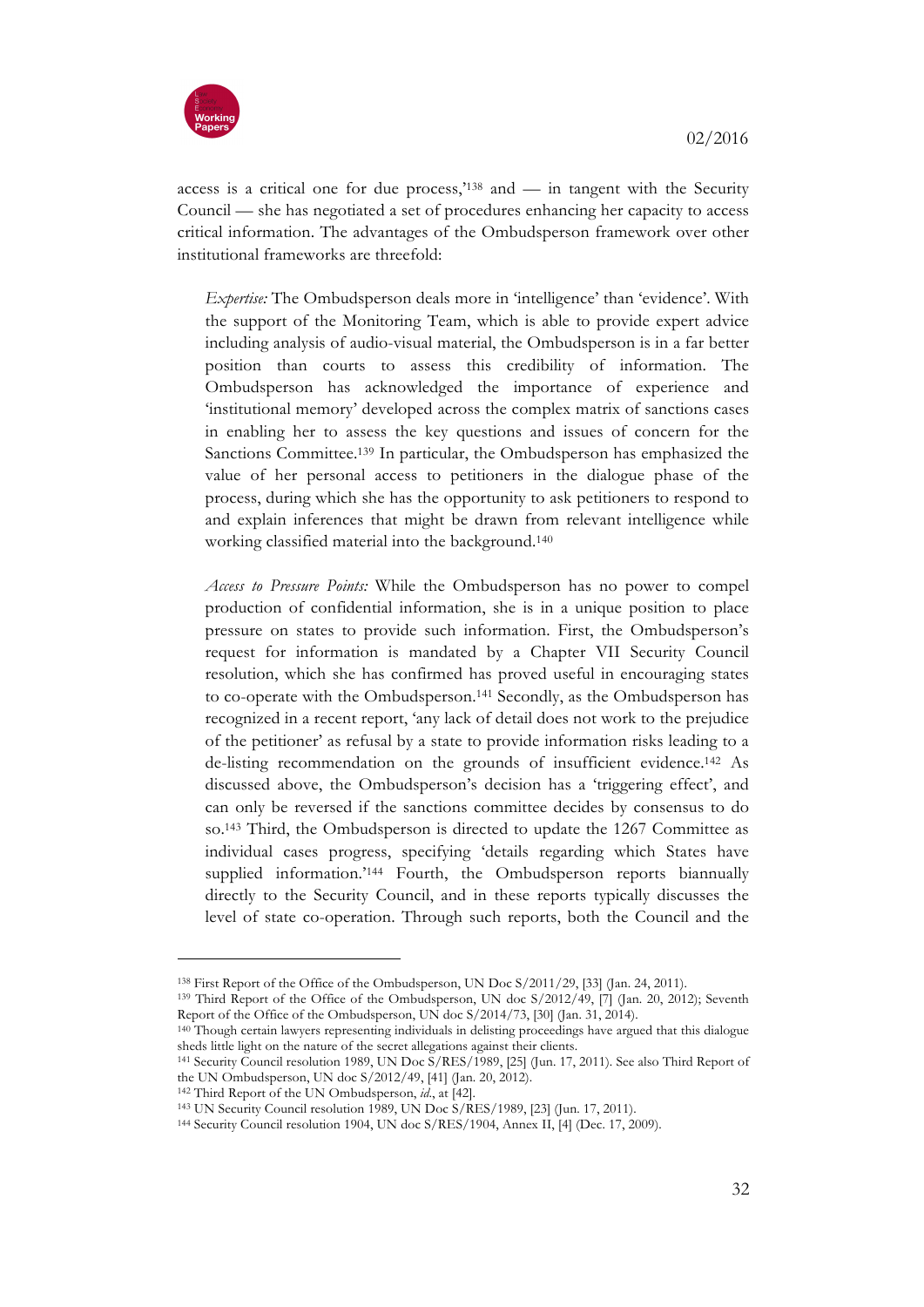broader international community are made aware of failures in state cooperation, increasing pressure on states to comply.

*Negotiation of Specific Arrangements:* An additional innovation of the UN Ombudsperson is the practice of entering into specific arrangements with individual states to obtain access to confidential information. The Ombudsperson is in a unique position to build up a level of trust with states, which at least theoretically should not be difficult to achieve given the Ombudsperson is appointed by the Secretary-General in consultation with the sanctions committee and must be 'an eminent individual of high moral character, impartiality and integrity with high qualifications and experience in relevant fields.'145

#### **2.5. CONCLUSION**

 $\overline{a}$ 

Applying a value-based approach to the Security Council sanctions context, my conclusions are surprising. The internationalized judicial framework, measuring sanctions decision-making in terms of its accuracy in the application of binding law, emerges as the model least likely to enhance legitimacy in decision-making. By contrast, I conclude that the UN Ombudsperson offers the greatest potential to enhance the representativeness and responsiveness of Security Council sanctions regime. The non-judicial nature of the Office potentially serves as an advantage offering valuable techniques through which to hold the Security Council to account, while accommodating the Security Council context of broad discretion, political compromise and necessary confidentiality. Domestic courts exercising a moderate form of dignitarianism can also play an important role, though their most effective contribution would be less as agents of enforcement of international, regional or domestic law, and more through lending expert contribution to a broader dialogue. To test the value-based approach further, we turn next to the other major site of due process controversy in the UN context: the ongoing remedial failure relating to claims that UN peacekeepers negligently introduced cholera into Haiti.

#### **3. DUE PROCESS IN A TIME OF CHOLERA**

In October 2010, cholera appeared in Haiti for the first time in nearly a century. Shortly before the outbreak, a new contingent of Nepalese peacekeepers had been deployed to the Mirebelais camp of the UN Stabilization Mission in Haiti (MINUSTAH), located above a tributary of the Arbonite River, one of Haiti's main sources of drinking water. There is a credible argument from an

<sup>145</sup> Security Council resolution 1904, UN Doc S/RES/1904, Annex II, [20] (Dec. 17, 2009).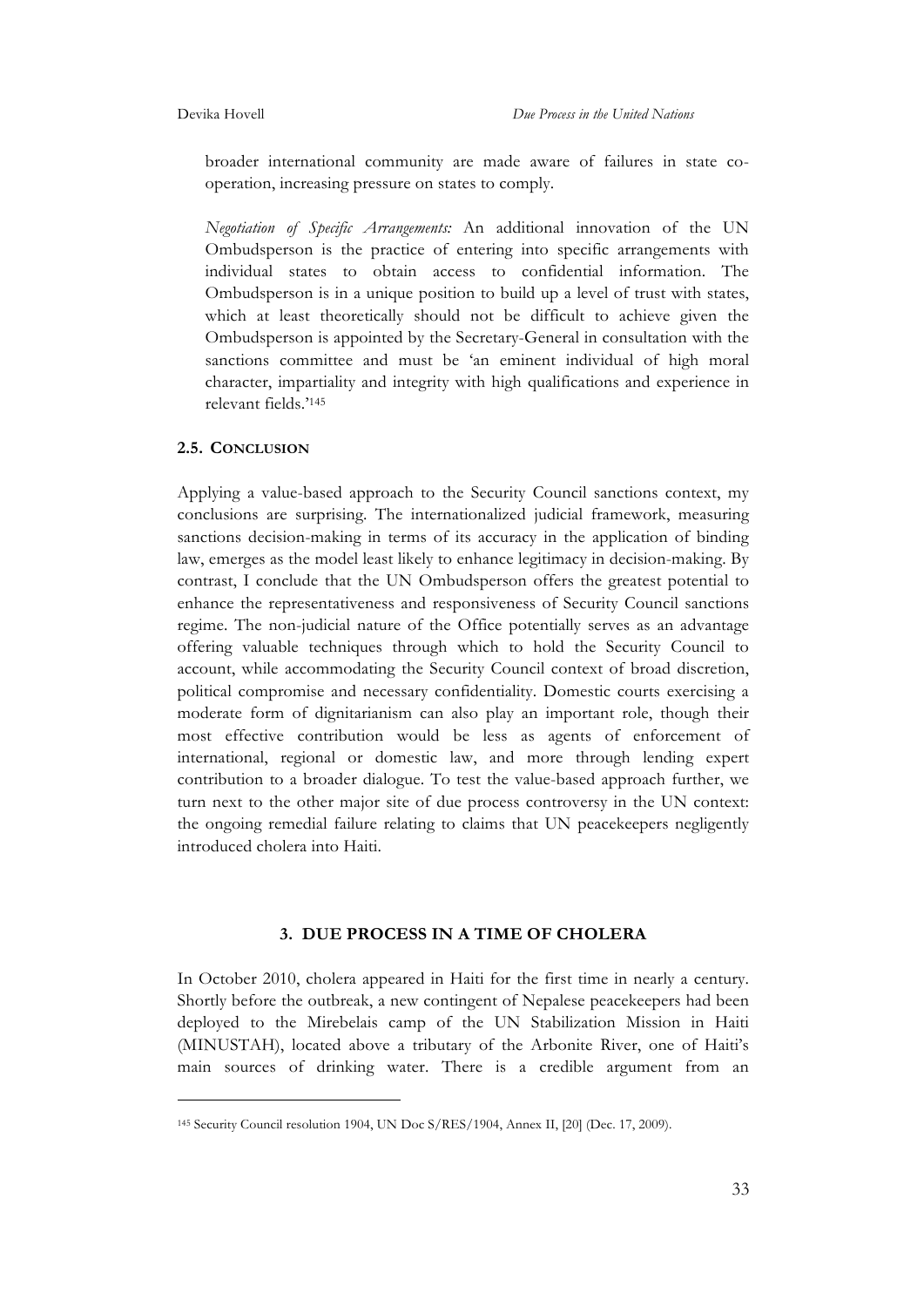

epidemiological and microbiological perspective that the cholera bacteria was introduced into the Arbonite River due to inadequate sanitation conditions at the Mirebelais camp.146 The contamination triggered an epidemic that has caused the death of almost 9,000 people, close to twice the Ebola death toll in any one country, and the illness of over 700,000 more.147 The Independent Panel of Experts appointed by the UN Secretary-General found that the evidence 'overwhelmingly supports' the conclusion that the 2010 Haiti cholera outbreak was caused by the contamination of the Meye Tributary System of the Artibonite River as 'a result of human activity' by bacteria that was a 'perfect match' with the Nepal cholera strain at the relevant time.148 The Panel also found that sanitation conditions at the MINUSTAH camp were not sufficient to prevent contamination of the Meye Tributary System with human faecal waste.149 Two years after the release of the initial report, the members of the Panel updated their findings and stated more directly that 'the preponderance of the evidence and the weight of the circumstantial evidence does lead to the conclusion that personnel associated with the Mirebalais MINUSTAH facility were the most likely source of introduction of cholera into Haiti.'150

The initial source of the cholera outbreak is no longer reasonably in question. What remains controversial is the question of UN accountability for its role in the cholera outbreak. While, not so long ago, such a crisis might have entered collective memory as an 'Act of God' or a regrettable historical episode defying explanation, responsibility or redress, 'accountability management' is part of any crisis post-mortem in today's risk society.151 Societies affected by large-scale crisis typically demand some organization or entity to be held responsible and lessons to be drawn as part of an essential process in order to achieve a stable post-crisis equilibrium.152 There is a widespread sense that the UN response has denied Haitian society this opportunity. In the month following the cholera outbreak, the UN spokesperson for MINUSTAH rejected any 'objective direct link… between the soldiers and the outbreak.'153 In response to the report of the Independent

<sup>146</sup> R. R. Frerichs et al, *Nepalese Origin of Cholera Epidemic in Haiti*, 18(6) CLINICAL MICROBIOLOGY AND INFECTION 158 (2012). 147 Pan-American Health Organization and World Health Organization, *Epidemiological Update: Cholera*,

<sup>(</sup>Oct. 9, 2015), available at

http://www.paho.org/hq/index.php?option=com\_docman&task=doc\_view&Itemid=270&gid=31956& lang=en. 148 *Final Report of the Independent Panel of Experts on the Cholera Outbreak in Haiti* (2011), available at

http://www.un.org/News/dh/infocus/haiti/UN-cholera-report-final.pdf, 4, 27.

<sup>149</sup> *Id.*, 23. 150 Daniele Lantagne, G. Balakrish Nair, Claudio F. Lanata and Alejandro Cravioto, *The Cholera Outbreak in Haiti: Where and How did it Begin?*, in CHOLERA OUTBREAKS 162 (G Balakrish Nair and Yoshifumi Takeda eds., 2014).

<sup>151</sup> GOVERNING AFTER CRISIS: THE POLITICS OF INVESTIGATION, ACCOUNTABILITY AND LEARNING (Arjen Boin, Allan McConnell and Paul 't Hart eds., 2008).

<sup>152</sup> Sanneke Kuipers and Paul 't Hart, *Accounting for Crises*, *in* THE OXFORD HANDBOOK OF PUBLIC ACCOUNTABILITY 589 (Mark Bovens, Robert E. Goodin and Thomas Schillemans eds., 2014).

<sup>153</sup> William Booth, *UN troops assaulted, blamed for outbreak*, WASHINGTON POST, Nov. 16, 2010, available at http://www.washingtonpost.com/wp-dyn/content/article/2010/11/15/AR2010111507227.html.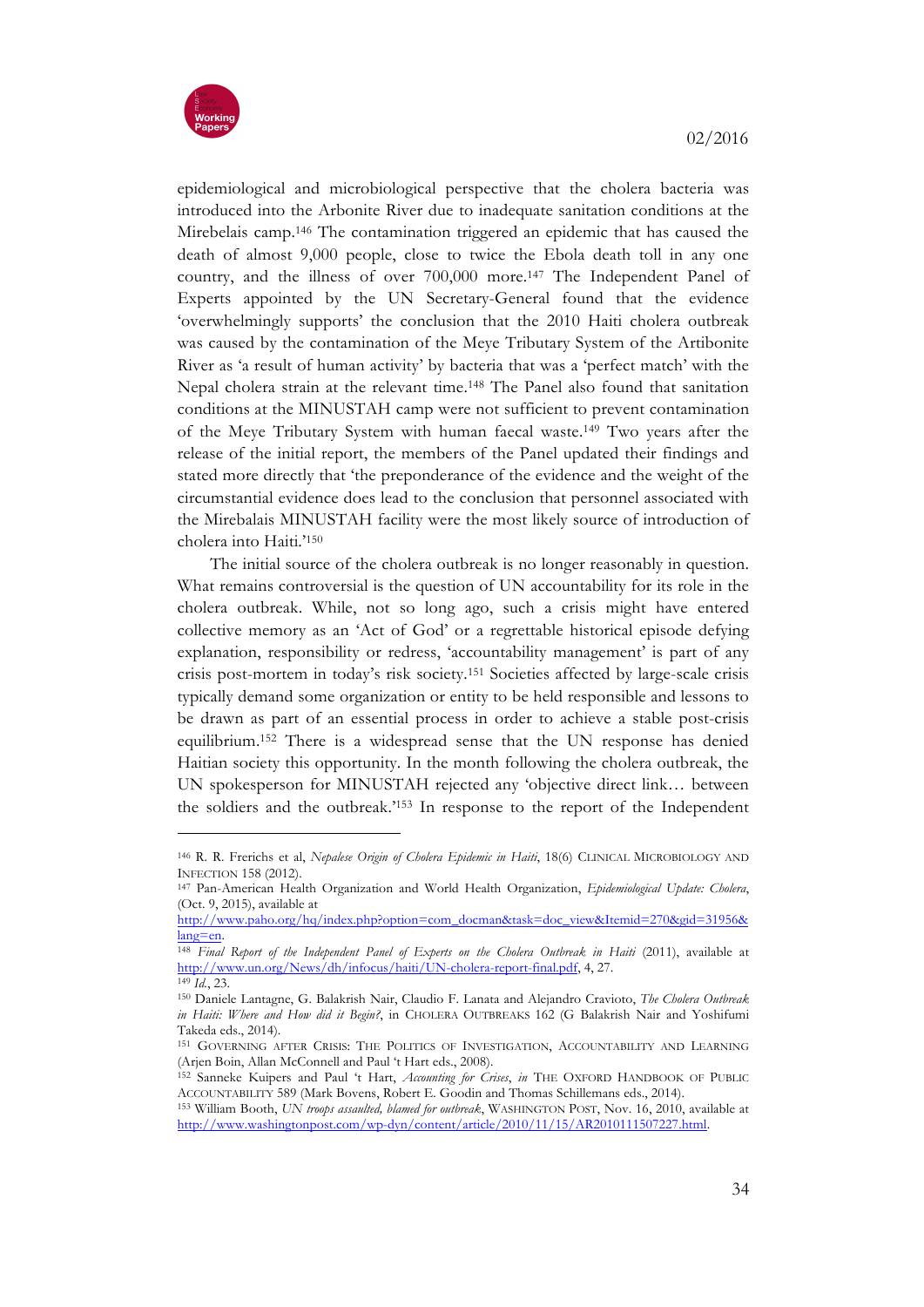Panel, the UN declared that the report 'does not present any conclusive scientific evidence linking the outbreak to the MINUSTAH peacekeepers or the Mirebalais camp' and that '[a]nyone carrying the relevant strain of the disease in the area could have introduced the bacteria into the river.'154 The Secretary-General appointed a Task Force to 'ensure prompt and appropriate follow-up' to the Panel's Report, however the first follow-up material did not appear until mid-2014 and then did not mention the question of UN accountability for its role in the cholera outbreak.

In the meantime, NGOs have pursued UN accountability for its role in the crisis. In November 2011, the Boston-based Institute for Justice and Democracy in Haiti (IJDH) working with lawyers in Haiti presented a petition to the UN Secretary-General on behalf of 5,000 individuals.155 It took fifteen months for the UN to respond to the petitioners' legal arguments, which were dismissed in two sentences of a two-page letter on the basis the claims were 'not receivable' pursuant to section 29 of the General Convention on the Privileges and Immunities of the United Nations.156 In a follow-up letter to a request by the petitioners for the UN to establish a standing claims commission, engage a mediator or even arrange a meeting to discuss the matter, the UN responded that 'there is no basis for such engagement in connection with claims that are not receivable.'157 Since October 2013, three separate class action suits have been filed in the Southern District of New York against the UN.

The UN's handling of these credible allegations of malfeasance has been described as a 'public relations as well as public health disaster.'158 The pervading sense is one of an organization stonewalling any inquiry into its accountability.<sup>159</sup> Yet it is also arguable that the quest for accountability has been too narrowly focused. The debate about due process has been confined to its separate legal silos of immunity and human rights, with little authoritative capacity to reconcile the two areas of law, though some authors have expressed the desire to move beyond them.160 I argue that a value-based approach to due process offers a way to reconcile these conflicting yet fundamental legal spheres. Instead of focusing on the question of which area of law is more 'binding' or 'supreme', the overarching question is: what role do we require due process to play in this setting and which procedural framework is best equipped to achieve it?

<sup>155</sup> *Petition for Relief* (Nov. 3, 2011), available at http://ijdh.org/wordpress/wp-

 $\overline{a}$ 

<sup>156</sup> Letter from Patricia O'Brien (Under Secretary-General for Legal Affairs) to Brian Concannon<br>(Director, IIDH), (Feb. 21, 2013), available at <u>http://www.ijdh.org/wp</u>-(Director, IJDH), (Feb. 21, 2013), available at  $\frac{http://www.ijdh.org/wp-content/uploads/2013/07/20130705164515.pdf.}$ 

<sup>158</sup> Jose Alvarez, *The United Nations in the Time of Cholera*, AJIL UNBOUND (Apr. 4, 2014).

<sup>159</sup> For a dismal example, see the interview with the Deputy Spokesperson for the UN Secretary-General in the documentary *Fault-Lines: Haiti in a Time of Cholera*, AL JAZEERA television broadcast, Mar. 2, 2015. <sup>160</sup> Frédéric Mégret, *La responsabilité des Nations Unies aux temps du cholera*, 47(1) REVUE BELGE DE DROIT

INTERNATIONAL 161 (2013); Alvarez, *supra* note 158.

<sup>154</sup> *UN Haiti cholera panel avoids blaming peacekeepers*, REUTERS, May 5, 2011.

content/uploads/2013/07/20130705164515.pdf. 157 Letter from Patricia O'Brien to Brian Colcannon (Jul. 5, 2013), 1, available at http://www.ijdh.org/wp-content/uploads/2013/07/20130705164515.pdf.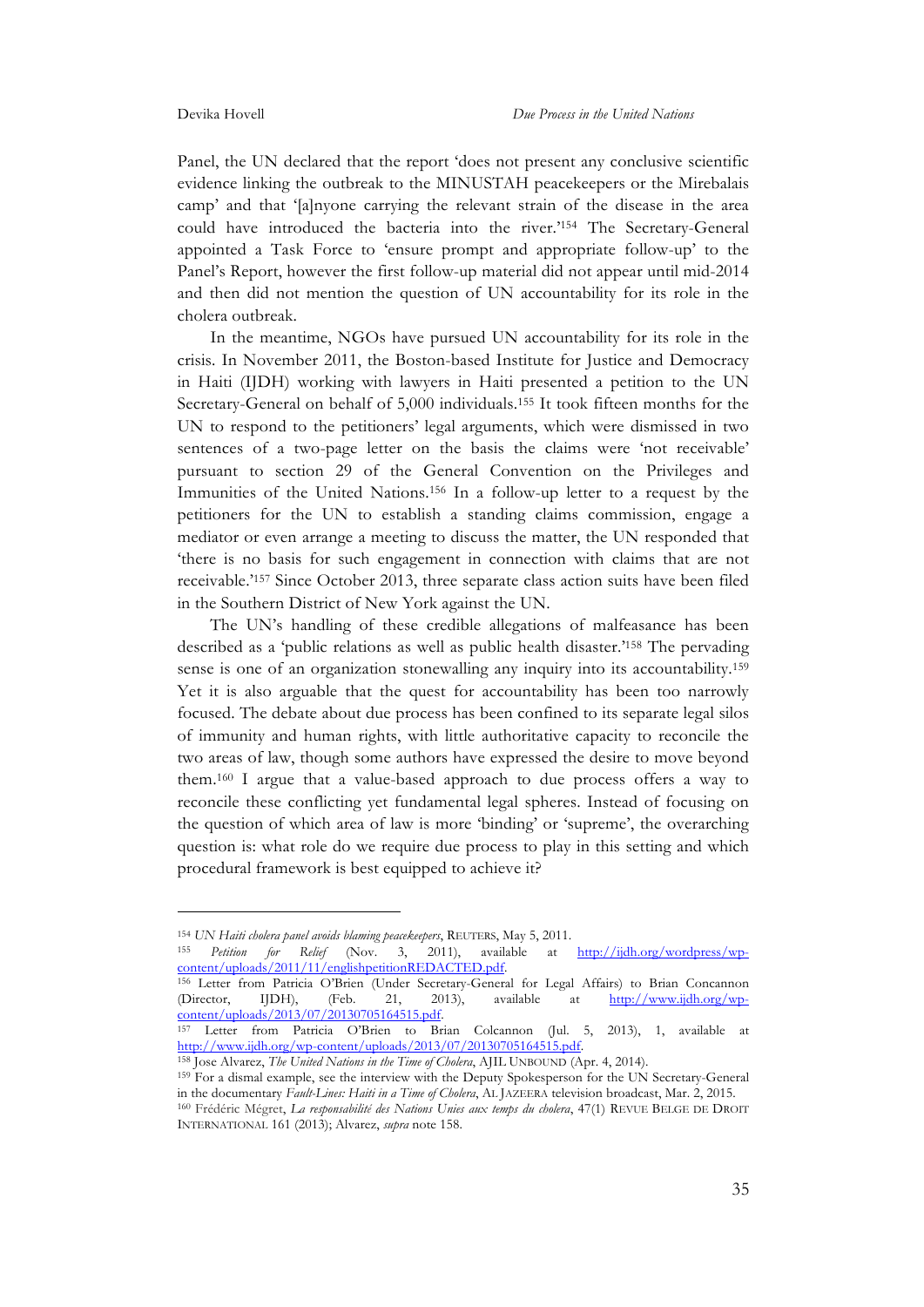



# **3.1. INSTRUMENTALIST MODEL: EVALUATING THE QUEST FOR LEGAL RESPONSIBILITY**

As in the Security Council sanctions context, the debate about procedural protections applicable in the Haiti cholera controversy has taken a decidedly instrumentalist turn. In essence, the question of due process has been reduced to a fiercely debated contest over the most accurate interpretation of legal principles relating to UN immunity. Repeated assertions by UN officials that claims are 'not receivable' have been greeted in turn by a storm of critical scholarship, devoted to assessing whether the UN has accurately characterized its obligations under the General Convention. I argue that this 'instrumentalist bias' in the debate about due process is misplaced and unproductive. As I will argue below, the instrumentalist approach to the formulation of procedural safeguards will lead to a narrow debate, the result of which will be decided (a) by a state-centric echo chamber; (b) in accordance with under-developed legal standards; and (c) to comport with a 'functionalist' value system that many agree is out of date.

# *3.1.1. Community: Keeping it in the (UN) Family*

Paradoxically, cholera was one of the early issues to unite the international community through the international sanitary conferences convened in the second half of the nineteenth century.<sup>161</sup> As might be expected, these early conferences were hardly paragons of internationalism. Though the disease caused its highest mortality rates in other regions, delegates were essentially united in defending Europe against 'the Oriental plague'. Over 150 years later, there is a sense that the structures of internationalism are still not tuned into the voice of those populations most vulnerable to cholera outbreaks.

Individuals or groups of individuals harmed by UN action have few options, still less where they are nationals of a vulnerable state such as Haiti dependent on UN assistance. The law relating to the responsibility of international organizations does not, in its current incarnation, have much to say at all about an organization's relationship with non-state actors. The ILC Articles on the Responsibility of International Organizations, concluded in 2011, expressly do not contemplate an accountability regime beyond responsibility to states in their individual or collective form.162

The UN response to victims of the Haiti cholera outbreak reflects that the narrowness of the legal regime for responsibility has also become culturally ingrained. The richest dialogue about the scope of UN accountability for the Haiti cholera outbreak was not with affected individuals or their legal representatives, but with other UN officials. On 25 September 2014, four UN-mandate-holders

<sup>161</sup> Valeska Huber, *The Unification of the Globe by Disease? The International Sanitary Conferences on Cholera*, *1851–1894,* 49(2) THE HISTORICAL JOURNAL 453 (2006).

<sup>162</sup> ILC, *Draft Articles on the Responsibility of International Organizations, with Commentaries*, *in Report on the Work of its Sixty-third Session* (hereafter, 'ILC Articles'), UN Doc, A/66/10, Arts. 43, 50 and Commentary (2011).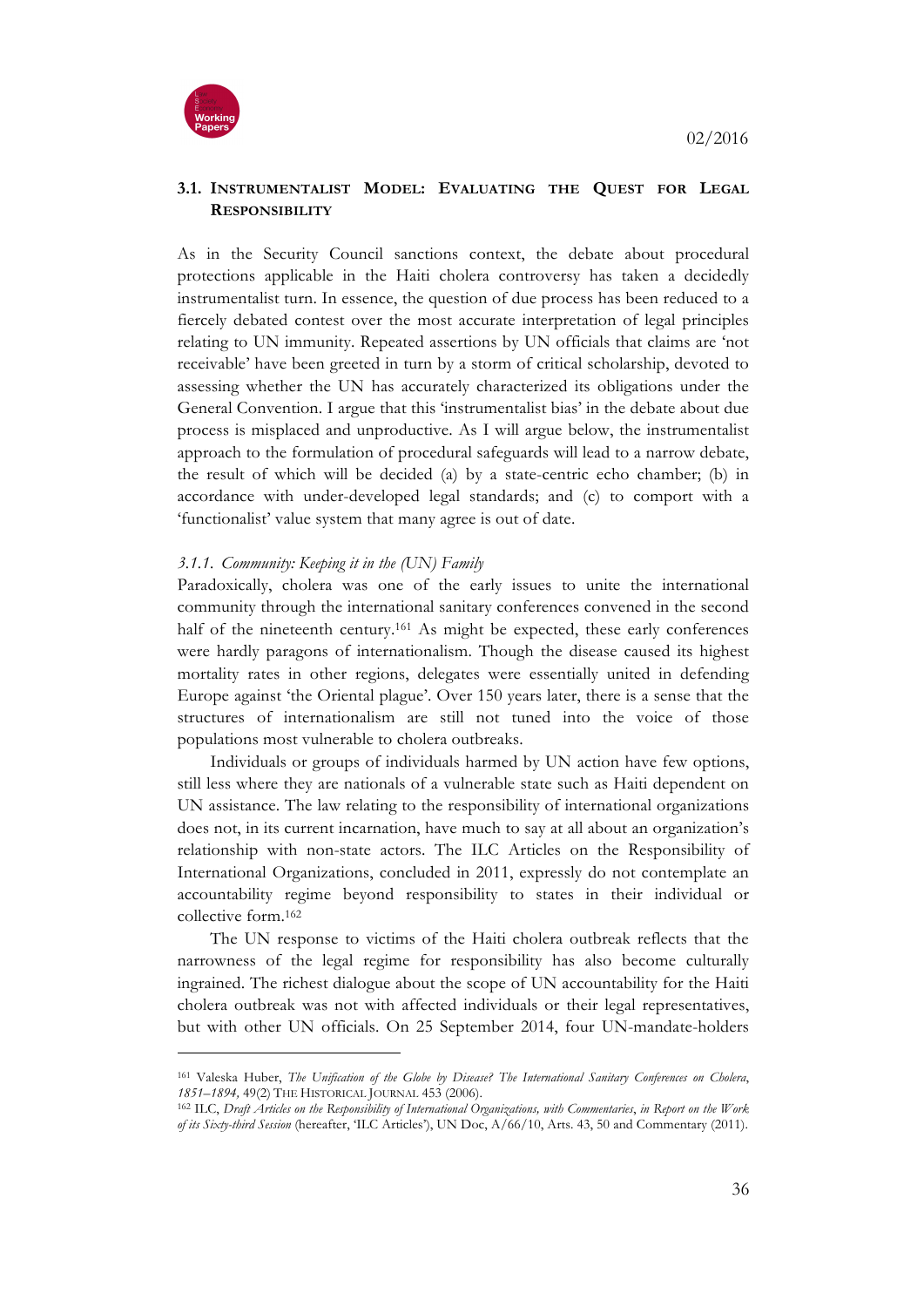addressed a joint letter of allegation to the UN Secretary-General. In contrast to the two sentences denying UN liability in the response to the victims' petition discussed in the introduction to this section, the response to the UN Special Rapporteurs spent fifteen pages outlining the scope of UN accountability. Even here, the UN described its 'formal organizational accountability' as extending to 'the General Assembly, the Security Council or other relevant intergovernmental bodies', attributing only secondary relevance to individuals, civil society or other relevant actors (whose primary significance was described in terms of assisting with fact-finding inquiries).<sup>163</sup>

The 'natural forum' through which individuals have traditionally vindicated their rights, namely domestic courts, is essentially foreclosed in the UN context. At the heart of the regime for UN responsibility is recognition of broad, even absolute, immunity from 'every form of legal process.'164 According to a traditional immunity analysis, it is still widely accepted that, whatever immunities other international organizations possess, the combined effect of Article 105 of the UN Charter and section 2 of the General Convention 'unequivocally grants the UN absolute immunity without exception.'165 The General Convention and relevant Status of Forces Agreement between the UN and Haiti ('UN-Haiti SOFA') provides for the establishment of a standing claims commission as an alternative mode of dispute settlement, however these agreements can only be enforced by Haiti. Theoretically, under the General Convention, Haiti could request an advisory opinion from the ICJ requesting establishment of a standing claims commission.166 However, in practice, this is unlikely. The Haitian government, under the Martelly administration, has not been supportive of justice for victims, concerned instead to portray Haiti as 'open for business' while remaining heavily dependent on UN assistance and foreign aid.167

#### *3.1.2. Law: The Power and the Emptiness of Immunity Law*

The international regime for the responsibility of international organizations is not only state-centric, but also steers the question of UN accountability down the path of a positivistic legal analysis. According to the ILC Articles, the responsibility of international organizations is to be determined by reference to international law.168 This accounts for a highly legalistic debate in which the question of due process

https://spdb.ohchr.org/hrdb/28th/Haiti\_ASG\_25.11.14\_(3.2014).pdf

<sup>163</sup> Letter from Pedro Medrano, Assistant Secretary-General, to Ms Farha, Mr Gallon, Mr Puras and Ms De Albuquerque, (Nov. 25, 2014), [61], available at

<sup>164</sup> Convention on the Privileges and Immunities of the United Nations, adopted Feb. 13, 1946, 1 UNTS 15 ('General Convention'), section 2.

<sup>165</sup> *Brzak v United Nations*, 597 F.3d 107 (2d Cir. 2010), para 112; *Manderlier v Organisation des Nations Unies et l' l'État Belge*, Brussels Civil Tribunal 1966, 45 ILR 446; *Mothers of Srebrenica v the Netherlands and the United Nations*, Supreme Court of the Netherlands, Case No 10/04437,13 April 2012, paras 4.3.6, 4.3.14; ILC, *Fourth Report on Relations between States and International Organizations*, UN doc A/CN.4/424 and Corr 1, 160 et seq (see paras 109–110).

<sup>166</sup> General Convention, section 30.

<sup>167</sup> *Haiti: Still Waiting for Recovery*, THE ECONOMIST, Jan. 5, 2013.

<sup>168</sup> ILC Articles, Article 5.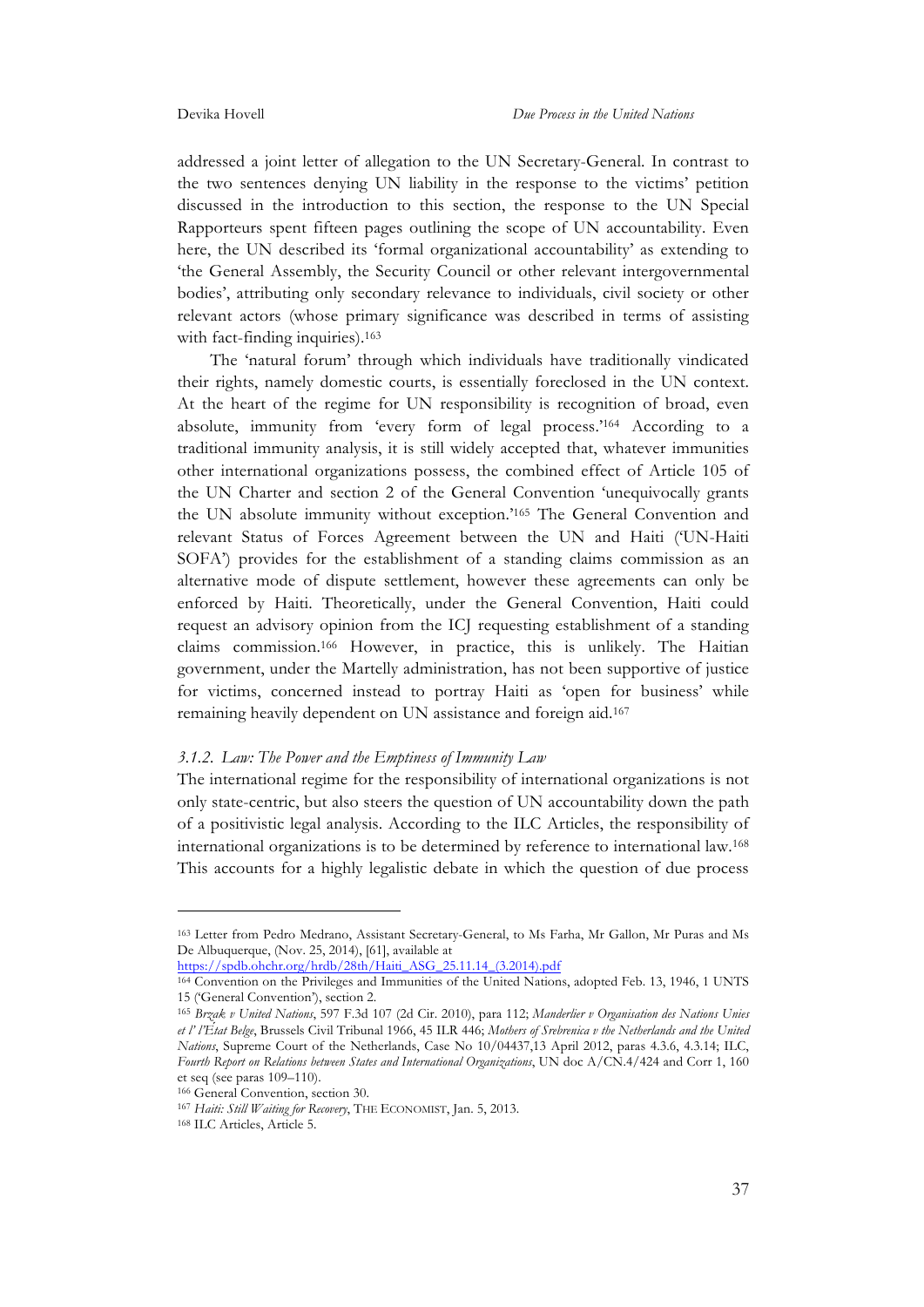



has been caught in the cross-fire of an ongoing turf war between immunity law and its chief pretender human rights law. The UN's 'traditional immunity analysis', described in the previous section, has been challenged by two main streams of legal argument, which I will describe as (i) a human rights analysis and (ii) a functional necessity analysis. The problem in instrumentalist terms is that, while these counter-arguments are persuasive in urging the need for law reform, they do not represent an accurate reflection of existing law. Instead, their primary effect is to emphasize the relative normative emptiness of extant law and the stronghold that international organizations and states continue to have over it.

# 3.1.2.1. Human Rights Analysis

Certain scholars have argued that it is time for a 'major evolution' in the regime for immunity of international organizations.169 A 'human rights' approach to immunity has developed in legal scholarship, $170$  with hints in the jurisprudence of the European Court of Human Rights.171 The argument finds its strongest legal foundation in section 29 of the General Convention, in which the UN undertakes to 'make provisions for appropriate modes of settlement of… [d]isputes of a private law character to which the United Nations is a party'.172 A number of scholars have argued that fulfilment of the section 29 undertaking is a 'condition precedent' to UN immunity such that, where the UN fails to provide an alternative remedy, immunity should be denied.173

It is by virtue of this instrumentalist 'human rights' approach that Frédéric Mégret has determined that the 'pivotal question' in the Haiti cholera dispute is 'the characterization of the claim as "private" or "public".'174 The obligation to provide alternative modes of settlement applies only to disputes of a 'private law character,' begetting the inquiry as to which side of the public/private line the claims of Haiti cholera claims fall. The UN asserts that the claims raise 'broad issues of policy' and 'could not form the basis of a claim of a private law character.'175 The problem is that any court asked to make an objective

<sup>169</sup> Emmanuel Gaillard and Isabelle Pingel-Lenuzza, *International Organisations and Immunity from Jurisdiction: To Restrict or to Bypass*, 51 ICLQ 1, 1 (2002).

<sup>170</sup> Rosa Freedman, *UN Immunity or Impunity? A Human Rights Based Challenge*, 25 EUR. J. INT'L L. 239, 245– 247 (2014); Cedric Ryngaert, *The Immunity of International Organizations Before Domestic Courts: Recent Trends*, 7 INT'L ORG. L. REV. 121, 148 (2010); Gaillard & Pingel-Lenuzza, *supra* note 169, 2–3; August Reinisch, International Organizations Before National Courts (2000), 366, 393.

<sup>171</sup> Though the ECHR ultimately upheld the immunity of the European Space Agency in *Waite and Kennedy v Germany*, Application No 26083/94, ECHR 1999–I, it held that a 'material factor to be taken into account was whether the applicants had available to them reasonable alternative means to protect effectively their rights under the ECHR', [68].<br><sup>172</sup> UN-Haiti SOFA, section 55.

<sup>&</sup>lt;sup>173</sup> Cedric Ryngaert, *The Immunity of International Organizations Before Domestic Courts: Recent Trends* 7 INT<sup>+</sup>L ORG. L. REV. 121, 148 (2010).

<sup>174</sup> Mégret, supra note 160, 166.

<sup>175</sup> Letter from UN Secretary-General to Members of United States Congress, Feb. 19, 2015, available at http://www.cepr.net/blogs/haiti-relief-and-reconstruction-watch/ban-ki-moon-explains-to-congresswhy-the-un-wont-be-held-accountable-for-cholera-in-haiti.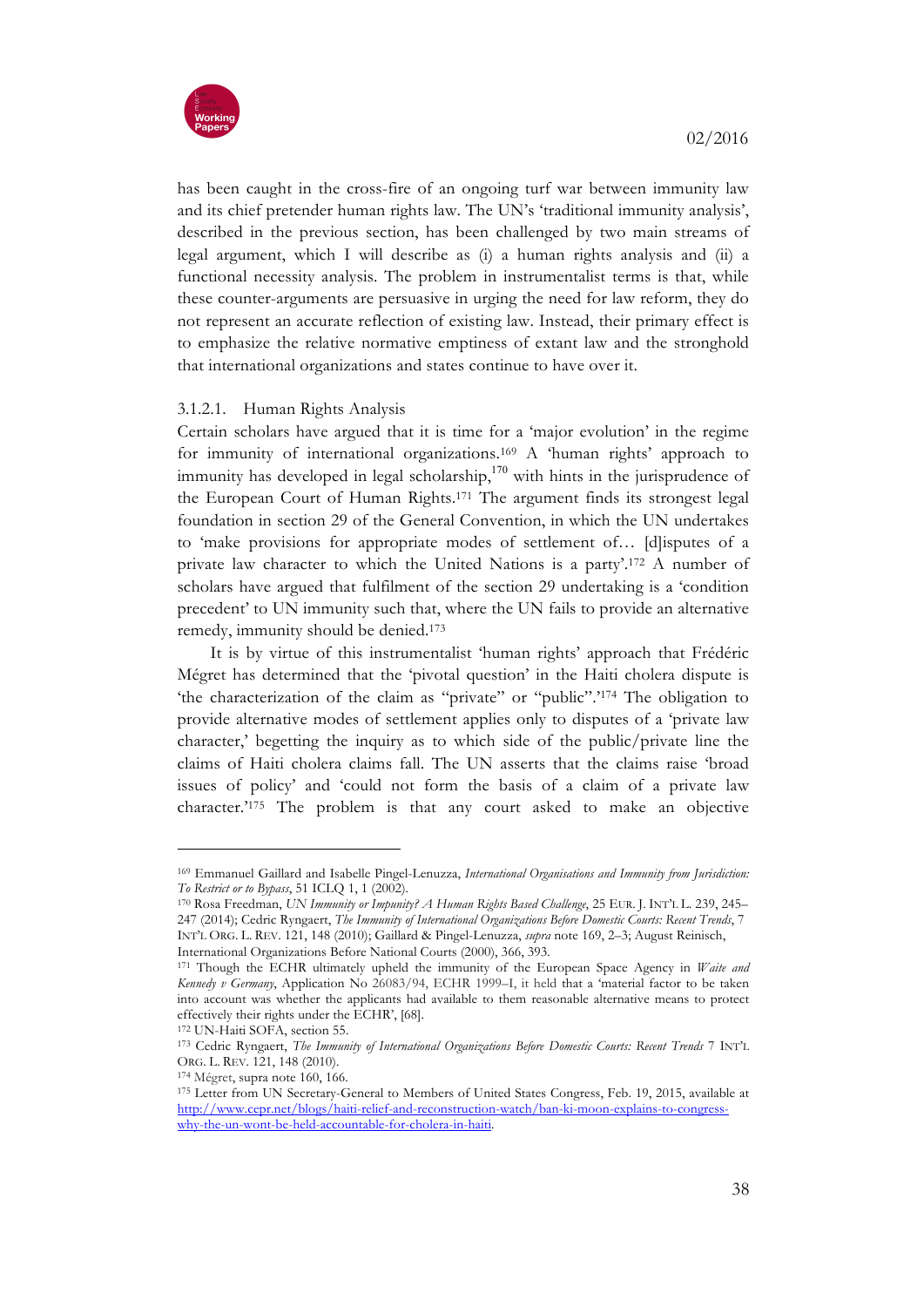determination of the question risks engaging in a theatre of the absurd. Duncan Kennedy argues that the success of any legal distinction depends on two facets: first, whether it is possible to make the distinction; and secondly, whether the distinction makes a difference.176 Arguably the public/private distinction fails on both counts in the UN context. The dichotomy's foundations are unstable and insufficiently understood, even in the civil and continental system in which it finds its geographical and historical foundations.177 In the UN context, there is considerable uncertainty as to whether the distinction refers to the body of law,178 the nature of the complainant,<sup>179</sup> the nature of the conduct<sup>180</sup> or the nature of the forum.181 The UN's public statements on the characterization are difficult to reconcile and much of its reasoning in relation to particular claims is buried in the inaccessible 'internal jurisprudence of the UN.'182 It is difficult to avoid the conclusion that the UN's depiction of the Haiti cholera dispute is little more than a formalist brush-off that lacks meaning.

For the time being at least, the question is moot. The human rights analysis is yet to succeed before domestic courts.183 To the extent there has been some 'nibbling away' at the edges of immunity outside the UN context in cases such as *Waite and Kennedy*, this is far from a finding that the international community of states has swallowed the argument.184 As recognized above, it is still widely accepted that the UN enjoys broad if not absolute immunity before domestic courts, even where the UN fails to provide an alternative remedy.

#### 3.1.2.2. Functional Necessity Analysis

Another version of the restrictive immunity argument looks to the normative foundation for granting immunity to international organizations. According to this analysis, immunity is functional and thus restricted such that the UN should 'be entitled to (no more than) what is strictly necessary for the exercise of its functions

<sup>176</sup> Duncan Kennedy, *The Stages of the Decline of the Public/Private Distinction*, 130 U. PA. L. REV. 1349, 1349 (1982).

<sup>177</sup> Olivier Beaud, *La distinction entre droit public et droit privé: un dualisme qui résiste aux critiques*, *in* THE PUBLIC/PRIVATE DIVIDE: UNE ENTENTE ASSEZ CORDIALE? 21 (Mark Freedland and Jean-Bernard Auby eds., 2006).

<sup>178</sup> R. H. Harpignies, *Settlement of Disputes of a Private Law Character to which the United Nations is a Party* 7 REVUE BELGE DE DROIT INTERNATIONAL 451, 453-454 (1971); Chanaka Wickremasinghe and Guglielmo Verdirame, *Responsibility and Liability for Violations of Human Rights in the Course of UN Field Operations*, *in* TORTURE AS TORT 480 (Craig Scott ed., 2001).

<sup>179</sup> D. W. BOWETT, UNITED NATIONS FORCES: A LEGAL STUDY 149–150 (1964); MOSHE HIRSCH, THE RESPONSIBILITY OF INTERNATIONAL ORGANIZATIONS TOWARDS THIRD PARTIES: SOME BASIC PRINCIPLES 6, 70 (1995).

<sup>180</sup> Kirsten Schmalenbach, *Third Party Liability of International Organizations* 10 JOURNAL OF INTERNATIONAL PEACEKEEPING 33, 42 (2006); Kate Nancy Taylor, *Shifting Demands in International Institutional Accountability*, 45 NETHERLANDS YEARBOOK OF INTERNATIONAL LAW 157, 165–166 (2014).

<sup>&</sup>lt;sup>181</sup> Katarina Lundahl, *The United Nations and the Remedy Gap: The Haiti Cholera Dispute*, 88 DIE FRIEDENS-WARTE 77 (2013).

<sup>182</sup> Mégret, supra note 160, 166.

<sup>183</sup> See, for example, *Bisson v United Nations and ors*, Case No 06-6352, ILDC 889 (US 2008).

<sup>184</sup> Moreover, the ECHR has backed down from the promise of *Waite and Kennedy* in subsequent judgments: *Stichting Mothers of Srebrenica and ors v the Netherlands*, Application No 65542/12 (ECHR, Jun. 11, 2013), para 139(f).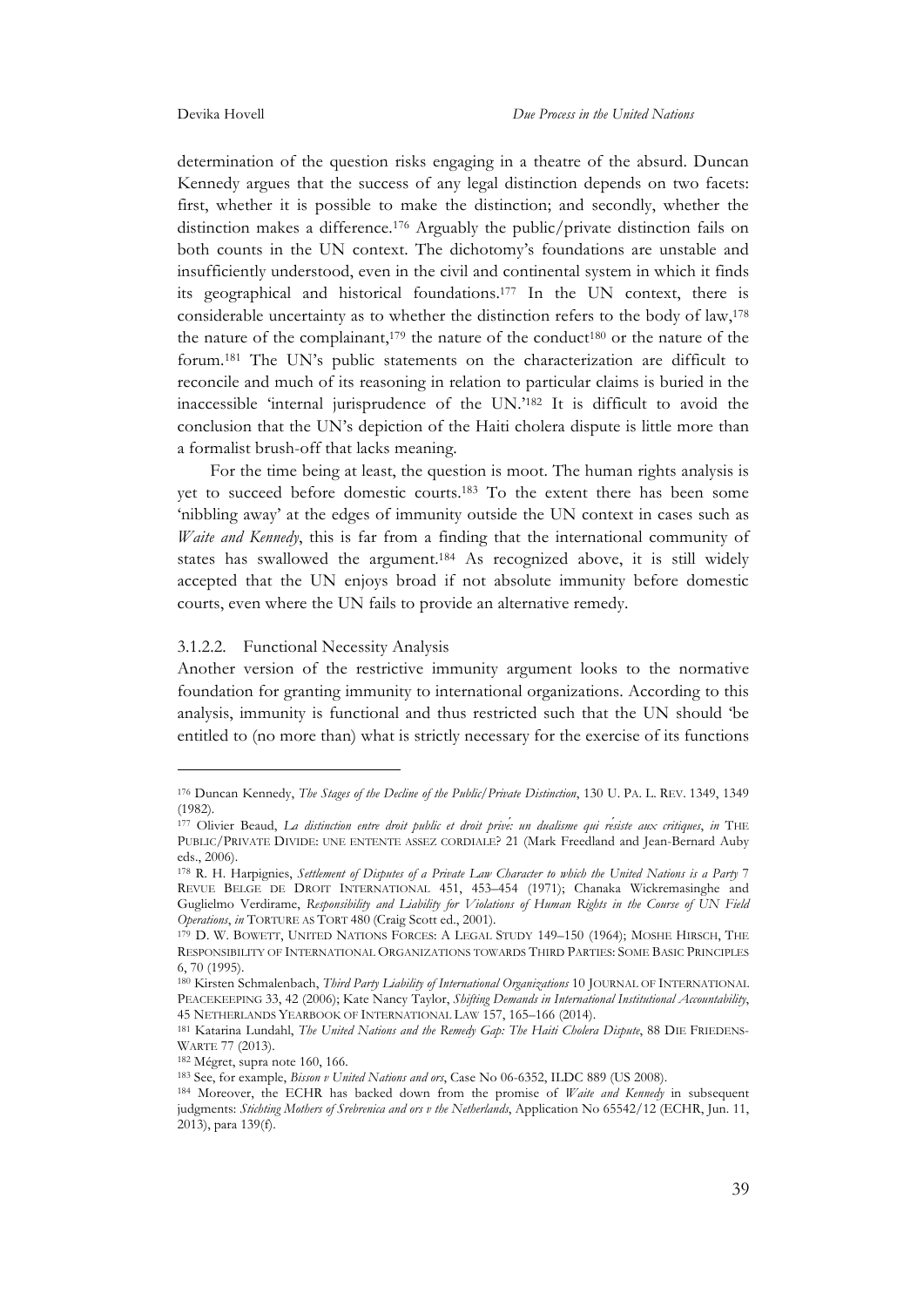

in the fulfilment of its purposes'.185 This argument is said to be strengthened by Article 105 of the UN Charter (read in conjunction with Article 103), which grants immunity in terms narrower than those in the General Convention, referring to immunities 'necessary for the fulfilment of [UN] purposes'. However, this narrow reading is inconsistent with the stated intention of the drafters of the UN Charter.186 Moreover, no court to date has been willing to deny UN immunity on the basis immunity is not functionally necessary. There seems to be fairly universal consensus that the question is, in any event, not one that should be left to domestic courts. As most scholars toying with the argument conclude, the proper forum for determining an organization's 'proper' purposes or functions is within the organization's political organs.187

# 3.1.2.3. Conclusion

 $\overline{a}$ 

Legally, the UN is on fairly solid legal ground in claiming immunity. There is room to argue that pressure should be placed upon the UN to establish a standing claims commission, however, this does not seem to be the main focus of much of the reform literature. Instead, well-intentioned legal scholars keen to push the law forward have engaged in normative overshoot by claiming that a restrictive 'human-rights-based' or 'functional' interpretation of UN immunity would justify domestic courts declining to recognize UN immunity in the present case. The problem is that the instrumentalist approach to due process ultimately leads to something of a legal *cul-de-sac*. While counter-arguments to the traditional immunity analysis may support desirable institutional values, they do not reflect current law. No matter how tempting, international lawyers should avoid fulfilling our satirized tendency to mistake the many gaps in international law as sites for the projection of our personal and institutional desires and ambitions.188 The invocation of fundamental values to justify applying new rules of international law may be a legitimate political tactic, but it should not be advanced as a legal one.189

<sup>185</sup> PETER BEKKER, THE LEGAL POSITION OF INTERGOVERNMENTAL ORGANIZATIONS: A FUNCTIONAL NECESSITY ANALYSIS OF THEIR LEGAL STATUS AND IMMUNITIES 39 (1994). See also Kristen Boon, *The United Nations as Good Samaritan: Immunity and Responsibility* 16 CHICAGO J. INT'L L. (2015); Gaillard and Pingel-Lenuzza, *supra* note 169; C. F. AMERASINGHE, PRINCIPLES OF THE INSTITUTIONAL LAW OF INTERNATIONAL ORGANIZATIONS 316, 318 (2d ed., 2005).

<sup>186</sup> *Documents of the United Nations Conference on International Organization* (Vol. XIII), 705 and 780 (San Francisco, 1945).

<sup>187</sup> Michael Singer, *Jurisdictional Immunity of International Organizations: Human Rights and Functional Necessity Concerns* 36 VA. J. INT'L L. 53, 108 (1995); Gaillard and Pingel-Lenuzza, *supra* note 169, 8.

<sup>188</sup> Roger O'Keefe, *Once upon a time there was a gap…*, EJIL TALK! (Dec. 8, 2010), available at http://www.ejiltalk.org/once-upon-a-time-there-was-a-gap- …/. 189 Michael Wood, *Do International Organizations Enjoy Immunity Under Customary International Law*, *in*

IMMUNITY OF INTERNATIONAL ORGANIZATIONS 29 (Niels Blokker and Nico Schrijver eds., 2015) at 59– 60.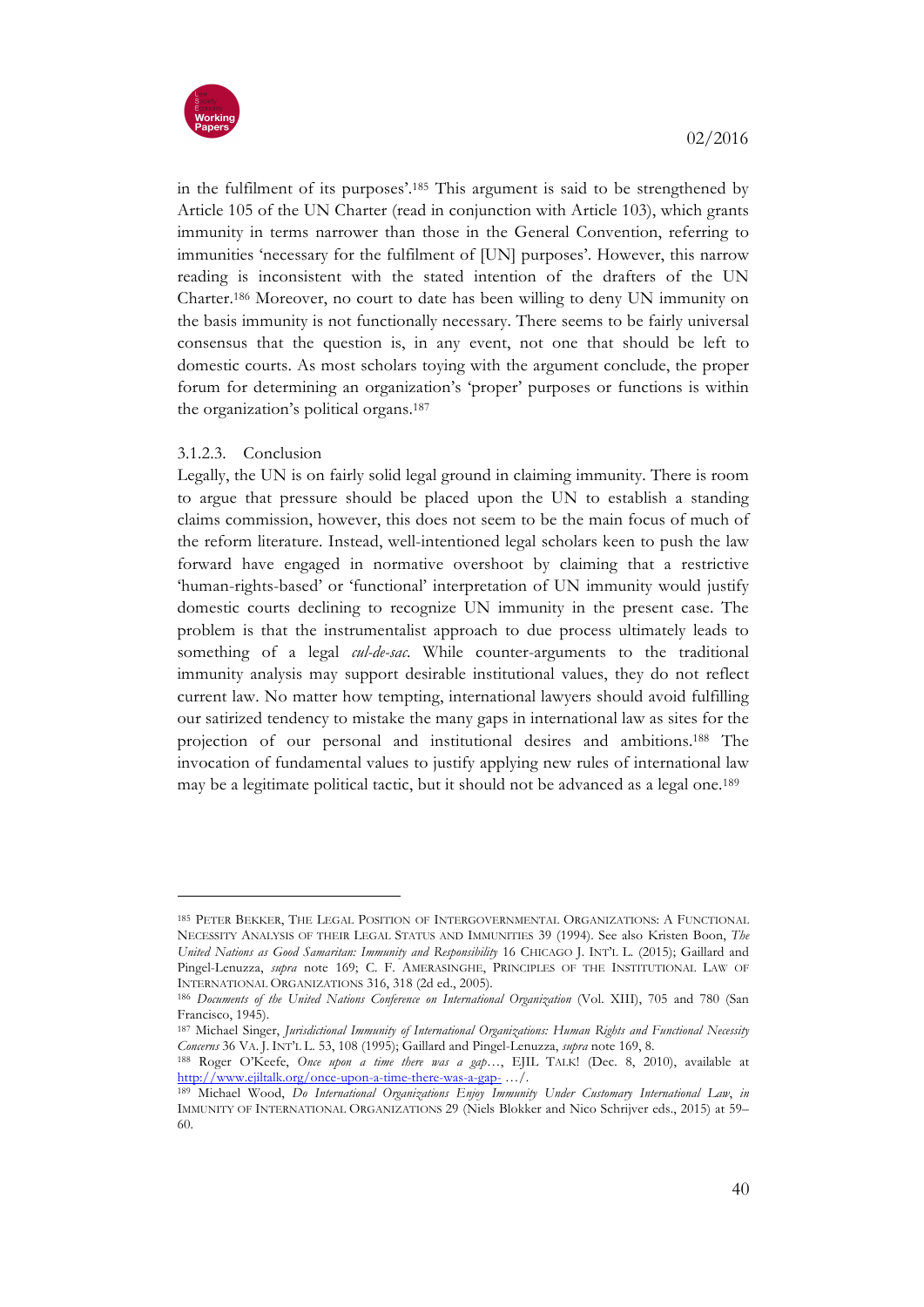#### *3.1.3. Values: Functionalism is Dead! Long Live Functionalism!*

The contribution by scholars advocating progressive interpretations of the current law on UN immunity are most powerful as political arguments advocating the need for law reform. The law relating to UN immunity was created at the time of the Organization's genesis and has achieved gospel-like status despite the fact that the international community has long since abandoned belief in the UN as 'a kind of secular God for the international community.'190 It is increasingly recognized that international institutions are capable of all manner of missteps, omissions and sins, including in some cases human rights violations.191 Even if it is not yet reflected in conventional or customary law, there is a very good argument that the principle of absolute immunity is a historical anomaly that has outlasted its utility.

The problem with engaging with the question of due process in terms of existing law on UN immunity is that the artefact becomes the agent. By focusing on immunity law for the source and limits of UN accountability, international lawyers risk missing the point, akin to looking for the keys where the lamp is shining. As things stand, the current state of the law creates much heat, but sheds very little light on the issue of UN accountability. While immunity remains a very important guarantor of the UN's political and financial independence, the UN must look beyond legal boundaries when determining the appropriate scope of its accountability. In the Haiti cholera context, it is clear that a statement that claims against the UN are 'not receivable', even if technically legally accurate, does very little to overcome the widespread impression that the UN has done something wrong and that this wrong needs to be in some way addressed. As Jan Klabbers aptly describes it, the Haitian cholera outbreak is ultimately 'a remarkable signpost for the poverty of the law'.192

# **3.2. THE DIGNITARIAN MODEL: EVALUATING THE QUEST FOR TORTIOUS LIABILITY**

The present legal framework governing the international responsibility of international organizations has been described as 'leaving individuals out in the cold'.193 In the Haiti cholera context, it is undeniable that the victims of the cholera outbreak have been marginalized. Faced with UN refusal to set up any internal mechanism, lawyers representing the cholera victims and their families have commenced a class action against the UN and relevant officials in the Southern District of New York. The plaintiffs seek compensatory and punitive damages to remedy the injuries, including US\$2.2 billion that the Haitian

<sup>190</sup> Alvarez, *supra* note 158.

<sup>191</sup> Vanessa Kent, *Protecting Civilians from UN Peacekeepers and Humanitarian Workers: Sexual Exploitation and Abuse*, *in* UNINTENDED CONSEQUENCES OF PEACEKEEPING OPERATIONS 44 (Chiyuki Aoi et al eds., 2007) at 46; Frédéric Mégret and Florian Hoffmann, *The UN as a Human Rights Violator? Some Reflections on the United Nations Changing Human Rights Responsibilities* 25 HUM RTS Q 314 (2003). 192 *Id.*

<sup>193</sup> Armin von Bogdandy and Mateja Steinbrück Platise, *ARIO and Human Rights Protection: Leaving the Individual in the Cold*, 9 INTERNATIONAL ORGANIZATIONS LAW REVIEW 67 (2012).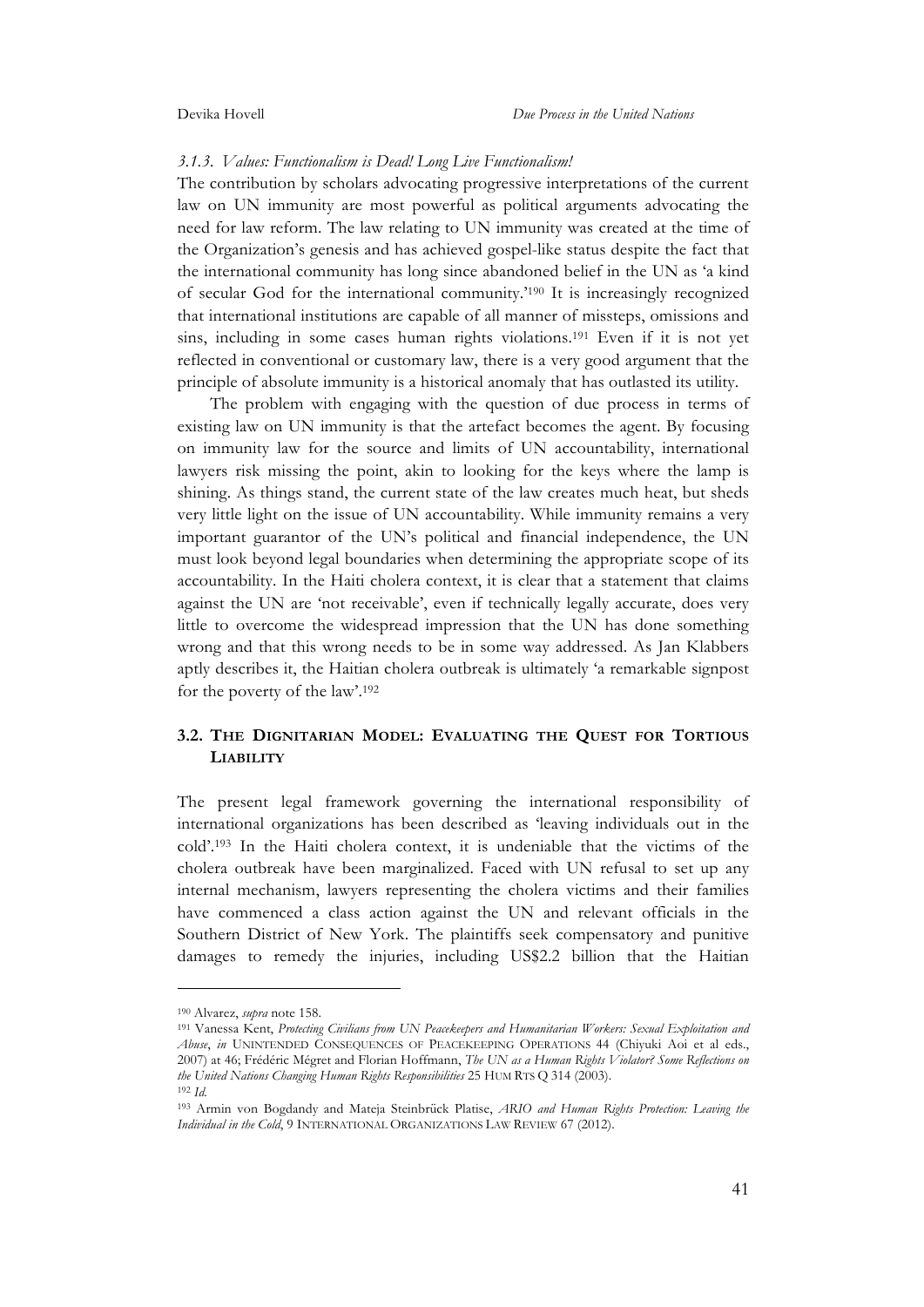

government requires to remedy Haiti's waterways, provide adequate sanitation and eradicate cholera.194

The initiation of the tort action on behalf of Haiti cholera victims has received support in the academic literature.195 Applying a due process analysis, I take a different view. In the following section, I will consider the extent to which tort liability is capable of fulfilling dignitarian aims of due process. In particular, I question (a) whether class actions are capable of developing and enriching notions of international community; (b) the effectiveness of tort law as a legal regulator of international organizations; and (c) the appropriateness of transplanting the corrective justice values underlying tort law to the UN setting.

#### *3.2.1. Community: Constructing Community through 'Class Action' in Domestic Courts*

An action in tort is on its face a prototypical example of the dignitarian model of due process. The key significance of handing the problem over to tort litigation is that it *individualizes* the problem. The focus of tort law is squarely on the interpersonal relationship between tort-feasor and victim. A concept of equality underpins tort law, which bases the duty to compensate on the notion that two parties are 'juridically equal', such that neither should interfere with the freedom of the other to pursue their own projects and purposes.196

Where the tort action is in the nature of a class action against the United Nations, the interpersonal relationship at the heart of tort liability is challenged in two important respects. First, the defendant is not an individual but the UN, an international organization that — far from being in a position of juridical equality — is considered accountable precisely because it is in a position of juridical *inequality owing special responsibilities to a vulnerable population. This issue will* be dealt with in the next section as an issue of applicable law. Secondly, the plaintiff is not an individual, but (in the Haiti cholera case) the legal representatives of a 'class' comprising over 5,000 individuals 'who have been or will be injured… or… killed by cholera contracted in Haiti on or after October 9, 2010'. The potential for a class action of this nature to enhance the autonomy and interest representation of individuals in international society is open to question.

Mass tort actions are commonly regarded as poor vehicles for accountability.197 The US class action litigation system itself is described as afflicted by accountability problems.198 Class actions almost invariably come into

<sup>194</sup> *Georges v United Nations*, Class Action Complaint, 9 October 2013, available at

<sup>&</sup>lt;sup>195</sup> See, for example, Boon, *supra* note 185; Rosa Freedman, *UN Immunity or Impunity? A Human Rights Based Challenge*, 25 EJIL 239 (2014).

<sup>196</sup> Peter Cane, *Tort Law and Public Functions*, *in* PHILOSOPHICAL FOUNDATIONS OF LAW OF TORTS 148 (John Oberdiek ed., 2014); Stephen Darwall and Julian Darwall, *Civil Recourse as Mutual Accountability*, 39 FLA. ST. U. L. REV. 17 (2012).

<sup>197</sup> CAROL HARLOW, STATE LIABILITY: TORT LAW AND BEYOND 50-51 (2004).

<sup>198</sup> John C. Coffee Jr, *Litigation Governance: Taking Accountability Seriously*, 110 COLUM. L. REV. 288, 290  $(2010)$ .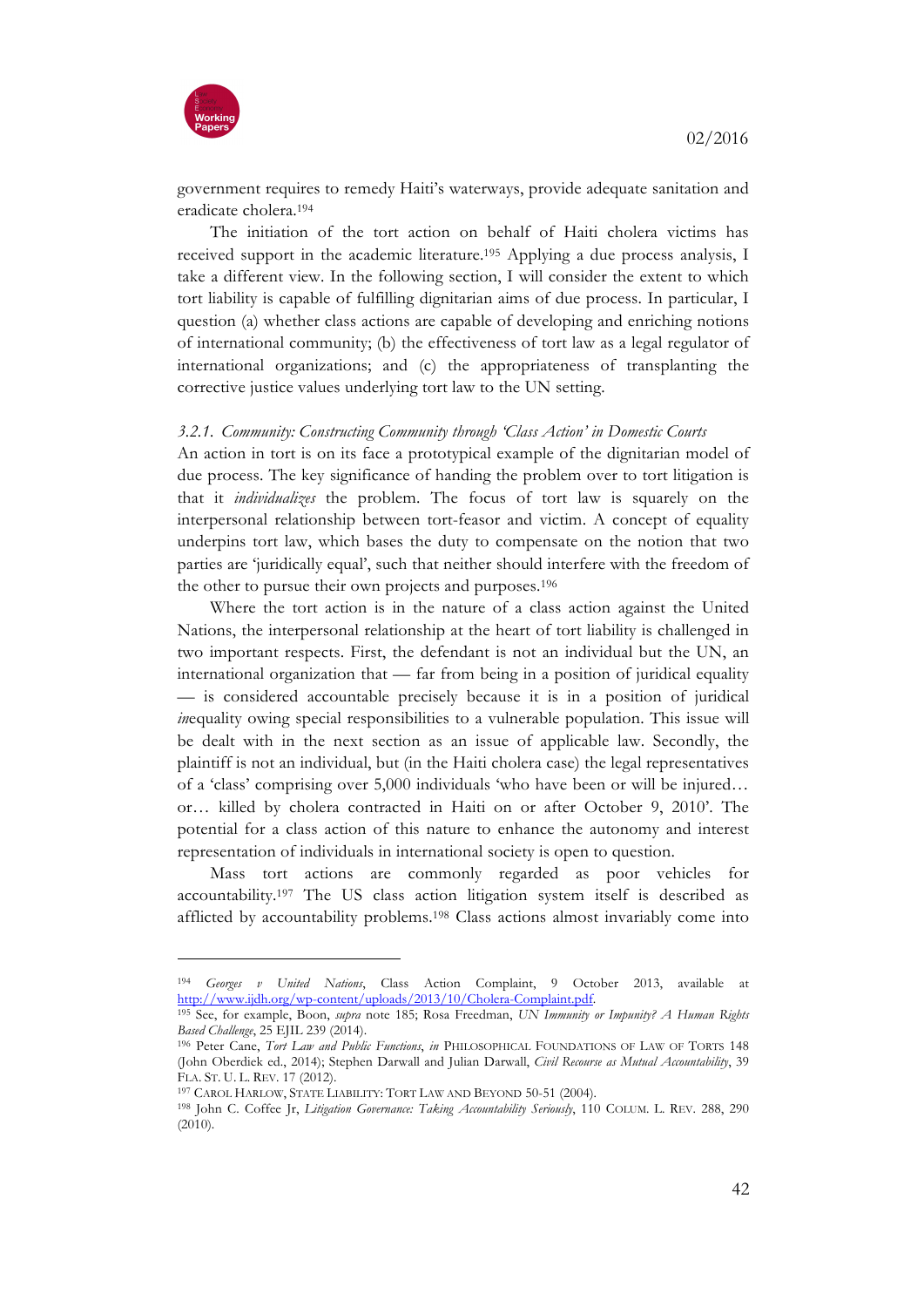being through the actions of lawyers, as was the case in the Haiti cholera controversy, and many mass tort claims are only remotely connected with individuals. Class actions are widely known as 'lawyer actions', while the individuals represented 'often are recruited by class counsel, play no client role whatsoever, and – when deposed to test the adequacy of representation – commonly show no understanding of their litigation.'<sup>199</sup> A class action, once created, takes on a significant institutional life of its own, to the extent individual claimants have limited capacity to exit or opt out of the litigation.200 Professor Nagareda argued throughout his scholarship that the modern class action has come to operate as a 'decidedly inferior rival' to public lawmaking, where lawyers appropriate rather than realize each claimant's autonomy over their day in court.201

The point of referring to such literature is not to level accusations at lawyers in the Haiti cholera controversy, but to sound a broader note of caution. Lawyers representing cholera victims acknowledge they have taken the tort action as a mechanism of 'last resort'.202 They do not regard the tort litigation as the best approach, but have been forced to resort to such litigation as a 'nuclear option' advocacy technique. Class options have been recognized in other contexts as a 'useful tin-opener' or publicity vehicle for pressure groups and crusading lawyers hoping to open up dark and windowless areas of public administration.203 In working toward a due process model for the UN context, it is clear class action tort litigation should not be regarded as a legally desirable remedy, but (at best) as a step in the *political* battle for compensation.

#### *3.2.2. Law: Tort Law as Global Regulator (Whither Human Rights?)*

The implications of the extension of tort law to the UN context are unknown and largely untested. In its study on the Accountability of International Organizations, the International Law Association acknowledged that the law on responsibility for the tortious acts of peacekeepers is 'underdeveloped.'204 Yet, arguably, the ILA is getting ahead of itself. An important question remains over *whether* tort liability has a role in enhancing UN accountability. At the domestic level, the role of tort law continues to be a subject of exceptionally active philosophical inquiry.205 There are muscular theories of tort law explaining its role in regulating relations between individuals, including, most prominently, the traditional mainstream 'corrective

<sup>199</sup> Edward Cooper, *The (Cloudy) Future of Class Actions*, 40 ARIZ. L. REV. 923, 927 (1998).

<sup>200</sup> Samuel Issacharoff, *Governance and Legitimacy in the Law of Class Actions*, 1999 SUP. CT. REV. 337, 357. <sup>201</sup> RICHARD A. NAGAREDA, MASS TORTS IN A WORLD OF SETTLEMENT ix–x (2007).

<sup>202</sup> Beatrice Lindstrom et al, *Access to Justice for Victims of Cholera in Haiti: Accountability for UN Torts in US Court*, B. U. INT'L L. J. (Nov. 3, 2014), available at http://www.bu.edu/ilj/2014/11/03/access-to-justicefor-victims-of-cholera-in-haiti-accountability-for-u-n-torts-in-u-s-court/. 203 For the use of law in campaigning, see CAROL HARLOW AND RICHARD RAWLINGS, PRESSURE

THROUGH LAW (1992).

<sup>&</sup>lt;sup>204</sup> International Law Association, *Accountability of International Organizations: Final Report* (Berlin Conference, 2004), 21.

<sup>205</sup> See, for example, PHILOSOPHICAL FOUNDATIONS OF THE LAW OF TORTS (John Oberdiek ed., 2014).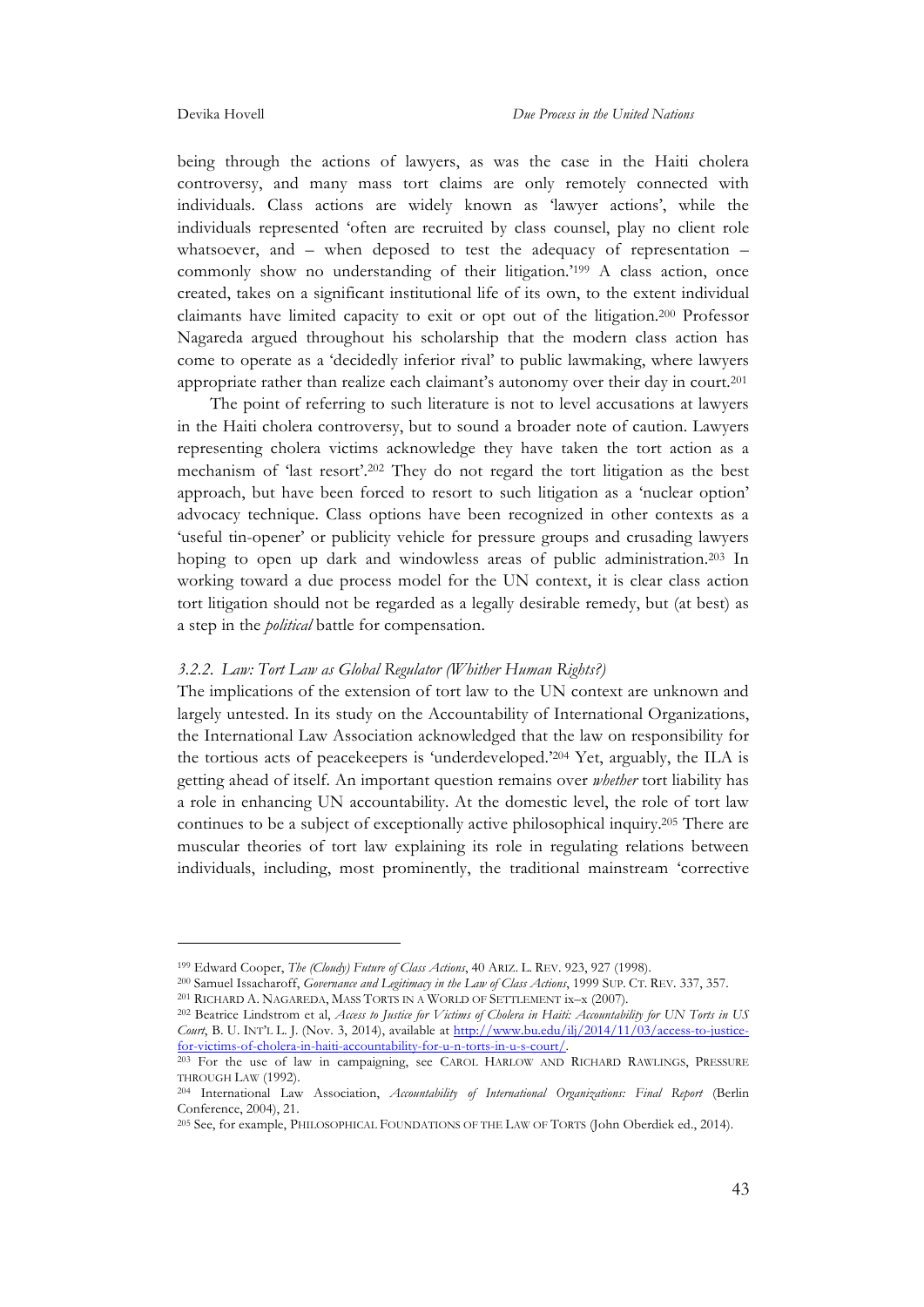

justice' account<sup>206</sup> and economic theories of tort law building in instrumentalist rationales of deterrence and efficiency.207 Yet, even in domestic contexts, the basis for the extension of tort liability to governmental authorities is in question. Scholars acknowledge that there does not yet exist a satisfactory theoretical explanation for the extension of tort law to public authorities.208 Mainstream tort theory is concerned with interpersonal rights, constructed as a form of moral theory, not as a form of political theory, concerned with the powers and duties of government and the relationship between government and citizen.209

In considering the extension of tort law to the UN context, a gulf opens up between the home turf of tort law, based on equality (corrective justice theory) and the desire to deter risky behaviour (economic theory), and the natural habitat of the UN, where the UN is almost invariably placed into relationships with vulnerable populations, and where risk and compromise of individual rights in the interests of international security are less impediments than imperatives to UN action. Professor Cane has offered the most persuasive rationale for extension of tort liability to the public sphere, proposing that the concept of accountability could provide an attractive theoretical framework.210 Yet an action for damages has been recognized as a 'very poor weapon' for investigating whether public bodies have behaved well or badly.211 Tort law has been deemed an inefficient regulator and an ineffective deterrent in the public context, were the threat of damages claims builds in 'decision traps' rendering policy and decision-making more difficult and less rational and creating a 'chill-effect' on decision-taking with the most likely response being a 'greater dose of bureaucratic inertia.'212

Tort law is often contrasted negatively with human rights law in determining the appropriate body of law to regulate public authorities. In the consciousness of many international lawyers, questions of tort law and human rights law have become merged on account of a focus on the US *Alien Tort Statute* ('ATS'), which funnels an increasingly narrow set of human rights claims through a tortious process. The *Georges* litigation is not brought under the ATS, though has been praised as 'the perfect set of facts for a national court finally to recognise that the

<sup>206</sup> ERNEST J. WEINRIB, THE IDEA OF PRIVATE LAW (1995), esp chs 6 and 7; ALLAN BEEVER, REDISCOVERING THE LAW OF NEGLIGENCE (2007); ROBERT STEVENS, TORTS AND RIGHTS (2007); Richard W. Wright, *Substantive Corrective Justice*, 77 IOWA L. REV. 625 (1992).

<sup>207</sup> GUIDO CALABRESI, THE COST OF ACCIDENTS (1970); RICHARD POSNER, ECONOMIC ANALYSIS OF LAW (8th ed., 2014).

<sup>208</sup> Cane, supra note 196; Donal Nolan, *Negligence and Human Rights Law: the Case for Separate Development*, 76 MOD. L. REV. 286 (2013); François du Bois, *Human Rights and the Tort Liability of Public Authorities*, 127 LAW Q. REV. 589, 609 (2011); Mark Aronson, *Government Liability in Negligence*, 32 MELBOURNE U. L. REV. 44 (2008); Harlow, *supra* note 197.

<sup>209</sup> Cane, *id.*, 149.

<sup>210</sup> Cane, *id*.

<sup>211</sup> Harlow, *supra* note 197, 30.

<sup>212</sup> Ronald A. Cass, *Damages Suits Against Public Officers*, 129 U. PA. L. REV. 1110 (1981); Harlow, *supra* note 197, 27.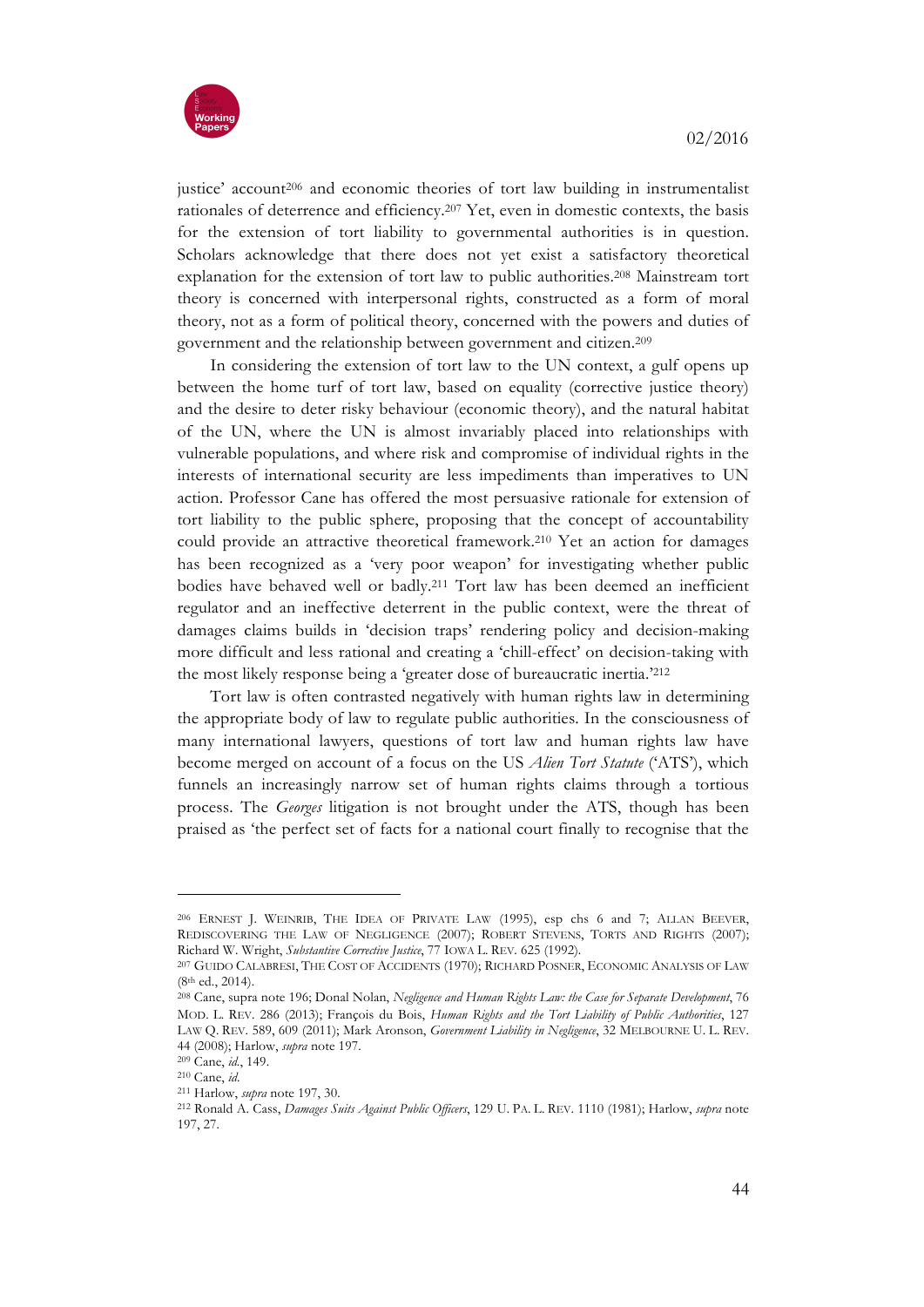UN cannot avoid its human rights obligations by hiding behind the cloak of immunity.'213 In most tort litigation, human rights is a red herring.

Where the aim is to hold a public authority to account, it is arguable that cases should be funnelled away from the tort route to be dealt with in the context of the human rights framework. Tort and human rights differ markedly in terms of (i) the nature of the central relationship; (ii) the duty of care; and (iii) the standard of care. It is well rehearsed, both in this article and elsewhere, that tort law establishes a bi-polar relationship between two parties who are regarded as 'juridically equal'. By contrast, the aim of human rights law is less a targeting of negligent individuals than the targeting of the *systems* in which they operate.214 On account of the fact that tort law and human rights law were developed to address different relationships, the regimes take quite different approaches to the duty and standard of care. In tort law, the trend has been to narrow the scope of duties owed by public authorities.215 By contrast, human rights law goes well beyond prohibiting the infliction of harm, but makes public authorities answerable for the infringement of extensive 'positive' duties, reflecting an understanding of the state as bearing special responsibilities in respect of those over whom it exercises authority, different from the responsibilities individuals owe each other.<sup>216</sup> In terms of standard of care, the test of reasonableness in the tort context determines the balance between security and freedom that ought to govern the relations between two individuals entitled to pursue their own interests, while proportionality works with a more complex balance between the importance of the public objective pursued by the defendant public authority and the seriousness of its impact on the right-holder.

These differences are of course not accidental, but speak to the fact that, while tort law is designed to resolve conflicts between individual rights-holders, human rights law is designed to give effect to the 'special normative relationship between states and their citizens' and the distributional questions that arise therefrom.217 That is not to say that a public official or public authority should never be subject to tort liability. The aim is to separate those claims aimed at vindicating rights in exactly the same way as remedies granted against private persons, from those aimed at ensuring the proper exercise of public functions or securing a just distribution of society's common resources.218 In other words, the

<sup>217</sup> Du Bois, *supra* note 208, 595.

<sup>213</sup> Rosa Freedman and Nicolas Lemay-Hebert, *Towards an alternative interpretation of UN immunity: a human rights-based approach to the Haiti Cholera case*, QUESTIONS OF INTERNATIONAL LAW (Jul. 27, 2015), available at http://www.qil-qdi.org/towards-an-alternative-interpretation-of-un-immunity-a-human-rights-basedapproach-to-the-haiti-cholera-case/.

<sup>214</sup> Harlow, supra note 197, 17.

<sup>215</sup> In the US, the Federal Tort Claims Act (FTCA) has been described as 'a limited waiver of the United States' sovereign immunity': Paul F. Figley, *Understanding the Federal Tort Claims Act: A Different Metaphor*, 44 TORT TRIAL AND INSURANCE PRACTICE JOURNAL 1105, 1106 (2009). In the UK, judges have adopted a non-interventionist restrictive approach to the establishment of duties of care in respect of public bodies: DUNCAN FAIRGRIEVE, STATE LIABILITY IN TORT: A COMPARATIVE LAW STUDY 64 (2003).

<sup>216</sup> SANDRA FREDMAN, HUMAN RIGHTS TRANSFORMED: POSITIVE RIGHTS AND POSITIVE DUTIES (2008).

<sup>218</sup> Du Bois, *id.*, 603.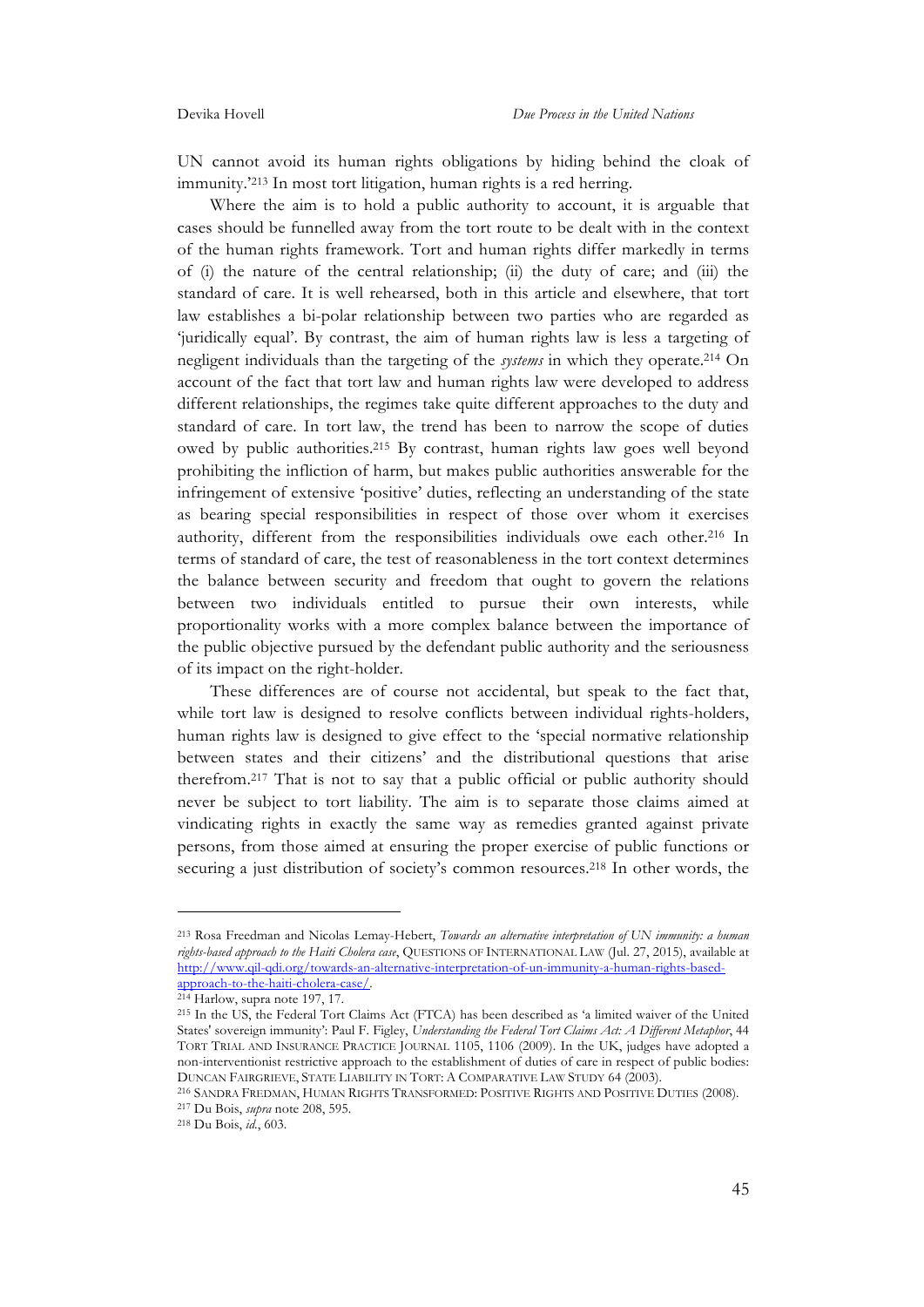



aim is to disentangle claims for corrective justice from those implicating questions of distributive justice.

#### *3.2.3. Values: Corrective or Distributive Justice?*

As highlighted above, the benefit of tort liability in dignitarian terms is the capacity of tort law to *individualize* the claim. Yet the problem of vindicating what are essentially public or human rights claims through tort liability is that it ignores the *social* or public dimension of the claim. The line between corrective and distributive justice is often used by tort lawyers to delineate the province of tort law from forms of resource allocation left more appropriately to political organs. While corrective justice 'operates on entitlements without addressing the justice of the underlying distribution',219 distributive justice is concerned with the proper distribution of the benefits and burdens that are held in common by all who belong to a community.

The problem with extension of mass tort liability to the UN context is that it cannot help but implicate questions of distributive justice. This is closely connected to the question of remedy. There is much general agreement among tort lawyers that the primary objective of tort law is compensation.220 Noncompensatory non-monetary remedies are exceptional and more-or-less controversial.221 Jane Stapleton has noted that one effect of the extension of tort law to public authorities has been to channel a disproportionate burden of liability to deep-pocketed secondary actors, straining notions of causation and proximity.222 Tort law is re-imagined as a public-spirited undertaking for the protection of vulnerable parties, inviting the expansion of tort law beyond its logical boundaries of corrective justice and into the territory of distributive justice.<sup>223</sup>

Particular problems arise in the case of mass tort claims in a realm of scarce resources. Much has been made of the paradox that the chance of getting a compensation payout following a traffic accident implicating UN officials would be higher than in the present case of UN negligence leading to a cholera outbreak killing almost 9,000 individuals and affecting hundreds of thousands of people. Yet the very scale of the injury may sensibly be a factor counting against tort liability. Large tort awards implicate not only a determination of the resources to be distributed to past victims of UN conduct, but also the amount to be taken away from future beneficiaries. It has been calculated that the total award to Haiti cholera victims in a successful tort claim would be between U.S.\$15 billion and

<sup>219</sup> Weinrib, *supra* note 206, 80.

<sup>220</sup> GEORGE P. FLETCHER, TORT LIABILITY FOR HUMAN RIGHTS ABUSES 9 (2008).

<sup>221</sup> Cane, *supra* note 196, 165.

<sup>222</sup> Jane Stapleton, *Duty of Care: Peripheral Parties and Alternative Opportunities for Deterrence*, 111 LAW Q. REV. 301, 313 (1995).

<sup>223</sup> J J Spigelman, *Negligence: The Last Outpost of the Welfare State* 76 AUSTL. L. J. 432 (2002).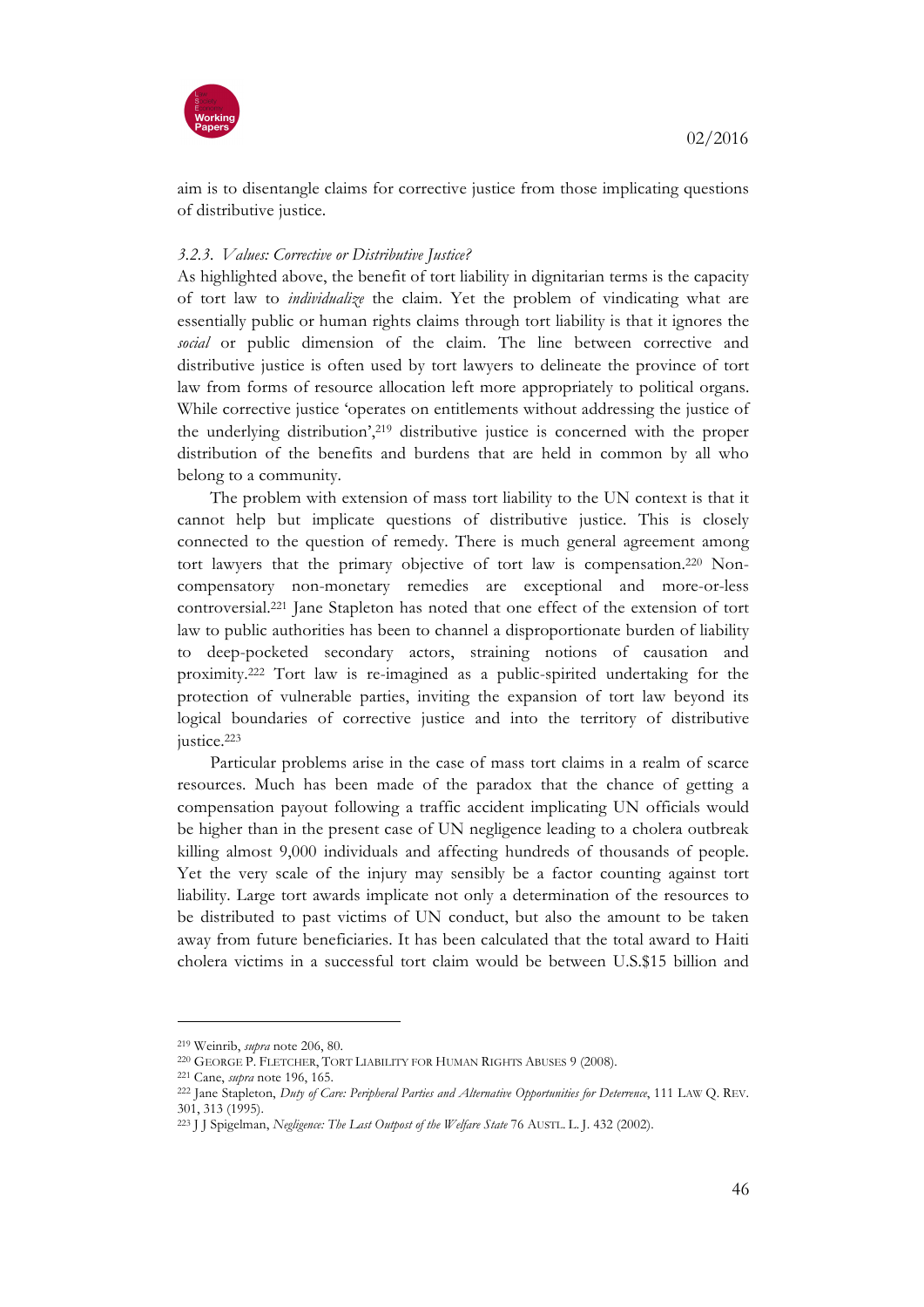U.S.\$36.5 billion.224 When considered against the total proposed 2016-2017 U.N. biennium budget of U.S.\$24.7 billion, the scale of the problem becomes clear.225 Domestic tort judgments against the UN are a drain on scarce resources, threatening to seriously reduce the funds available to achieve UN purposes and potentially to multiply the victims of the same tortious act well beyond the context of the tort.

The central task of a domestic judge processing a tort claim is to rectify an injustice that has occurred between the doer and the sufferer of harm, not to distribute goods according to a more proportional criterion, comparing the relative merits of the participants in a political co-op as diverse and under-serviced as the international community. In many mass tort class actions, the final scheme for resolving claims essentially becomes an administrative process administered by judges, who (at least in the context of the asbestos litigation) have freely admitted they are an inefficient surrogate for the state.226 Once again, the human rights framework arguably offers a more appropriate set of remedies. Judges in the domestic context have noted that individuals who have suffered at the hands of public authorities are not necessarily primarily motivated by a desire for monetary compensation, but institute proceedings because they want 'faceless persons in an apparently insensitive, unresponsive and impenetrable bureaucratic labyrinth…to acknowledge that something has gone wrong, to provide them with an explanation, an apology and an assurance that steps have been taken to ensure (so far as possible in an imperfect world) that the same mistake will not happen again.'227 A measure of compensation can play an important role in providing recognition to victims, however it has been argued that damages should be 'on the low side', at least by comparison to torts cases.228 This is in consideration of the fact that remedies for human rights violations should correspond, not only to the circumstances of the individual victim, but to what would serve the interests of the 'wider public who have an interest in the continued funding of the public service'.229 I will expand further upon this below.

# **3.3. THE PUBLIC INTEREST MODEL AND HAITI CHOLERA: EVALUATING THE QUEST FOR ACCOUNTABILITY**

In contrast to the sanctions context, no procedural framework has been adopted or proposed that would fit a public interest model of due process. There is a stale

<sup>224</sup> Boon, *supra* note 185, 371.

<sup>225</sup> This figure represents the 'total net budget', including the 'regular budget' of U.S.\$5.6 billion as well as 'extra-budgetary' expenditures such as support, substantive and operational activities: UN Secretary-

General, *Proposed programme budget for the biennium 2016-2017*, U.N. Doc. A/70/6, 25 (May 15, 2015).

<sup>226</sup> Deborah R. Hensler, *As Time Goes By: Asbestos Litigation After Amchem and Ortiz*, 80 TEX. L. REV. 1899, 1904, 1915, 1923 (2002).

<sup>227</sup> *R (Bernard) v Enfield LBC* [2002] EWHC Civ 2282, para 39, cited in Harlow, supra [x], 120–121.

<sup>228</sup> Lord Woolf, *The Human Rights Act and Remedies*, *in* JUDICIAL REVIEW IN AN INTERNATIONAL PERSPECTIVE (M Andenas and D Fairgrieve eds, 2000), cited as authoritative guidance by the Law Commission, 'Damages Under the Human Rights Act 1998', Law Com No 266 (2000), 4.31. <sup>229</sup> *Id*.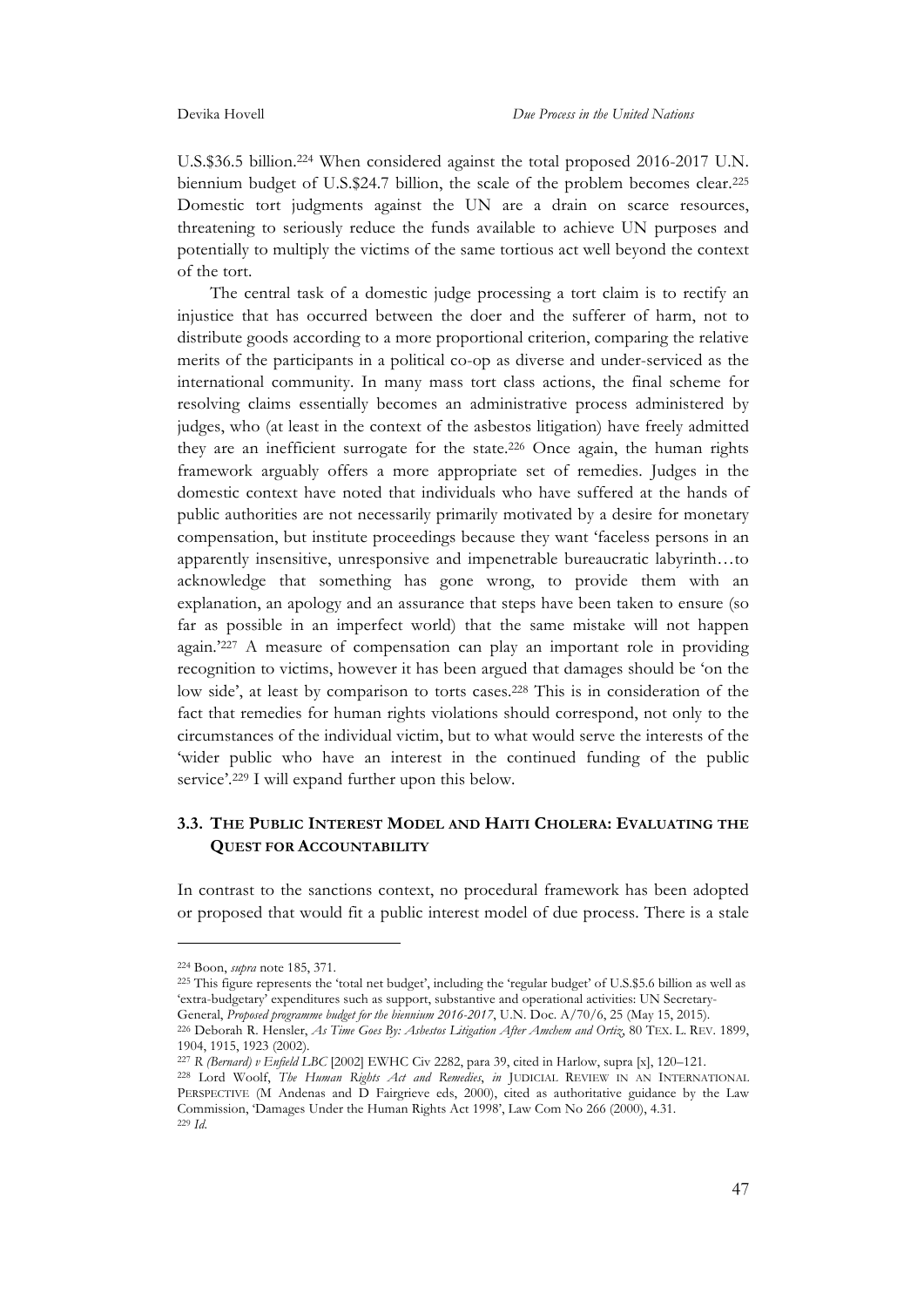

cache of available mechanisms to receive third party claims, chief among them the standing claims commission contemplated in the Model SOFA (and indeed the SOFA between the UN and Haiti), mothballed and ultimately rendered skeletal through disuse. The only standing claims commission thought to have been established in the short history of UN peacekeeping was developed to investigate claims against KFOR and UNMIK in Kosovo, though a Human Rights Watch Report concluded that 'few people… even knew that the body existed, including the majority of UNMIK staff'.230 More often, there has been a tendency to resolve claims on an *ad hoc* rather than a systematic basis, with the former head of the UN division that routinely handled third-party claims maintaining that such claims 'have usually been amicably resolved – without recourse to arbitration' or resolved through local claims review boards.231 These internal administrative processes leave the investigation, processing and final adjudication of claims entirely in the hands of the Organization, raising clear questions of independence where, as the UN itself has recognized, the UN 'may be perceived as acting as a judge in its own case.'232

It is clear that fresh thinking is needed to address the accountability deficit in UN decision-making. UN accountability is not synonymous with legal responsibility or tort liability. My discussion in this final section focuses in on the values that should underlie any procedural framework. As no mechanisms have yet been created in the Haiti cholera context, discussion can only be aspirational, however in my view this (rather than continuing bouts about the scope of UN immunity) should be the central focus of future detailed inquiry both within the UN and outside it.

# *3.3.1. Community: The Shift from Public to Publicness*

In a model based on accountability, an obvious question requiring an answer is 'accountability to whom'? The answer, far from being obvious in the UN context, is complex. As Donaldson and Kingsbury have recognized, there are major challenges with identifying a clearly defined 'public' for entities operating in the global sphere.233 The idea that the UN is accountable only to the P5, or to

<sup>230</sup> Human Rights Watch, *Better Late than Never – Enhancing the Accountability of International Institutions in Kosovo* (Jun. 14, 2007), 18, available at

https://www.hrw.org/sites/default/files/reports/kosovo0607web.pdf. See also criticism by Council of Europe, *Opinion on Human Rights in Kosovo: Possible Establishment of Review Mechanisms* (Oct. 8–9, 2004), 13– 14.

<sup>231</sup> Bruce C. Rashkow, *Immunity of the United Nations: Practice and Challenges*, 10 INTERNATIONAL ORGANIZATIONS LAW REVIEW 332, 340 (2013); UN Secretary-General, *Administrative and Budgetary Aspects of the Financing of the United Nations Peacekeeping Operation*, UN doc A/51/389, [20]–[25] (Sept. 20, 1996).

<sup>232</sup> UN Secretary-General, *Administrative and Budgetary Aspects of the Financing of the United Nations Peacekeeping Operation*, UN doc A/51/903, [10] (May 21, 1997).

<sup>233</sup> Benedict Kingsbury and Megan Donaldson, *From Bilateralism to Publicness in International Law*, *in* FROM BILATERALISM TO COMMUNITY INTEREST: ESSAYS IN HONOUR OF BRUNO SIMMA 81 (U Fastenrath et al eds., 2010).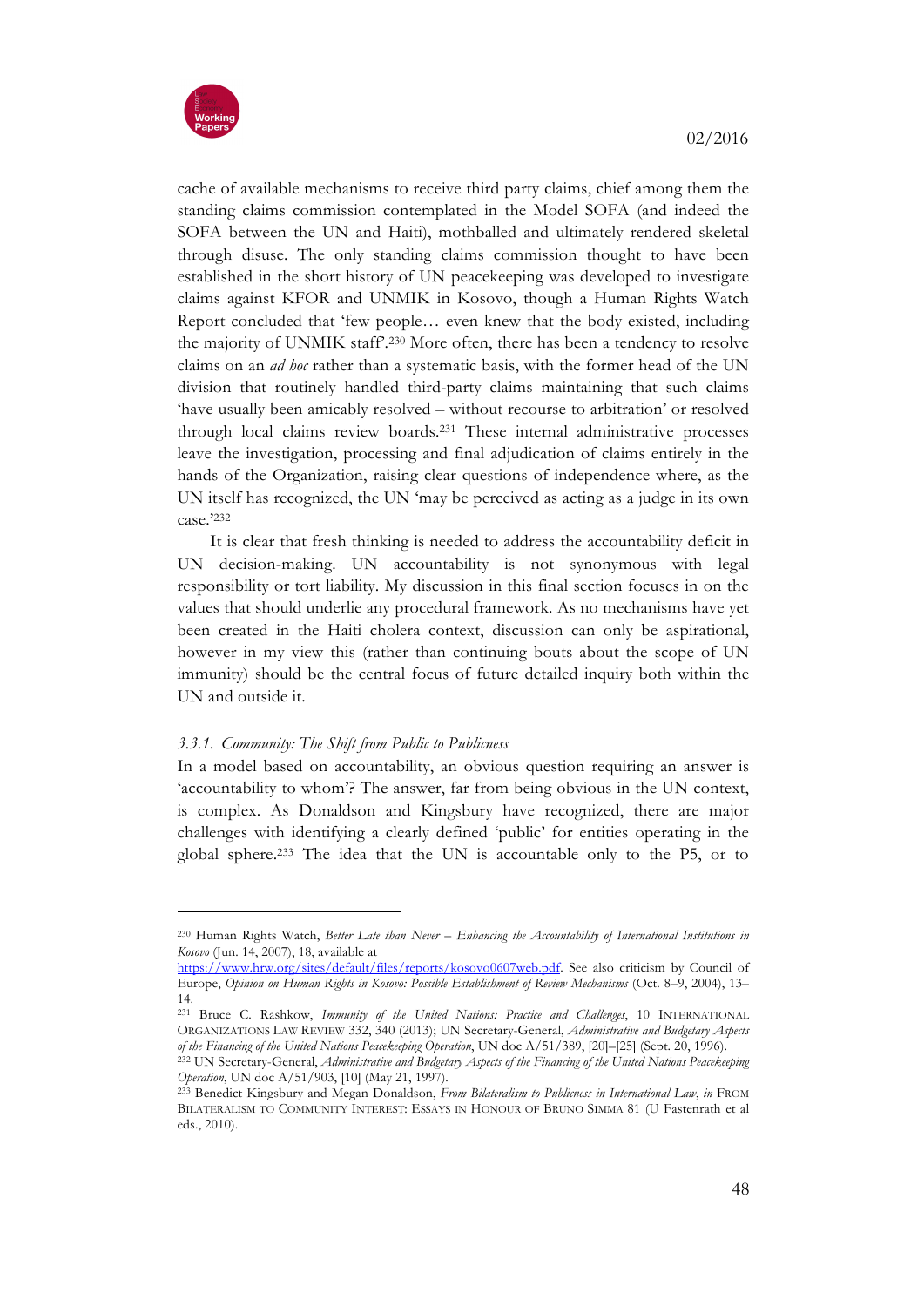member states, is clearly outdated.234 Yet, the danger of opening up the notion of community to a 'multiplicity of publics' in accordance with a more contemporary conception of international community is that any accountability mechanism risks ending up with the UN beholden to the interests and preferences of the most powerful and organized elites.

Given the disaggregated and unsettled scope of the international community, a more productive line of inquiry is to shift attention from accountability to 'whom' to ask accountability to 'what'? There is often a presumption that accountability processes are founded on a clear agreement about the standards in relation to which the decision-maker is being held to account.235 However, where accountability is sought outside the context of the democratic state, the process of holding a decision-maker to account entails within it a process of debating what the standards should be.236 Buchanan and Keohane criticize a 'narrow' form of accountability in the global governance context, without provision for contestation of the terms of accountability.237 This narrow accountability is insufficient because the legitimacy of global governance institutions depends in part upon whether they operate to facilitate ongoing, principled, factually informed deliberation about the terms of accountability.

The public interest model therefore posits an 'ideal-evolving' conception of community.238 The focus is not so much on the scope of the public as on the scope of public participation that will enable a panel to gauge what is in the 'public interest'. The important point is that broad participation must be, not merely encouraged, but channelled. The aim is to encourage participants to infuse their claims with a sense of what is good for all, rather than encouraging self-interested claims. It is not enough to leave this to an open pluralist dialogue. Kristina Daugirdas has engaged in an interesting analysis of the power of 'transnational discourse', involving interaction between governments, inter-governmental organizations, NGOs, national courts, experts and stakeholders, invoking its capacity to exact reputational costs.239 However, for powerless actors who are not the ECJ in *Kadi*, this form of discourse risks collapsing into a form of decaffeinated dignitarianism where the result is not dialogue, but a stonewalled monologue. Indeed, Daugirdas' conclusions ring hollow in the Haiti cholera context, where she recognizes that '[t]here has been no objective or authoritative determination that the UN's conduct in connection with Haiti has violated international law – and there may never be.'240 Though local trust has been eroded

<sup>234</sup> THOMAS M. FRANCK, FAIRNESS IN INTERNATIONAL LAW AND INSTITUTIONS 480 (1995).

<sup>235</sup> Elizabeth Fisher, *The European Union in the Age of Accountability*, 24(3) OXFORD J. LEG. STUD 495, 496  $(2004)$ 

<sup>236</sup> Fisher, *id.* at 510, discussing CAROL HARLOW, ACCOUNTABILITY IN THE EUROPEAN UNION (2002) and ACCOUNTABILITY AND LEGITIMACY IN THE EUROPEAN UNION (Anthony Arnull and Daniel Wincott eds., 2002).

<sup>237</sup> Buchanan and Keohane, *supra* note 108, 427.

<sup>238</sup> Ian Johnstone's model of an 'interpretive community' as three concentric circles is persuasive: THE POWER OF DELIBERATION: INTERNATIONAL LAW, POLITICS AND ORGANIZATIONS 7, 41 (2011).

<sup>239</sup> Kristina Daugirdas, *Reputation and the Responsibility of International Organizations*, 25(4) EJIL 991 (2015). 240 *Id*., 1007.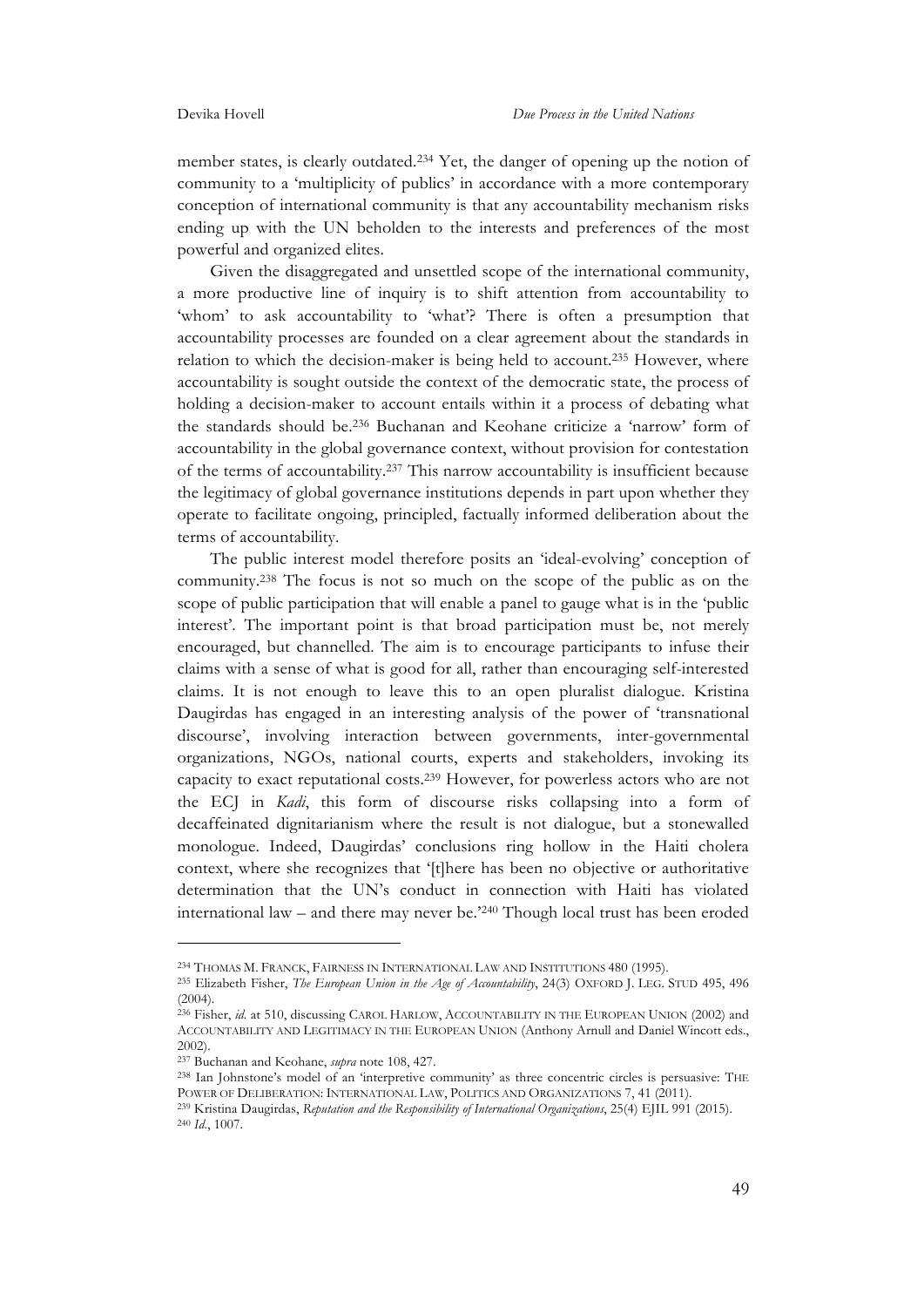

and animosity toward the UN in Haiti has at times been palpable,241 ultimately the UN has proved 'too big to f(l)ail', particularly while the vulnerable Haitian population remains reliant on its assistance. It is clear that the UN context would benefit from the creation of a designated forum that ensures, not merely inclusive discourse, but crucially UN responsiveness.

# *3.3.2. Law: Account-giving, Answerability, Responsiveness*

Accountability has been described as 'the ultimate principle for the new age of governance in which the exercise of power has transcended the boundaries of the nation state.'242 In this study, I am interested not so much in accountability as a virtue or attribute of good governance, but rather as a process. The challenge is to develop a 'vessel for normativity' or a centralized due process mechanism with the capacity to distil appropriate standards responsive to the felt needs of the international public.243 The model draws on theories of law such as Nonet and Selznick's responsive law, Brunee and Toope's 'interactional theory' of international legal obligation and Johnstone's 'deliberative' model, each complex theories at the heart of which is the recognition that influential norms will not emerge in the absence of processes that allow for active participation of relevant social actors. As with each of these theories, participatory decision-making is the hallmark of the public interest model of due process, where participation acts as 'a source of knowledge, a vehicle of communication, and a foundation for consent' and social pressure acts as an opportunity for self-correction.244

Under a public interest model of due process, the challenge is to develop institutional processes that are open and responsive to public participation, through which the public interest can be measured and articulated and, in turn, exposed to public scrutiny. Certain innovative scholars have already begun the process of inquiry.245 By way of preliminary contribution, I wish simply to draw out the central elements of an accountability mechanism. According to the broader scholarship, account-giving usually comprises at least three elements or stages.246 First, to qualify as 'account-giving', there must be an informationgathering stage or *public inquiry* in the course of which the panel gathers relevant information, including (though by no means limited to) inquiry into the actor's conduct and justifications for that conduct. Secondly, to build in 'answerability', there must be a possibility for the panel to enter a *reasoned and public judgment* of the

<sup>241</sup> Deborah Sontag, *In Haiti, Global Failures on a Cholera Epidemic*, NEW YORK TIMES, Mar. 31, 2012. <sup>242</sup> Fisher, *supra* note 235, 495.

<sup>243</sup> I have borrowed this terminology from Kingsbury and Donaldson, *supra* note 233, 84.

<sup>244</sup> Nonet and Selznick, *supra* note 33, 100.

<sup>245</sup> Florian Hoffmann and Frédéric Mégret, *Fostering Human Rights Accountability: An Ombudsperson for the United Nations?*, 11 GLOBAL GOVERNANCE 43 (2005); Nico Schrijver, *Beyond Srebrenica and Haiti: Exploring Alternative Remedies against the United Nations*, 10 INTERNATIONAL ORGANIZATIONS LAW REVIEW 588 (2013).

<sup>246</sup> See variations on this description in Bovens, Schillemans and Goodin, *supra* note 152; ANNE DAVIES, ACCOUNTABILITY: A PUBLIC LAW ANALYSIS OF GOVERNMENT BY CONTRACT (2011).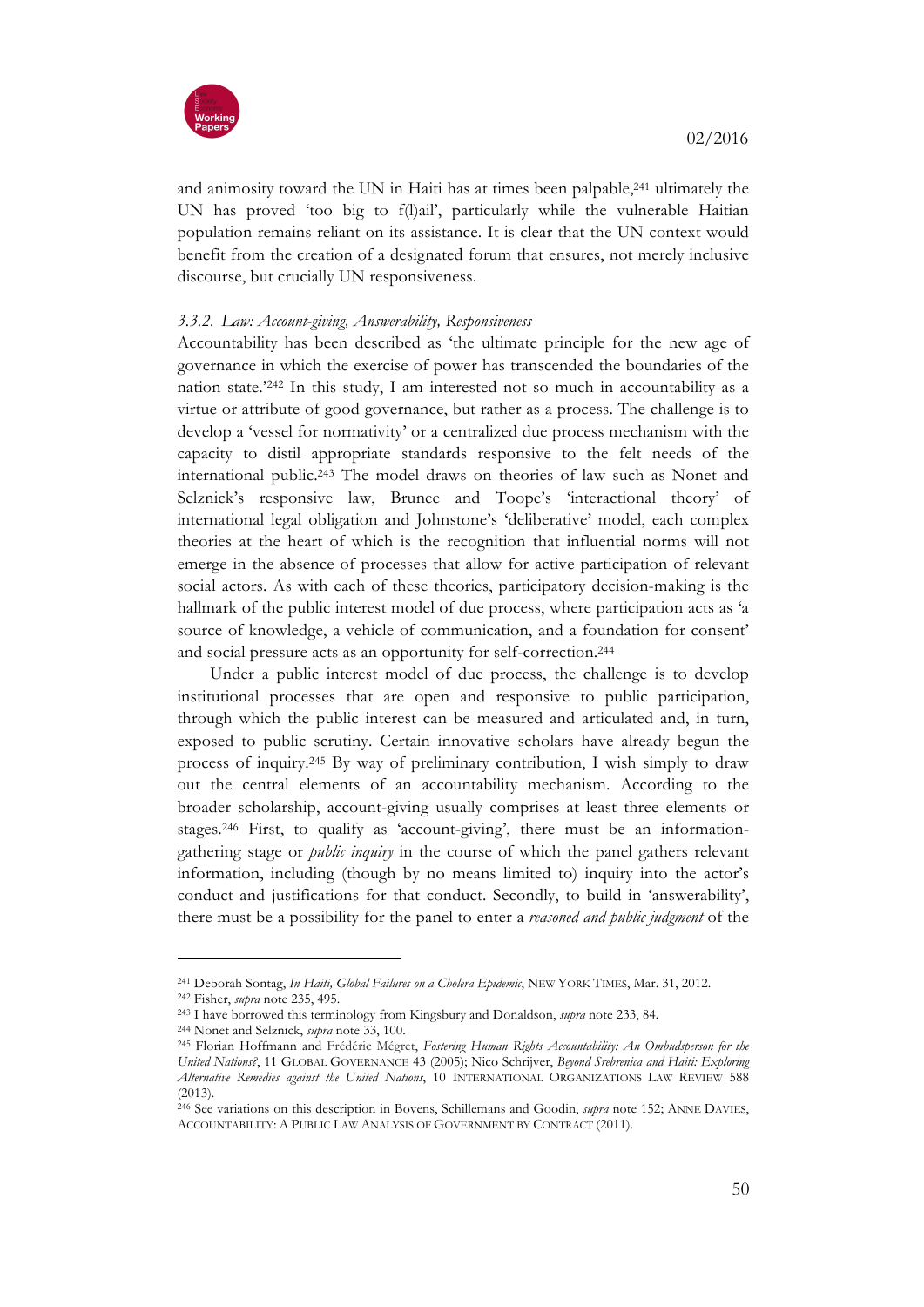account. Third, to build in 'responsiveness', the forum may reach a decision about consequences that arise from such a judgment, including a *fair remedy* where the actor's justification is found inadequate. The challenge for the UN is to devise a forum that builds in these elements of account-giving, answerability and responsiveness.

#### *3.3.3. Values: The Value(s) of Accountability*

In the Haiti cholera context, there has been something of an over-emphasis on judicial compensation as the route to UN accountability. Yet in scholarship on mass reparations following human rights violations, scholars argue that what is important is not the level of compensation, but rather the capacity of reparations programs to achieve important goals such as social solidarity, civic trust and recognition.247 Here, we look in further detail at the processes of public inquiry, public judgment and fair remedy to examine how they might achieve these goals.

In a society as divided and stratified as the international community, a public inquiry can play an important (if modest) role as a catalyst for greater *social solidarity*. A public inquiry provides an important opportunity to give concrete expression to the central commitments and values of international society. The role of such an inquiry must be two-fold, encompassing information-gathering and engagement. In terms of information-gathering, the panel must investigate with relevant parties the nature of the UN's conduct as well as justifications for its conduct. Yet, in addition to seeking direct participation from relevant actors, it must also remain engaged with the multiple public spheres that coalesce around the UN, through which opinions are developed and exchanged. There is a body of empirical work establishing that such networks can be the venue for meaningful and knowledgeable deliberation about decision-making beyond the level of the nation state, including in Europe and globally.248 The task of digesting these viewpoints is not an arduous one and can be indirect. For example, in the sanctions context, it is a task already routinely carried out by the Analytical Support and Sanctions Monitoring Team. Through information-gathering and engagement, an inquiry becomes a search, not for objectively right answers, but for 'inter-subjective' or collective interpretation of the terms upon which the UN should be held accountable.249

Another important goal of any accountability mechanism is the formation or restoration of *civic trust* in the UN as an institution. Local trust has been described as the most important capital for any UN peacekeeper.250 As Louise Arbour and

<sup>247</sup> I draw these values from Pablo de Greiff's broad conception of justice in *Justice and Reparations* in THE HANDBOOK OF REPARATIONS (Pablo de Greiff ed., 2006), ch 12.

<sup>248</sup> See, for example, Jürgen Habermas, *Why Europe Needs a Constitution*, 11 NEW LEFT REVIEW 8 (2001); JOHN DRYZEK, DELIBERATIVE DEMOCRACY AND BEYOND: LIBERALS, CRITICS, CONTESTATIONS (2000); James Bohman, *International Regimes and Democratic Governance: Political Equality and Influence in Global Institutions*, 75 INTERNATIONAL AFFAIRS 499 (1999).

<sup>249</sup> Johnstone, *supra* note 238, 22.

<sup>250</sup> See sources cited in Tom Dannenbaum, *Translating the Standard of Effective Control into a System of Effective Accountability*, 51 HARV. INT'L L. J. 113, 121 (2010).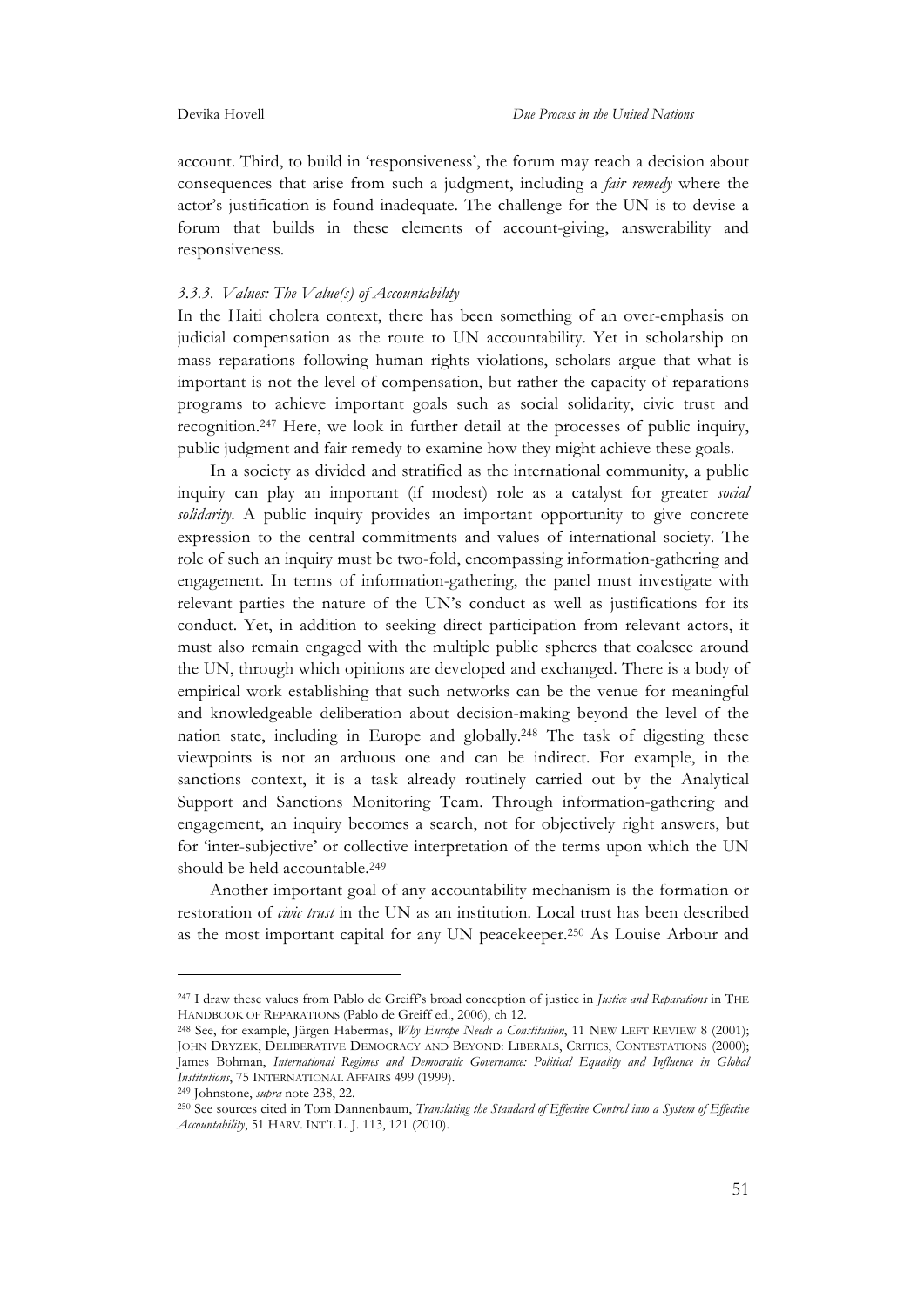

Mac Darrow noted, '[t]he UN has an especially high onus to discharge so as to be taken seriously… [I]ts effectiveness in encouraging compliance with human rights norms lies in the balance, as does its very legitimacy.'251 Where the UN has engaged in unfair or unlawful action that has caused harm to individuals, a public judgment to this effect serves as an acknowledgement of its wrongfulness and as a spur to the UN against non-repetition. The act of reason-giving serves a 'disciplining function', increasing pressure on participants to justify their claims by reference to the public interest, and producing a judgment that all subject to them can accept, at least in principle.252

Where the actor's justification is found to be inadequate, a measure of individual compensation serves as an important *recognition* of those harmed, not only as members of groups, but also as irreplaceable and unsubstitutable human beings.253 That is not to say that the measure of compensation must always be judicial compensation in proportion to harm. As discussed above, this can have pernicious effects, particularly where scarcity of resources makes it unfeasible to satisfy simultaneously the claims of all victims and of other sectors of society that also require attention. While international law recognizes an individual's right to a remedy for human rights violations,254 there is a huge contextual gap between affirmation of the legal right and its satisfaction.255 In the UN context, there are a number of advantages to a well-designed reparations program over judicial compensation, including lower costs, relaxed standards of evidence, nonadversarial procedures and the virtual certainty that accompanies administrative reparations programs.256 Creative solutions may also be needed to determine how the UN can build capacity to meet these claims in the future.257

#### **4. CONCLUSION**

This article invites greater attention to the question of due process in UN decision-making, recognizing the issue as one of far greater significance than the

<sup>251</sup> Mac Darrow and Louise Arbour, *The Pillar of Glass: Human Rights in the Development Operations of the United Nations*, 103 AJIL 446, 461 (2009).

<sup>252</sup> Frederick Schauer, *Giving Reasons*, 47 STAN. L. REV. 633, 641, 657 (1995).

<sup>253</sup> De Greiff, *supra* note 247, 460-461.

<sup>254</sup> Theo Van Boven, *Introductory Note: Basic Principles and Guidelines on the Right to a Remedy and Reparation for Victims of Gross Violations of International Human Rights Law and Serious Violations of International Humanitarian Law* (2010), available at http://legal.un.org/avl/ha/ga\_60-147/ga\_60-147.html. 255 Richard Falk, 'Reparations, International Law and Global Justice' in Pablo de Greiff, *supra* note 247 at

<sup>478, 491.</sup> For example, it is clear that most human rights treaties (and indeed scholarship) recognizing a right to judicial compensation are configured to redress human rights violations on an individualized basis rather than *en masse*.

<sup>256</sup> Pablo de Greiff, *supra* note 247, 459.

<sup>257</sup> See Falk's suggestions of a UN voluntary fund or 'Tobin tax' on activities that pollute the commons: Falk, *supra* note 255, 498.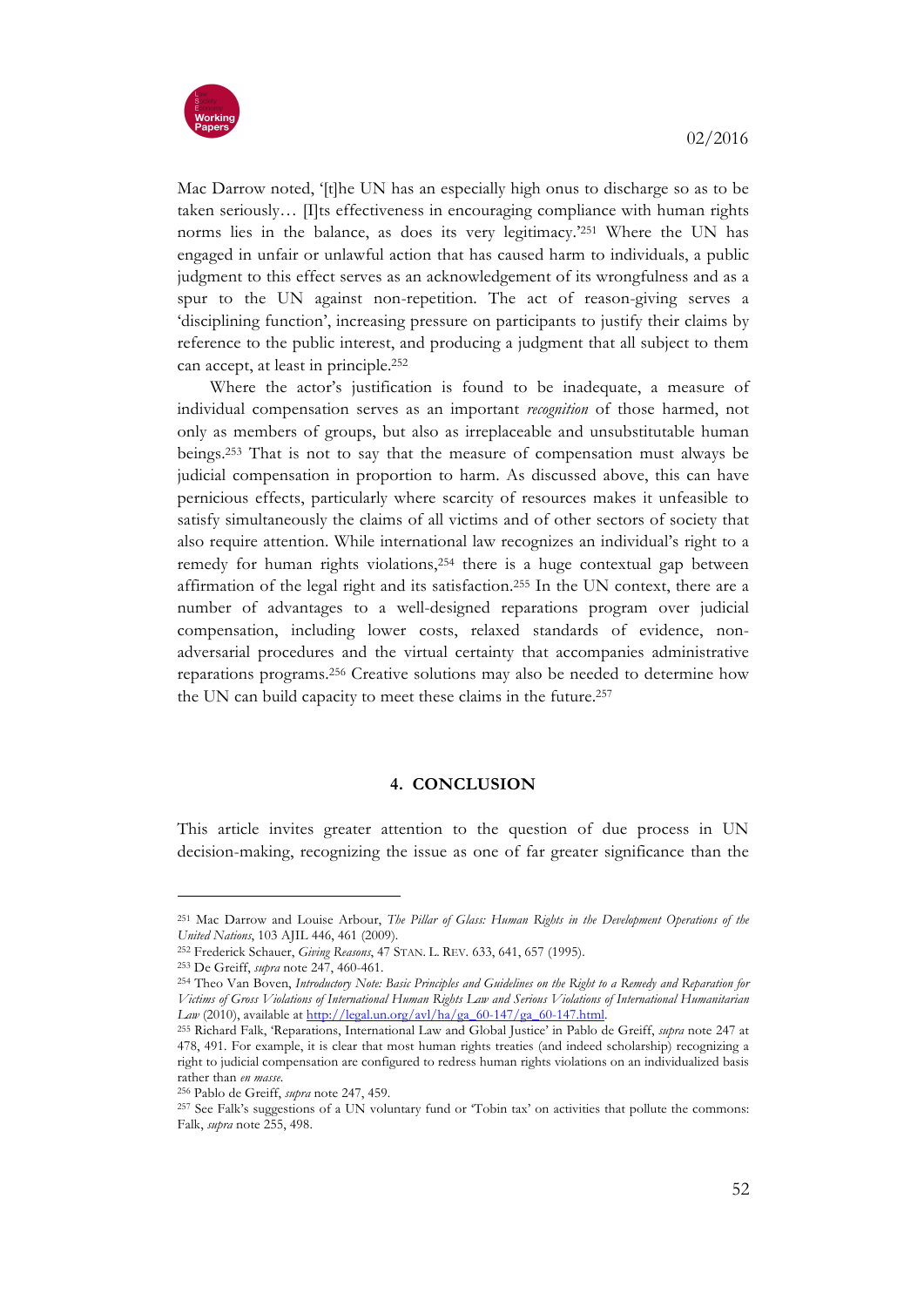prosaic terminology of 'process' might suggest. Sites in which the UN has assumed decision-making authority affecting individuals are exemplars of an emerging system of international governance. The task of constructing a procedural framework for a new tier of governance represents a far greater theoretical and practical challenge for the international legal order than has so far been acknowledged.

The central tenet of this article is that the task of developing a due process framework has been under-theorized. The great majority of procedural reform proposals have relied on traditional international law source methodology to develop a universal set of due process principles drawing on legal safeguards developed for domestic legal settings. The problem with this classical formalist methodological approach to the development of international legal principles is that it can tend to overemphasize the value of (descriptive) state practice to the detriment of (normative) theoretical appeal. The value of the descriptive route is that it focuses on what state practice has been, and ensures international legal principles correspond to the reality of state conduct.258 However, the history of due process has largely unfolded in response to domestic legal contexts, a practice that is arguably unsuited to the quite different legal and political context of global governance institutions such as the UN. Rather than working from practice to theory, the inverse is more appropriate, with the principal aim being to provide strong and enduring theoretical foundations to support UN institutional practice.

In this article, I recognize three different procedural models advancing different process values. Applied to the UN context, it can be seen that these models are supported by different procedural frameworks and impact in different ways on conceptions of international community, international law and the international value system. I summarize in the table at the end of this article the major implications of the various models. Though I take the position in both the sanctions and Haiti cholera context that the public interest model is best equipped to advance legitimacy, the significant difference of opinion on the future direction of the international legal order means that minds will legitimately differ over the most appropriate model in different contexts. The aim of this article is not to foreclose debate, but to stimulate thinking against the backdrop of a value-based understanding of due process.

<sup>258</sup> Anthea Roberts, *Traditional and Modern Approaches to Customary International Law: A Reconciliation*, 95 AJIL 757, 761-764 (2001).